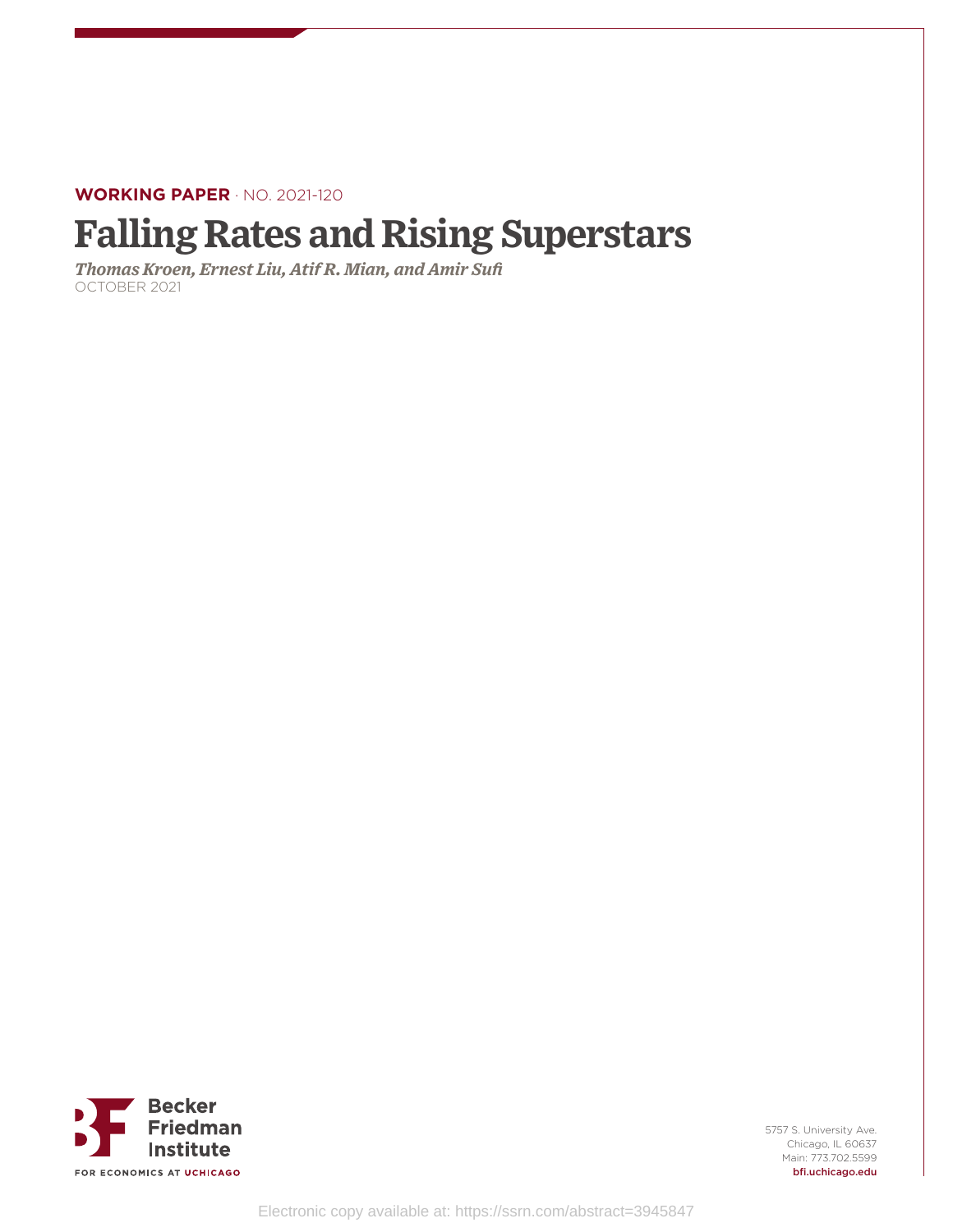## FALLING RATES AND RISING SUPERSTARS

Thomas Kroen Ernest Liu Atif R. Mian Amir Sufi

October 2021

We thank Keelan Beirne, Sebastian Hanson, Julio Roll, and Michael Varley for excellent research assistance, the Julis Rabinowitz Center for Public Policy and Finance at Princeton for financial support, and participants at U.C. Berkeley Haas and Northwestern University Kellogg for comments.

© 2021 by Thomas Kroen, Ernest Liu, Atif R. Mian, and Amir Sufi. All rights reserved. Short sections of text, not to exceed two paragraphs, may be quoted without explicit permission provided that full credit, including © notice, is given to the source.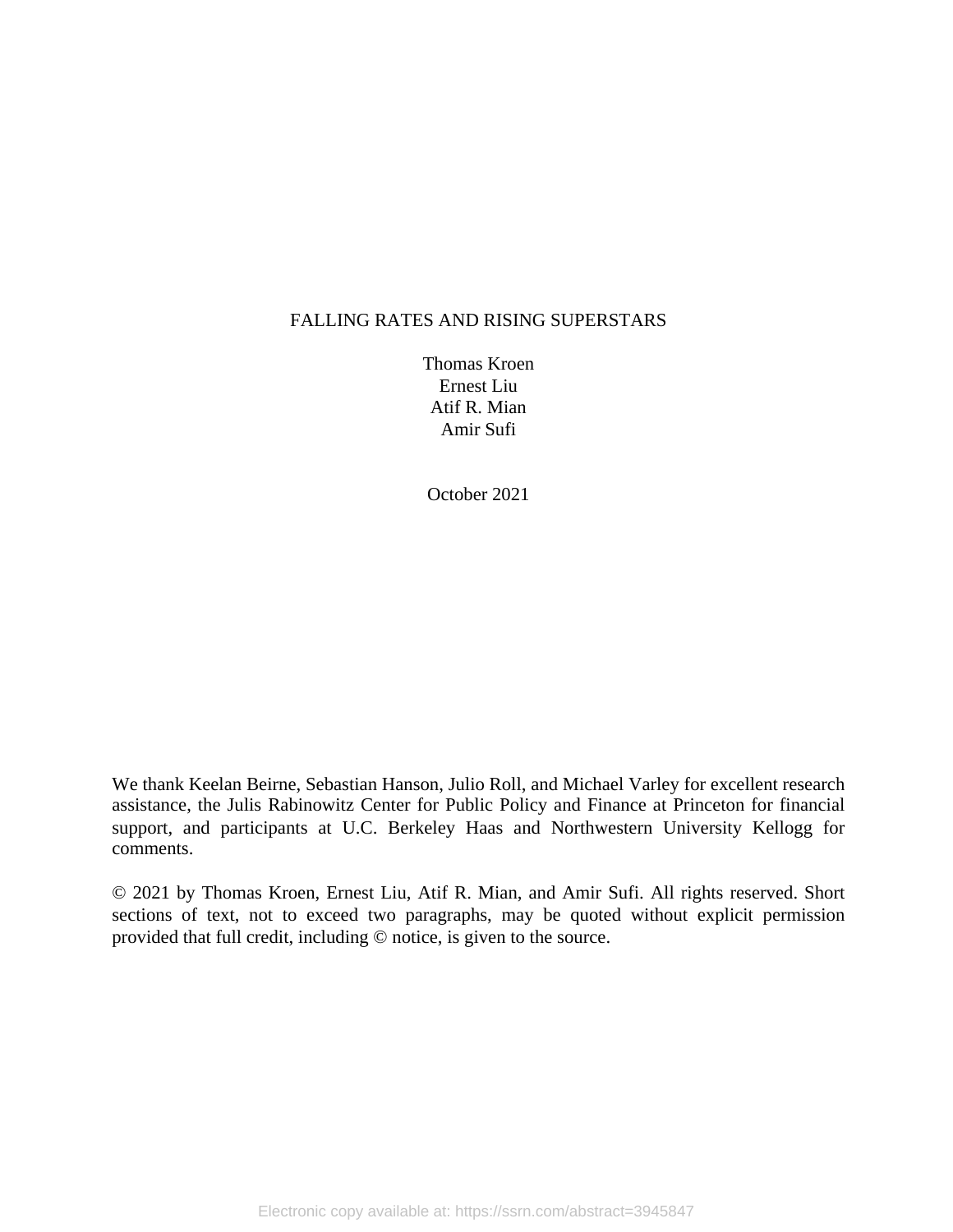Falling Rates and Rising Superstars Thomas Kroen, Ernest Liu, Atif R. Mian, and Amir Sufi October 2021 JEL No. E0

### **ABSTRACT**

Do low interest rates contribute to the rise in market concentration? Using data on firm financials and high frequency monetary policy shocks, we find that falling interest rates disproportionately benefit industry leaders, especially when the initial interest rate is already low. Falling rates raise the valuation of industry leaders relative to industry followers and this effect snowballs as the interest rate approaches zero. There are multiple channels through which falling rates disproportionately benefit industry leaders:(i) the cost of borrowing falls more for industry leaders, (ii) industry leaders are able to raise more debt, increase leverage, and buyback more shares, and (iii) capital investment and acquisitions increase more for industry leaders. All three of these effects also snowball as the interest rate approaches zero. The findings provide empirical support to the idea that extremely low interest rates and the rise of superstar firms are connected.

Thomas Kroen Princeton University tkron@princeton.edu

Ernest Liu Princeton University Department of Economics Julis Romo Rabinowitz Building Princeton, NJ 08544 ernestliu@princeton.edu

Atif R. Mian Princeton University Bendheim Center For Finance 26 Prospect Avenue Princeton, NJ 08540 and NBER atif@princeton.edu

Amir Sufi University of Chicago Booth School of Business 5807 South Woodlawn Avenue Chicago, IL 60637 and NBER amir.sufi@chicagobooth.edu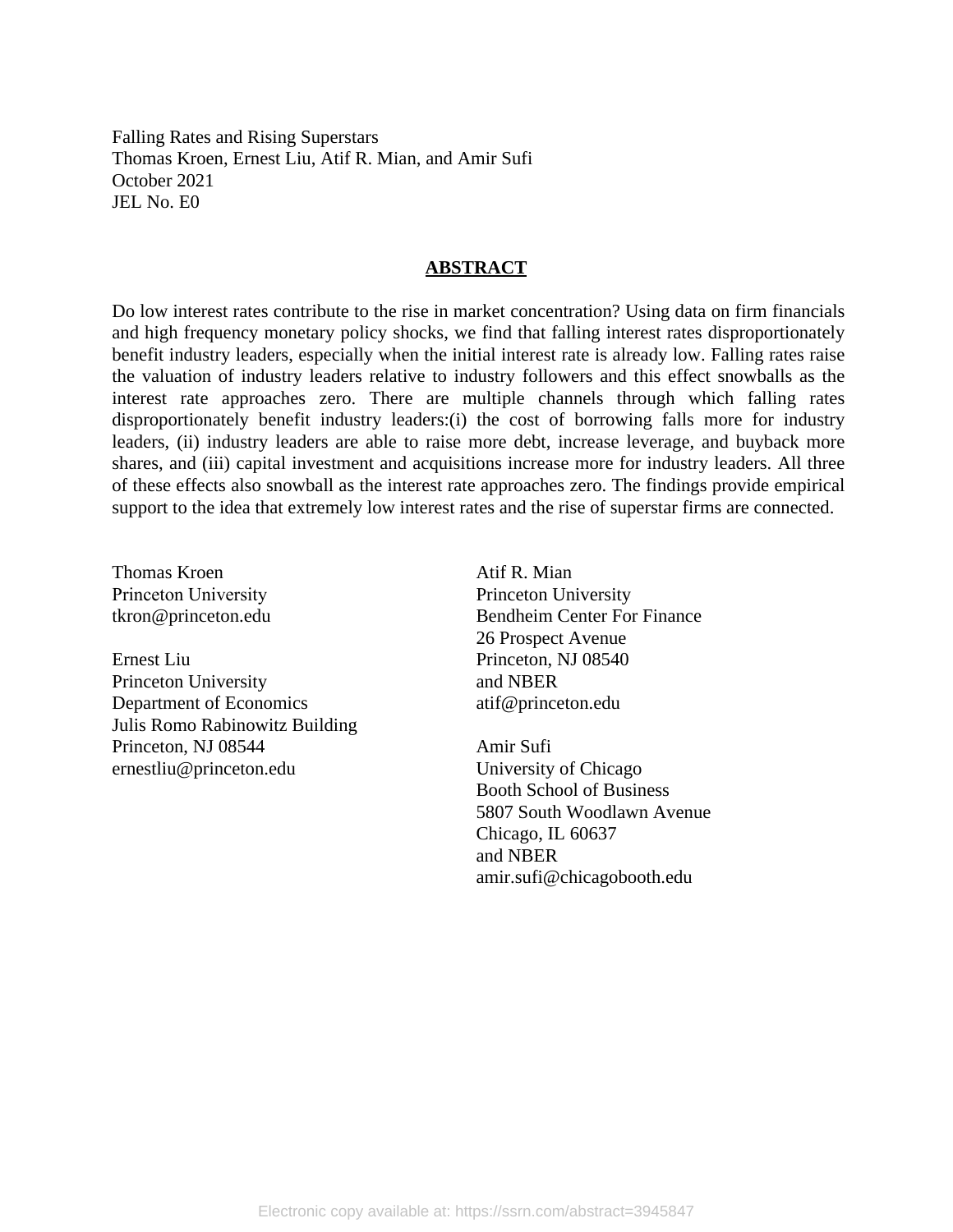## 1 Introduction

The large rise in market concentration in the United States has spurred a wide inquiry into its causes and consequences. The stakes are especially high given recent research suggesting a link between the rise in market concentration and the slowdown in productivity growth (e.g., [Akcigit and Ates](#page-28-0) [\(2019\)](#page-28-0), [Olmstead-](#page-29-0)[Rumsey](#page-29-0) [\(2019\)](#page-29-0), [Asriyan, Laeven, Martin, Van der Ghote and Vanasco](#page-28-1) [\(2021\)](#page-29-1), [Liu, Mian and Su](#page-29-1)fi (2021)). This study presents empirical evidence connecting the secular decline in interest rates to the rise of superstar firms that dominate markets. We find that a decline in interest rates benefits industry leaders relative to industry followers in financial and real terms, and that the relative benefit becomes stronger, or "snowballs," as the level of the interest rate approaches zero.

There is a dearth of research on the possible connections between the rate of interest and market competition. This is surprising given the centrality of both the interest rate and the nature of competition for the overall economy. There are sound theoretical reasons to expect a link between interest rates and market competition. For example, suppose that industry followers borrow at a constant spread  $\delta$  over the interest rate  $r$  paid by industry leaders. $^1$  $^1$  In this case, a declining  $r$  would give a natural advantage to industry leaders. The reason is that borrowing capacity of a dollar of pledgeable cash-flow stream growing at the rate  $g$ is proportional to  $\frac{1}{r-g}$  for industry leaders and  $\frac{1}{r+\delta-g}$  for industry followers. The difference between them is convex as r falls, and in fact goes to infinity as r gets close to g. As we show below, the spread  $\delta$  that industry followers pay relative to industry leaders has actually become larger as interest rates have fallen, which only strengthens this effect. More generally, theoretical models with financial frictions often imply that low interest rates benefit industry leaders relative to followers (e.g., [Chatterjee and Eyigungor](#page-28-2) [\(2020\)](#page-28-2), [Asriyan et](#page-28-1) [al.](#page-28-1) [\(2021\)](#page-28-1)).

A second independent channel translating low interest rates into an advantage for industry leaders is the differential strategic effect of lower rates shown in [Liu et al.](#page-29-1) [\(2021\)](#page-29-1). As they show, even when there are no financial frictions, a decline in interest rates, and especially a decline to near-zero interest rates, are harmful for competition. The reason is that a decline in the interest rate has an asymmetric strategic effect on industry leaders versus followers: a fall in the interest rate increases the strategic incentive for industry leaders to "escape" competition, but discourages industry followers as they now anticipate even tougher competition ahead. Moreover, this strategic effect becomes dominant as the interest rate moves closer to zero.

This paper formally investigates the empirical relationship between economy wide interest rates and the rise of superstar firms in the United States using the merged CRSP-Compustat data set from 1962 to 2019. We begin by analyzing the stock market reaction to an interest rate decline for industry leaders versus industry followers, where we define the top 5 percent of firms by value in an industry as "leaders" and the rest as "followers". We construct a "leader portfolio" that goes long industry leaders and shorts industry followers,

<span id="page-3-0"></span> ${}^{1}$ This is related to the large body of research showing that large firms borrow at a lower interest rate relative to small firms. For example, [Chodorow-Reich, Darmouni, Luck and Plosser](#page-28-3) [\(2021\)](#page-28-3) find that "small firms (SMEs) obtain shorter maturity credit lines than large firms, post more collateral, have higher utilization rates, and pay higher spreads."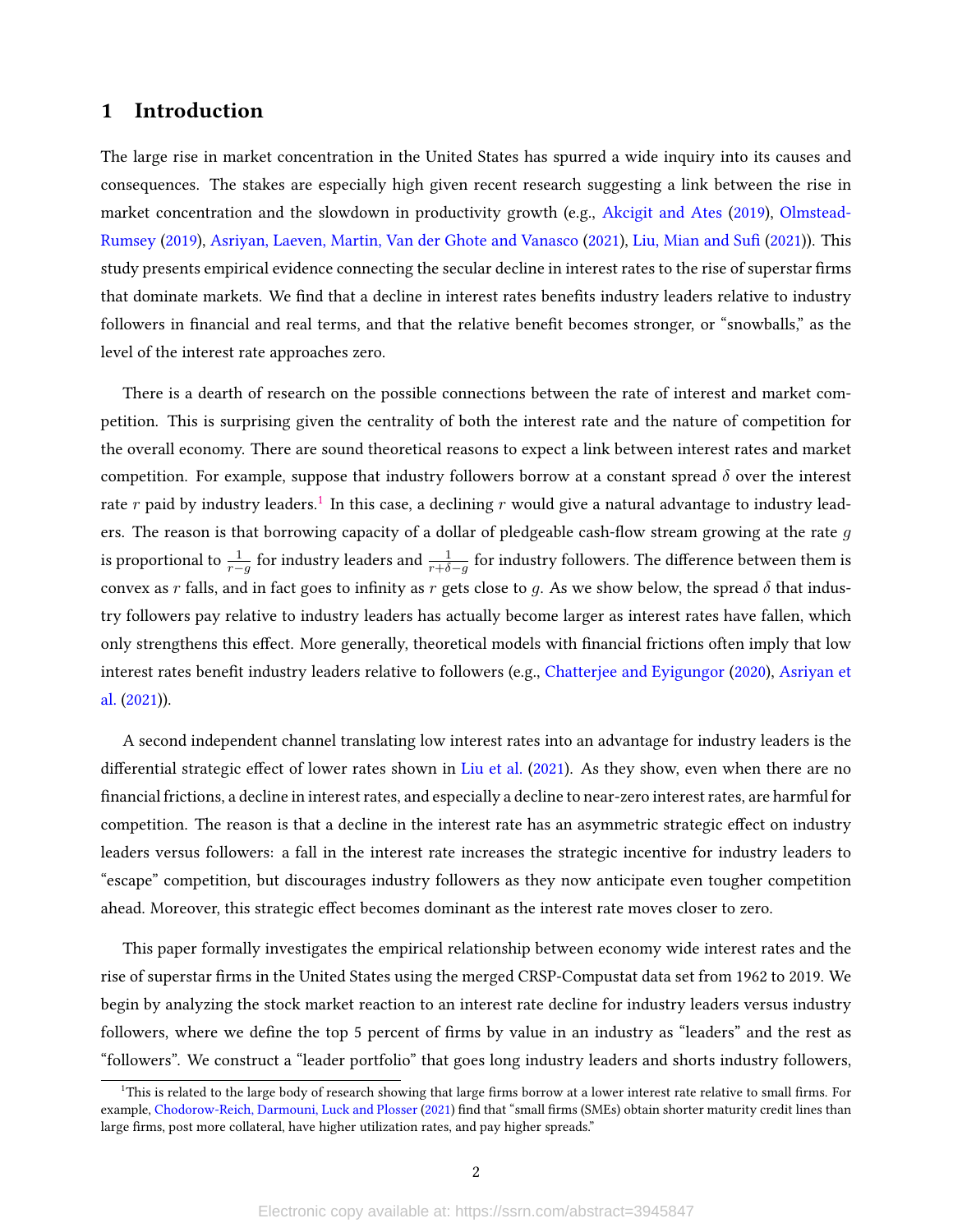and we examine the portfolio's performance in response to changes in the ten year U.S. Treasury rate (r).

We find that the leader portfolio exhibits higher returns in response to a decline in  $r$ , and, more importantly, this response becomes stronger, or snowballs, when the initial  $r$  is low. We control for the the price to earnings ratio as a measure of implied duration, showing that the snowballing effect is not mechanically driven by industry leaders having higher duration. This suggests that lower  $r$  impacts relative firm valuations not only through changing the discount rate but also through possible endogenous changes in expected future cash flows that favor the current industry leader - a finding consistent with the strategic competition channel above.

Interest rate changes are endogenous to changes in the overall economy, and there is an obvious concern that omitted variables may be responsible for the results. For example, the interest rate decline is naturally correlated with negative news about future demand; if industry leaders have a larger option value on future demand, then the spurious correlation between the interest rate movement and expected demand will lead us to *underestimate* the true differential impact of the interest rate decline on industry leaders.

We address the possible endogeneity of interest rate movements by using plausibly exogenous high frequency monetary policy shocks that capture changes in expected Federal Funds rate within a 60-minute time window around FOMC meeting announcements (as in [Gorodnichenko and Weber](#page-28-4) [\(2016\)](#page-28-4)). Consistent with the logic that the simple OLS may underestimate the true impact of the interest rate on the leader portfolio, the estimated magnitude is larger when using high frequency monetary policy shocks. Since the impact is stronger at low levels of  $r$ , for expositional purposes we always report the predicted magnitude of our estimates at an interest rate of  $r = 2\%$ . We find that a 10 basis point reduction in r when  $r = 2\%$  translates into a 0.53 percentage point larger increase in the market valuation of industry leaders relative to industry followers.

We investigate the possible reasons and mechanisms that lead to lower rates boosting the relative valuation of industry leaders. We find that a fall in  $r$  exhibits a stronger pass-through to the borrowing costs of industry leaders relative to industry followers, and this effect snowballs at lower  $r$ . In terms of magnitudes, a 10 basis point decline in  $r$  leads to a 14 basis point relative decline in the borrowing cost of industry leaders relative to followers at  $r = 2\%$ . When the initial r is very close to the zero lower bound, a 10 basis point decline in r leads to a 24 basis point relative decline.

Industry leaders take advantage of the lower cost of debt financing. There is a large relative increase in debt issued by industry leaders relative to industry followers, and the book leverage ratio of leaders also increases. The effects of a decline in  $r$  on these two financial outcomes also exhibit the snowballing effect: the effect of a decline in  $r$  is larger when the initial interest rate is lower. When the economy is close to the zero lower bound, a 10 basis point decline in  $r$  leads to a 5.2 percent relative increase in debt issued, and a 1 percentage point relative rise in the leverage ratio for industry leaders. Some of the additional debt raised is used to buy back shares, which also contributes to the rise in leverage we observe.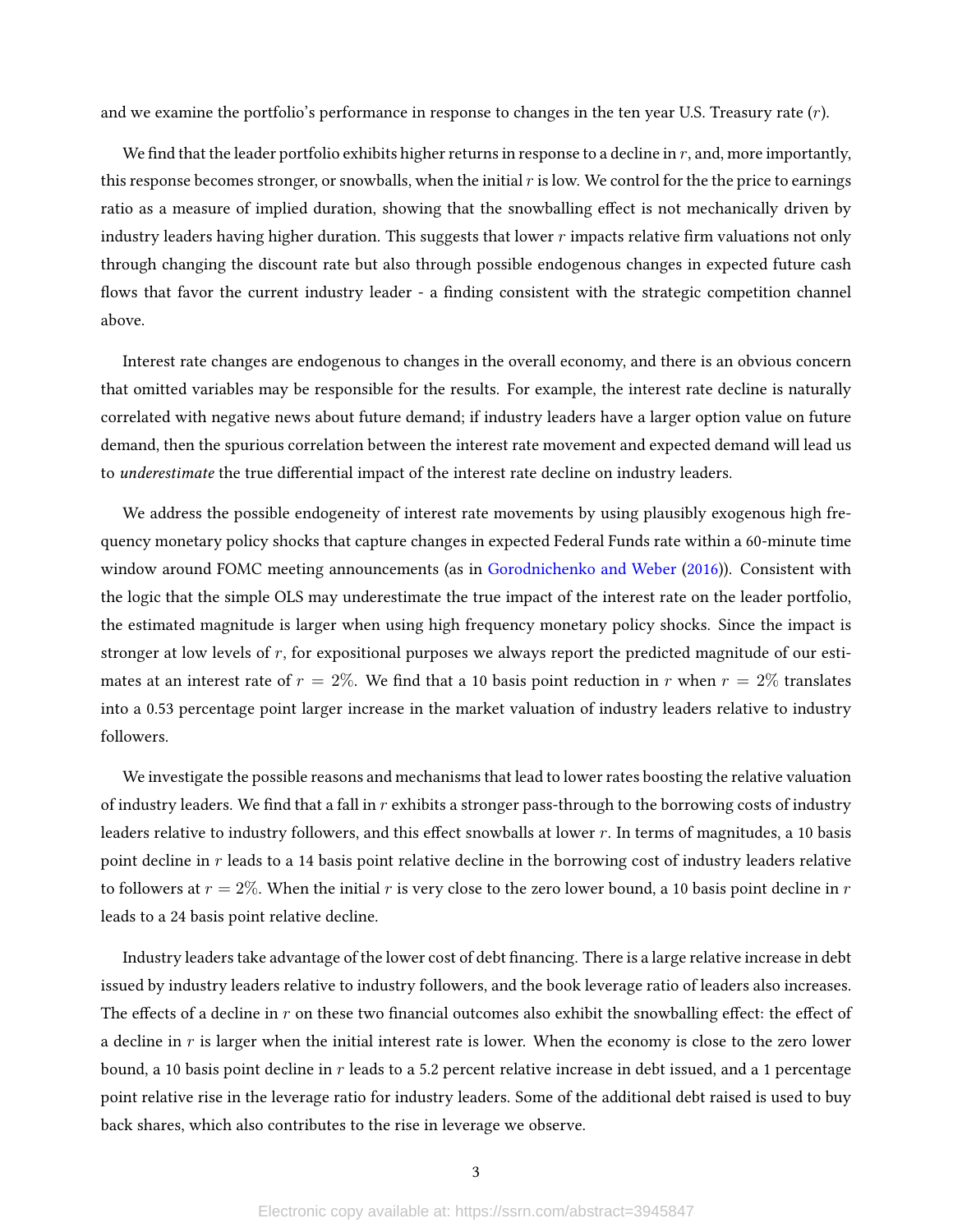The final set of results concern the relative real effects of lower interest rates on industry leaders versus followers. These results largely follow the stock market and financial effects described above. We find that a decline in  $r$  leads to a relative increase in capital expenditures, cash acquisitions, and property, plants, and equipment (PPE) for industry leaders relative to followers. These real effects, like the valuation and financial effects, also snowball at lower levels of the initial interest rate. The results on investment provide empirical support to the prediction in [Liu et al.](#page-29-1) [\(2021\)](#page-29-1) that industry leaders respond more aggressively to a decline in the interest rate in order to "go for the kill" to ensure their claim on the more valuable future cash flows. Interestingly, one of the strongest results is on cash acquisitions, which suggests that industry leaders may be more likely to target their rivals when interest rates fall from very low levels.

Overall, our results have important implications for the broad literature on persistently low interest rates (or  $r^*$ ) and their implications for the macroeconomy, including the literature on "secular stagnation" (e.g., [Summers](#page-29-2) [\(2014\)](#page-29-2)). Most of the work in this literature has focused on possible causes for the low interest rate, with explanations ranging from demographics, inequality, and low productivity growth. Our work suggests that there is a potentially important feedback effect from low  $r$  back to the real economy through market structure and industry competition.

Empirical evidence presented in this paper suggests that falling rates, especially as rates get close to zero, disproportionately benefit "superstar" firms. The growth of superstar firms and the accompanying decline in competition has been well-recognized in the literature. Our results provide support to the idea that these trends are partly driven by declining interest rates, especially as rates decline to a level close to zero. Therefore, while low interest rates are generally thought to be expansionary, very low interest rates might also have a contractionary impact on the economy via the rise in market concentration, a point made theoretically in [Liu et al.](#page-29-1)  $(2021)^2$  $(2021)^2$  $(2021)^2$ . This study establishes an important link in this chain, showing that lower interest rates do in fact lead to a relative rise in valuation, debt financing, and investment of industry leaders relative to followers, and a relative decline in leaders' cost of borrowing. The snowballing results show that these effects are especially strong in very low interest rate environments.

The findings of this study are related to the large body of research exploring the rise in market concentration in the United States since the 1980s (e.g., [Grullon, Larkin and Michaely](#page-28-5) [\(2019\)](#page-28-5), [Philippon](#page-29-3) [\(2019\)](#page-29-3), [Syverson](#page-29-4) [\(2019\)](#page-29-4), [De Loecker, Eeckhout and Unger](#page-29-5) [\(2020\)](#page-29-5)). Scholars have proposed that the rise in concentration may be a reason behind weak investment and low productivity growth (e.g., [Gutiérrez and Philippon](#page-29-6) [\(2017a,](#page-29-6)[b\)](#page-29-7), [Crouzet and Eberly](#page-28-6)  $(2019)$ , [Liu et al.](#page-29-1)  $(2021)$ ). A closely related area focuses on the rise of superstar firms, and the implications of superstar firms for the labor share and productivity patterns (e.g., [Andrews, Criscuolo](#page-28-7) [and Gal](#page-28-7) [\(2016\)](#page-28-7), [Berlingieri, Blanchenay and Criscuolo](#page-28-8) [\(2017\)](#page-28-8), [Olmstead-Rumsey](#page-29-0) [\(2019\)](#page-29-0), [Autor, Dorn, Katz,](#page-28-9) [Patterson and Van Reenen](#page-28-9) [\(2020\)](#page-28-9)). This paper suggests that falling interest rates may be one of the factors behind the important patterns documented in this extensive literature. The findings are also related to the

<span id="page-5-0"></span> $^2$ See also the recent study by [Asriyan et al.](#page-28-1) [\(2021\)](#page-28-1) that argues that lower interest rates can crowd-out investment by more productive entrepreneurs.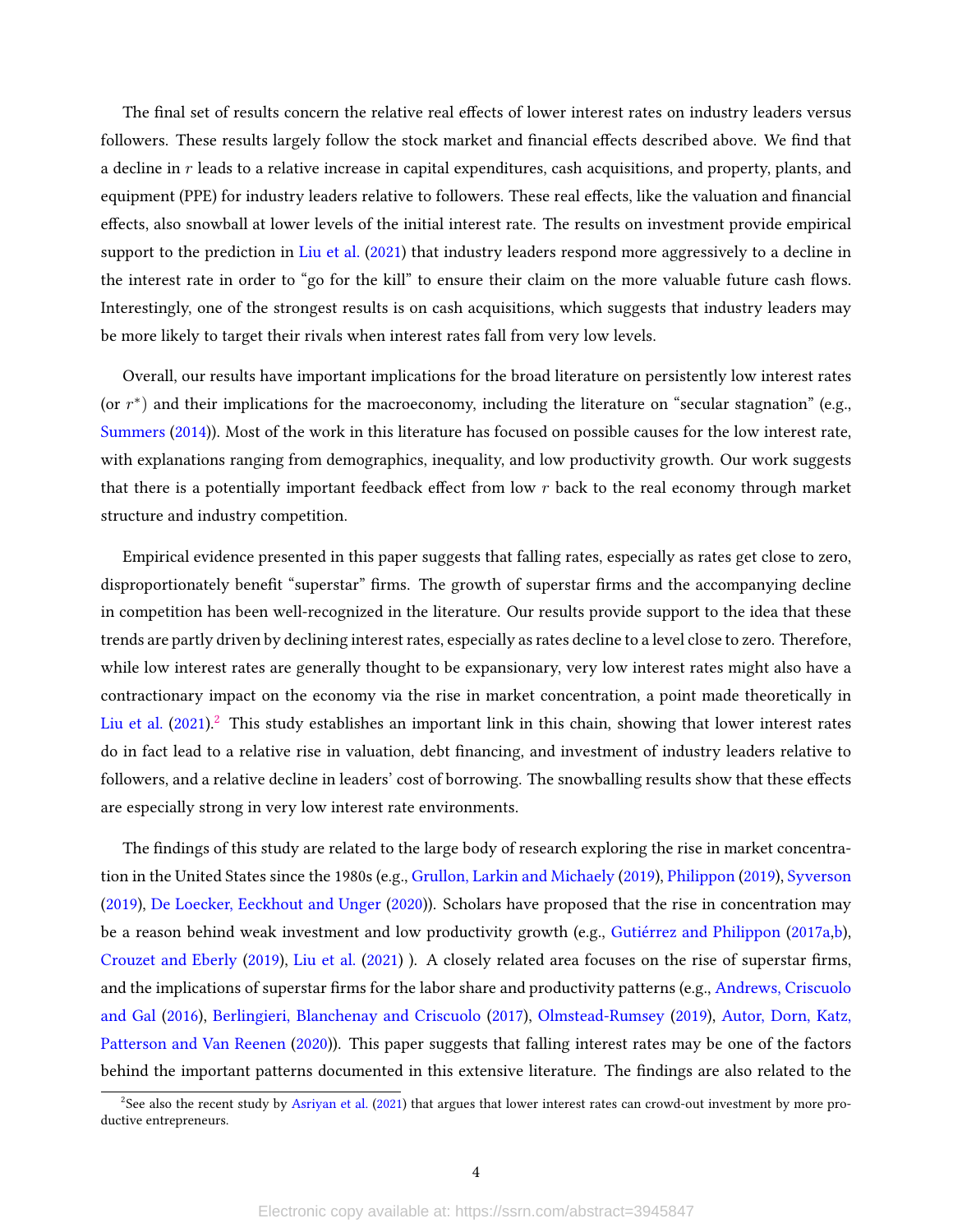empirical literature in asset pricing exploring the effects of interest rates on asset returns (e.g., [Koijen, Lustig](#page-29-8) [and Van Nieuwerburgh](#page-29-8) [\(2017\)](#page-29-8), [Van Binsbergen](#page-28-10) [\(2020\)](#page-28-10)).

There is also a related literature exploring the role of financial constraints in the transmission of mon-etary policy to firm investment (e.g., [Gertler and Gilchrist](#page-28-11) [\(1994\)](#page-28-11), [Ippolito, Ozdagli and Perez-Orive](#page-29-9) [\(2018\)](#page-29-9), [Ottonello and Winberry](#page-29-10) [\(2020\)](#page-29-10), [Vats](#page-29-11) [\(2020\)](#page-29-11)). One measure of nancial constraints used in this literature is firm size. Relative to this literature, this study emphasizes valuation effects more prominently, and it explores financing and acquisitions in addition to investment. Another related study is [Morlacco and Zeke](#page-29-12) [\(2021\)](#page-29-12), who show that in response to a decline in the interest rate, large firms increase their spending on customer capital significantly more than small firms. To the best of our knowledge, the empirical demonstration of the snowballing effect–that is, the stronger response of leader outcomes to a decline in interest rates when the initial interest rate is lower–is new to the literature.

## <span id="page-6-1"></span>2 Valuation effect of falling rates on industry leaders versus followers

#### 2.1 Data

The data set for the analysis is the CRSP-Compustat merged data set from 1980 onward, which is used to compute excess returns for industry leaders versus followers in response to a change in interest rates. The 10-year Treasury yield is used as the default measure of the long-run interest rate, and robustness tests using the real interest rate and alternative definitions of the interest rate yield are also shown.<sup>[3](#page-6-0)</sup>

The analysis focuses on 1980 onward as the default time period since this is the period over which the most consistent time series (e.g., for the real interest rate) is available. Nonetheless, robustness tests are shown for the earliest available CRSP-Compustat data set from 1960 onward. The 10-year yield is used because it is the longest available historical time series. The Fama-French definition is the default classification for industries, and results using alternative definitions of industries are shown as robustness tests.

The baseline definition of industry "leaders" is size as measured by market value. A firm is classified as an industry leader if it is in the top 5 percent of firms in the industry based on market value at the beginning of the period when excess returns are computed. We also use the top five firms in an industry for robustness. Robustness results in the appendix show similar results when sorting firms based on EBITDA and sales.

<span id="page-6-0"></span> $3$ We prefer using the nominal interest rate given the measurement error introduced in attempting to measure the real interest rate. Inflation expectations have been relatively well-anchored during the time period analyzed.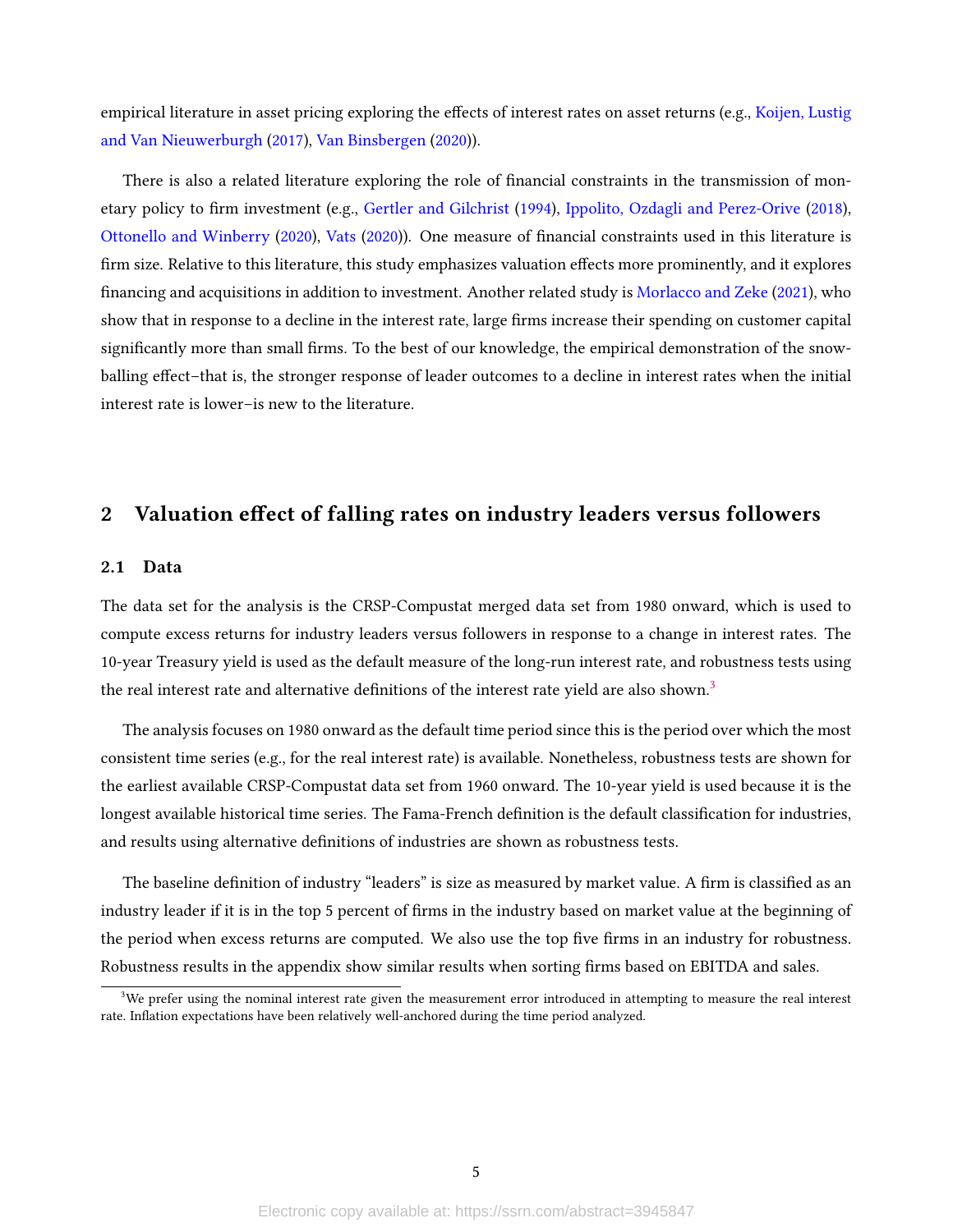## 2.2 Valuation effects

As mentioned in the introduction, there are sound theoretical arguments for why a decline in interest rates should boost the value of industry leaders relative to industry followers, and for why this effect becomes stronger at low interest rates. For example, if industry followers can only raise financing at a constant spread  $\delta$  over the interest rate r paid by industry leaders, then falling r benefits industry leaders more than industry followers. Borrowing capacity of a dollar of pledgeable cash-flow stream growing at the rate  $g$  is proportional to  $\frac{1}{r-g}$  for industry leaders and  $\frac{1}{r+\delta-g}$  for industry followers. The difference between them is convex as r falls, and in fact goes to infinity as  $r$  gets close to  $g$ . Alternatively, even in a world without a borrowing cost spread between industry leaders and industry followers, the model in [Liu et al.](#page-29-1) [\(2021\)](#page-29-1) shows that a decline in the interest rate has an asymmetric strategic effect that benefits industry leaders. [Liu et al.](#page-29-1) [\(2021\)](#page-29-1) show theoretically that this asymmetric effect becomes stronger, and snowballs, as the interest rate moves closer to zero.

These theoretical arguments motivate the following empirical specification:

<span id="page-7-0"></span>
$$
R_{i,j,t} = \alpha_{j,t} + \beta_0 D_{i,j,t-1} + \beta_1 D_{i,j,t-1} * \Delta i_t + \beta_2 D_{i,j,t-1} * i_{t-1} + \beta_3 D_{i,j,t-1} * \Delta i_t * i_{t-1} + \varepsilon_{i,j,t} \tag{1}
$$

where  $R_{i,j,t}$  is the dividend and split-adjusted stock return of firm i in industry j from date  $t-91$  days to t (i.e., one quarter growth), and  $D_{i,j,t-1}$  is an indicator variable equal to 1 if firm i is in the top 5% of market capitalization in its industry j at date  $t-91$ . Firms with  $D_{i,j,t-1}=1$  are called leaders while the rest are called followers. The variable  $i_t$  is the 10-year nominal U.S. Treasury interest rate, with  $i_{t-1}$  being the interest rate 91 days prior and  $\Delta i_t$  being the change in the interest rate from date  $t-91$  to t. All regressions are valueweighted and standard errors are dually clustered by industry and date. The parameters  $\alpha_{j,t}$  are industry-time period fixed effects.

The key coefficients of interest are  $\beta_1$  and  $\beta_3$ . A negative estimate of  $\beta_1$  implies that a decline in the interest rate leads to a larger increase in the stock return of industry leaders. A positive estimate of  $\beta_3$  implies that this effect is stronger when the level of interest rates is lower. In other words, a negative estimate of  $\beta_1$  and a positive estimate of  $\beta_3$  signify that industry leaders experience higher excess returns when interest rates fall, and this effect is amplified when interest rates start from a low level.

Table [1](#page-8-0) shows the results of estimating [\(1\)](#page-7-0) on the merged CRSP-Compustat data set from 1980 onward. Only the relevant coefficients are displayed in the tables, but the actual regression includes all variables specified in equation [\(1\)](#page-7-0). Column (1) estimates equation [\(1\)](#page-7-0) without interactions with the level of interest rate. The coefficient  $\beta_1$  is negative and significant; leaders earn positive excess returns when the interest rate falls.

Column (2) presents estimates from the full specification [\(1\)](#page-7-0). The coefficient  $\beta_3$  is positive and significant. Excess returns for leaders are higher in response to a fall in the interest rate when the level of the interest rate is lower. This is succinctly captured by  $\beta_1$  which reflects the increase in excess returns when interest rates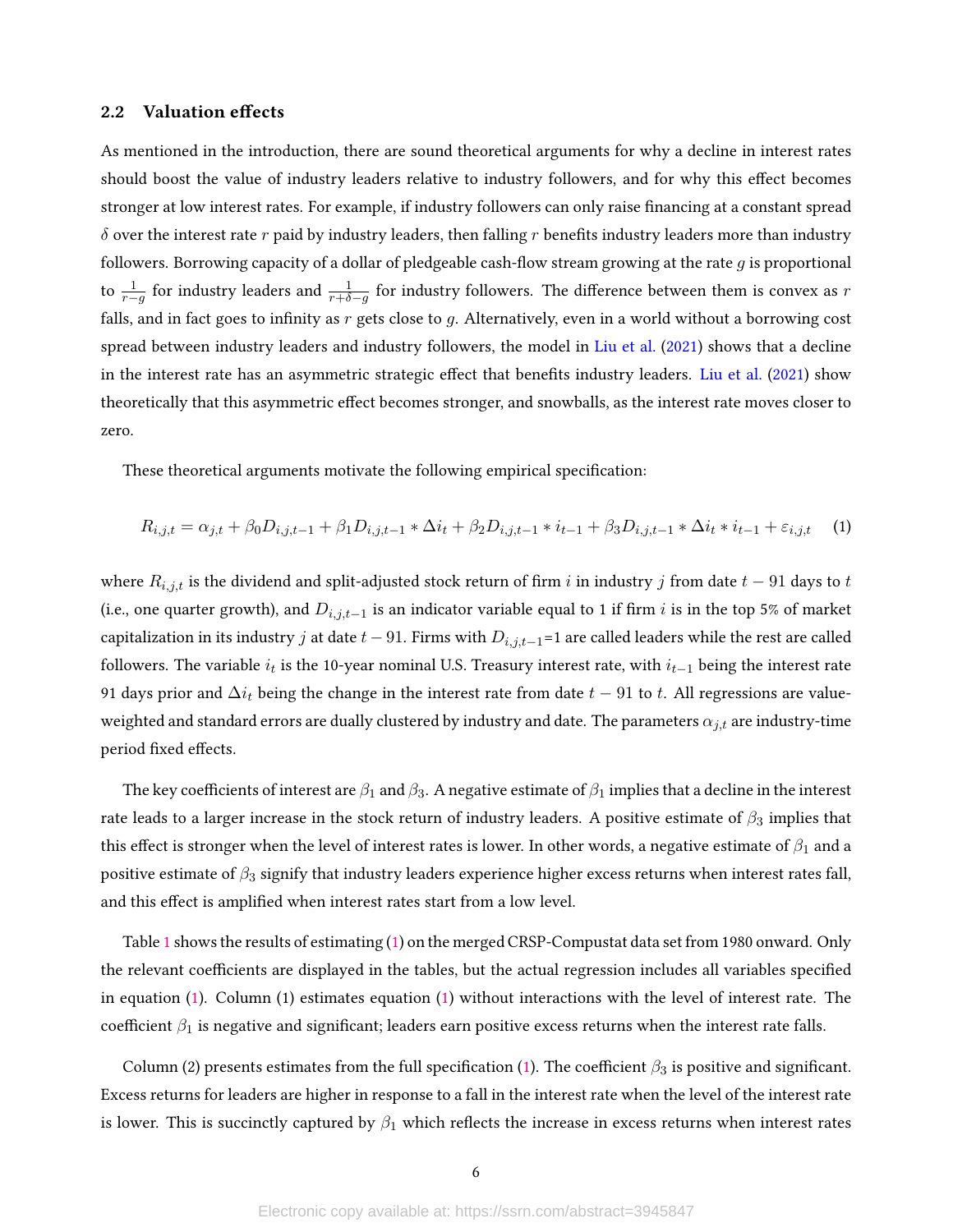<span id="page-8-0"></span>

|                                                     |             |                                                                   |             | Stock Return |             |             |
|-----------------------------------------------------|-------------|-------------------------------------------------------------------|-------------|--------------|-------------|-------------|
|                                                     | (1)         | (2)                                                               | (3)         | (4)          | (5)         | (6)         |
| Top 5 Percent=1 x $\Delta i$                        | $-1.205***$ | $-3.611***$                                                       | $-4.262***$ | $-3.341***$  | $-3.968***$ | $-3.614***$ |
|                                                     | (0.244)     | (0.970)                                                           | (0.746)     | (0.948)      | (0.704)     | (0.493)     |
| Top 5 Percent=1 x $\Delta i$ x Lagged i             |             | $0.267**$                                                         | $0.331***$  |              |             | $0.252***$  |
|                                                     |             | (0.083)                                                           | (0.066)     |              |             | (0.042)     |
| Top 5 Percent=1 x $\Delta i$ x Lagged real i (Clev) |             |                                                                   |             | $0.524***$   | $0.634***$  |             |
|                                                     |             |                                                                   |             | (0.178)      | (0.132)     |             |
| Firm $\beta$ x $\Delta i$                           |             |                                                                   |             |              |             | $12.51***$  |
|                                                     |             |                                                                   |             |              |             | (0.666)     |
| Firm $\beta$ x $\Delta i$ x Lagged i                |             |                                                                   |             |              |             | $-1.136***$ |
|                                                     |             |                                                                   |             |              |             | (0.082)     |
| Sample                                              | All         | All                                                               | All         | All          | All         | All         |
| Controls                                            | N           | N                                                                 | Y           | N            | Y           |             |
| Industry-Date FE                                    | Y           | Y                                                                 | Y           | Y            | Y           | Y           |
| N                                                   |             | 65,944,610 65,944,610 47,399,717 64,113,949 46,579,398 64,608,224 |             |              |             |             |
| $R-sq$                                              | 0.393       | 0.393                                                             | 0.403       | 0.390        | 0.400       | 0.390       |

#### Table 1: Differential Interest Rate Responses of Leaders vs. Followers: Top 5 Percent

Standard errors in parentheses

\*  $p < 0.05$ , \*\*  $p < 0.01$ , \*\*\*  $p < 0.001$ 

Regression results for the specification  $R_{i,j,t} = \alpha_{j,t} + \beta_0 D_{i,j,t} + \beta_1 D_{i,j,t} \Delta i_t + \beta_2 D_{i,j,t} i_{t-1} + \beta_3 D_{i,j,t} \Delta i_t i_{t-1} + X_{i,j,t} \gamma_0 +$  $\Delta i_tX_{i,j,t}\gamma_1+i_{t-1}X_{i,j,t}\gamma_2+\Delta i_t i_{t-1}X_{i,j,t}\gamma_3+\varepsilon_{i,j,t}$  for firm  $i$  in industry  $j$  at date  $t.$   $R_{i,j,t}$  is defined here as the retrun to holding the stock (including dividends) of firm i in industry j from date  $t-91$  to t (one quarter growth).  $D_{i,j,t}$  is defined here as an indicator equal to 1 at date t when a firm i is in the top 5% of market capitalization in its industry j on date  $t - 91$ . Firms with  $D_{i,j,t}=1$  are called leaders while the rest are called followers.  $i_t$  is defined as the nominal 10-year Treasury yield, with  $i_{t-1}$  being the interest rate 91 days prior and  $\Delta i_t$  being the change in the interest rate from date  $t - 91$  to t. Controls X include a firm's asset-liability ratio, debt-equity ratio, book-to-market ratio, and percent of pre-tax income that goes to taxes. Industry classifications are the Fama-French industry classifications (FF). Lagged real rates were built using monthly 10-year inflation expectations from the Cleveland Fed and the daily 10-year Treasury yield at the beginning of each month (post-1982). Standard errors are dually clustered by industry and date.

fall near the zero lower bound (i.e., when  $i_{t-1} \approx 0$ ). The excess return near the zero lower bound in column (2) (3.6) is three times the average excess return of 1.2 in column (1).

One concern with these results is that the measure of industry leaders is spuriously correlated with balance sheet factors that are more sensitive to interest rate movements. For example, perhaps leaders are more levered and a fall in the interest rate helps lower the interest burden. To test for this, and other related concerns, we include a number of firm level characteristics as controls by including all the interaction of the firm level characteristic with the change in interest rate as well as the level of the interest rate. We include the following firm-level characteristics, a firm's asset-liability ratio, debt-equity ratio, book-to-market ratio, and the percent of pre-tax income that goes to taxes. The number of observations decreases because we have to limit the sample to Compustat firms with the available data on firm financials. Column (3) shows that the inclusion of this extensive list of firm-level controls does not change the coefficients of interest materially.

Columns (4) and (5) use the ten year real interest rate for the level of the lagged interest rate in equation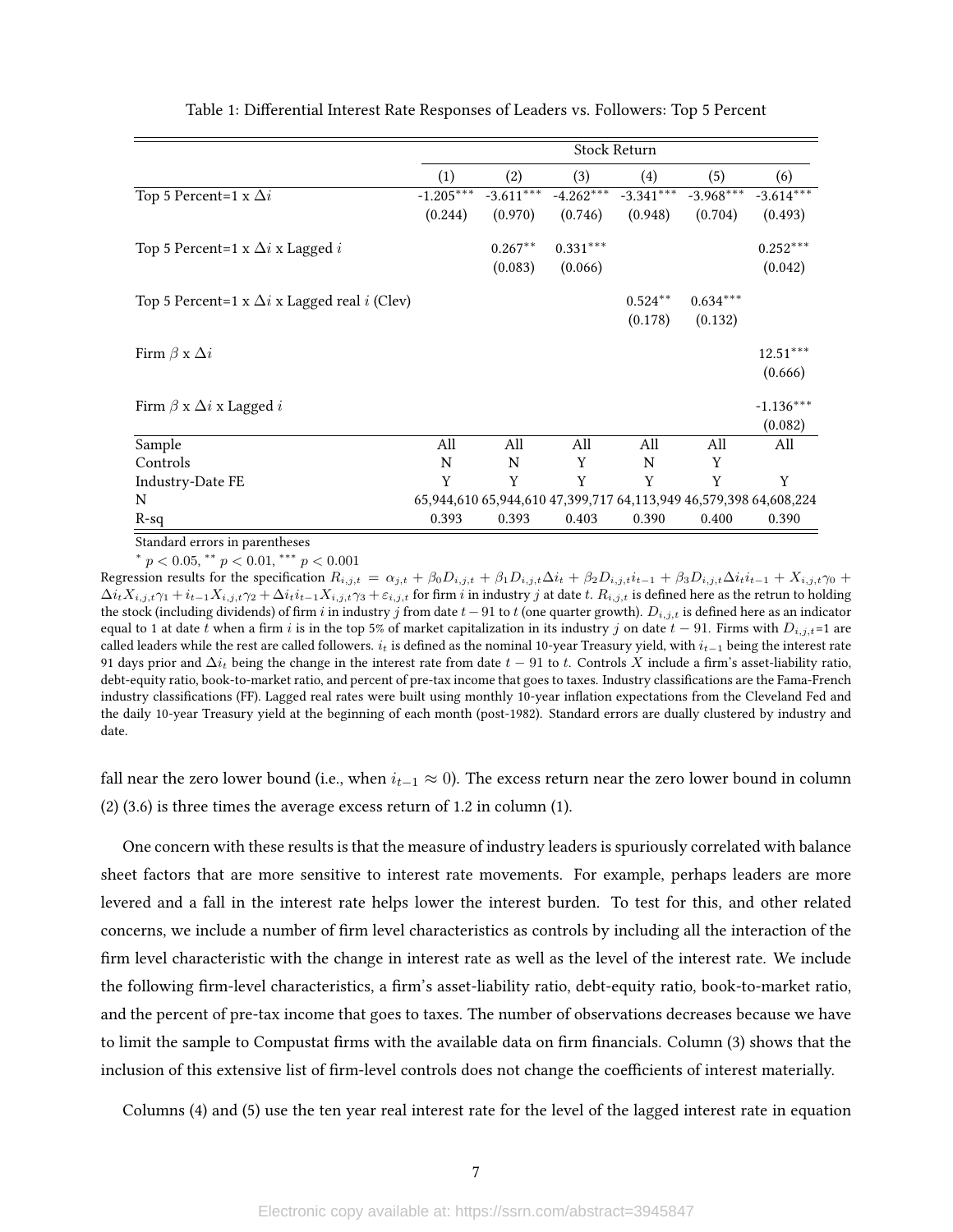[\(1\)](#page-7-0). The change in the interest rate continues to be measured by the change in the 10-year nominal bond yield given that there are no reasonable estimates of the change in the real yield over short time intervals. Furthermore, the change in nominal and real yields over a short horizon is likely to be dominated by the change in the nominal interest rate. The real interest rate is calculated by subtracting 10-year inflation expectations published by the Cleveland Federal Reserve. Using the real interest rate, the snowballing coefficient ( $\beta_3$ ) on the interaction term increases signicantly.

Column  $(6)$  controls for another firm-level attribute that may lead to a bias in the estimate of the snowballing coefficient  $\beta_3$ . What if industry leaders are more cyclical? If a fall in the interest rate represents changing economic expectations, industry leaders might generally be more responsive to changing market conditions irrespective of the level of interest rate. To test for this possibility, the market beta of each firm is estimated using historical data as of  $t-1$  and then it is interacted with both the change in the interest rate and the level of the interest rate in column (6). As before, the main coefficients of interest are not materially affected.

To assess how broad these core findings are across industries, Figure [1](#page-10-0) presents estimates of  $\beta_1$  and  $\beta_3$  from equation [\(1\)](#page-7-0) for each industry in the sample. The vertical axis is  $\beta_1$  for an industry while the horizontal axis is  $\beta_3$ . The red dot is the average effect from Table [1.](#page-8-0) Almost all the points are in the lower right quadrant of the scatter plot, which indicates a positive estimate of  $\beta_3$  and a negative estimate of  $\beta_1$ . For the grand majority of the industries, a decline in the interest rate boosts the value of the leaders relative to the followers (a negative  $\beta_1$ ), and this effect because stronger if the decline occurs from an already low level of interest rates (a positive  $\beta_3$ ). The core findings are not driven by a few industries.

Table [2](#page-11-0) performs a time-series version of the excess return test implemented in Table [1.](#page-8-0) In particular, the results are based on the following specification,

$$
R_t = \alpha + \beta_0 i_{t-1} + \beta_1 \Delta i_t + \beta_2 \Delta i_t * i_{t-1} + \varepsilon_t \tag{2}
$$

where  $R_t$  is the market-capitalization weighted average of returns for a stock portfolio that goes long industryleader stocks and goes short industry-follower stocks from date  $t - 91$  to t. We refer to this portfolio as the "leader portfolio." More specifically, The leader portfolio returns  $R_t$  are calculated as the weighted average of leader less follower returns

<span id="page-9-0"></span>
$$
R_t = \sum_{f=1}^{F} \omega_{f,t-1}(R_{f,t}^{leader} - R_{f,t}^{follower})
$$

where  $R_{f,t}^{leader}$  denotes leader returns in industry  $f$  at time  $t$ , and  $\omega_{f,t}$  are the industry weights, equal to industry  $f$ 's share of total market capitalization at time t. Let  $\mathcal{L}_f$  be the set of leaders in industry  $f$ . Then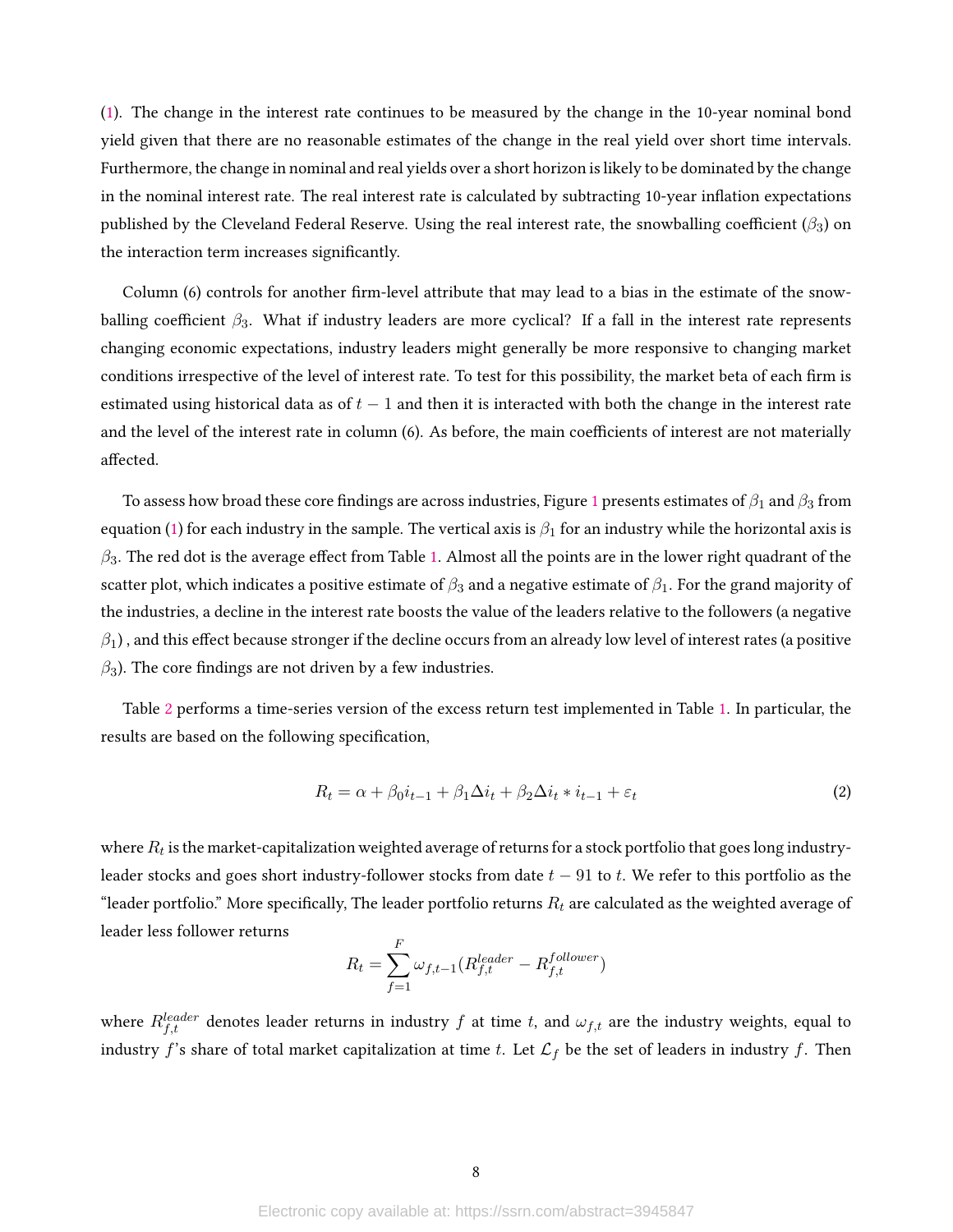

<span id="page-10-0"></span>

The figure plots the coefficients  $\beta_2^j$  alongside  $\beta_3^j$  from the regression  $R_{i,j,t}=\alpha_{j,t}+\beta_0 D_{i,j,t-1}+\beta_1 D_{i,j,t-1}*\Delta i_t+\beta_2^j D_{i,j,t-1}*$  $i_{t-1} + \beta_3^j \bar{D}_{i,j,t-1} * \Delta i_t * i_{t-1} + \varepsilon_{i,j,t}$  estimated for each Fama French industry  $j$  seperately. Points are weighted by the industry share of aggregate market capitalisation. The average values for each coefficient are indicated on each axis.

leader returns in industry  $f$  are calculated as

$$
R^{leader}_{f,t} = \sum_{i \in \mathcal{L}_f} \gamma_{i,t-1} R_{i,t}
$$

where  $\gamma_{i,t} = \frac{V_{i,t}}{\sum_{i \in \mathcal{L}_i} P_i}$  $\frac{v_{i,t}}{v_{j\in\mathcal{L}_f}V_{j,t}}$  denotes firm  $i$ 's share of market capitalization among leaders in industry  $f$ . Follower returns are calculated equivalently. Given that observations have overlapping differences, we compute standard errors using a Newey-West procedure with a maximum lag length of 60 days to account for built-in correlation.

A negative estimate of coefficient  $\beta_1$  would signify that a decline in interest rates boosts the return on the leader portfolio, while a positive estimate of  $\beta_2$  would signify that the positive response of the return on the leader portfolio to a decline in interest rates is larger when the level of the interest rate is lower. In this specification,  $\beta_2$  is the relevant snowballing coefficient.

The estimates reported in columns (1) and (2) confirm earlier results. A decline in the interest rate is associated with positive returns for the leader portfolio, and this positive return response to a decline in the interest rate is larger in magnitude when the interest rate is lower. Column (3) uses the 10-year real interest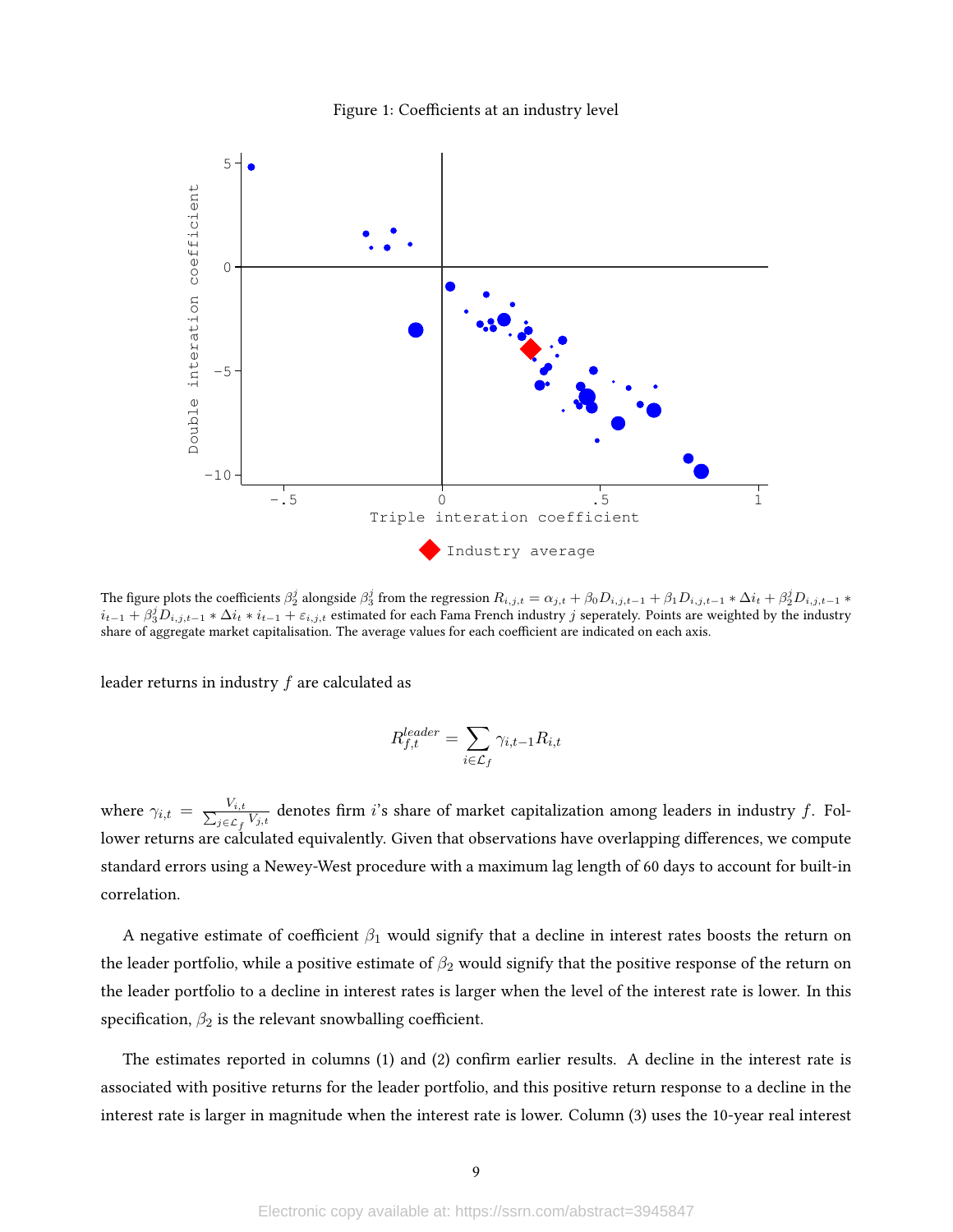<span id="page-11-0"></span>

|                                                       |             |             | Portfolio Return |             |             |
|-------------------------------------------------------|-------------|-------------|------------------|-------------|-------------|
|                                                       | (1)         | (2)         | (3)              | (4)         | (5)         |
| $\Delta i_t$                                          | $-1.264***$ | $-3.803***$ | $-3.517***$      | $-4.198***$ | $-3.654***$ |
|                                                       | (0.313)     | (0.595)     | (0.540)          | (0.891)     | (0.787)     |
| $i_{t-1}$                                             |             | 0.0572      |                  | $0.154*$    | 0.103       |
|                                                       |             | (0.050)     |                  | (0.069)     | (0.067)     |
| $\Delta i_t \times i_{t-1}$                           |             | $0.284***$  |                  | $0.363***$  | $0.312**$   |
|                                                       |             | (0.057)     |                  | (0.078)     | (0.106)     |
| real $i_{t-1}$ (Clev)                                 |             |             | 0.148            |             |             |
|                                                       |             |             | (0.080)          |             |             |
| $\Delta i_t \times$ real $i_{t-1}$ (Clev)             |             |             | $0.553***$       |             |             |
|                                                       |             |             | (0.117)          |             |             |
| $(\Delta i_t > 0)=1 \times \Delta i_t$                |             |             |                  | 0.815       |             |
|                                                       |             |             |                  | (1.676)     |             |
| $(\Delta i_t > 0)=1 \times \Delta i_t \times i_{t-1}$ |             |             |                  | $-0.138$    |             |
|                                                       |             |             |                  | (0.173)     |             |
| PE Portfolio Return                                   |             |             |                  |             | $-0.257***$ |
|                                                       |             |             |                  |             | (0.070)     |
| $\mathbf N$                                           | 9,669       | 9,669       | 9,250            | 9,669       | 8,032       |
| $R-sq$                                                | 0.051       | 0.093       | 0.090            | 0.096       | 0.187       |

Table 2: Portfolio Returns Response to Interest Rate Changes: Top 5 Percent

\*  $p < 0.05$ , \*\*  $p < 0.01$ , \*\*\*  $p < 0.001$ 

Regression results for the specification  $R_t = \alpha + \beta_0 i_{t-1} + \beta_1 \Delta i_t + \beta_2 \Delta i_t i_{t-1} + \varepsilon_t$  at date t.  $R_t$  is defined as the market-capitalization weighted average of returns for a stock portfolio that goes long in leader stocks and goes short in follower stocks from date  $t - 91$ to t. Leaders are defined as the firms in the top 5% of market capitalization in its FF industry on date  $t - 91$ .  $i_t$  is defined as the nominal 10-year Treasury yield, with  $i_{t-1}$  being the interest rate 91 days prior and  $\Delta i_t$  being the change in the interest rate from date t − 91 to t. Standard errors are Newey-West with a maximum lag length of 60 days prior. Real rates were built using monthly 10-year inflation expectations from the Cleveland Fed and the daily 10-year Treasury yield (post-1982).

rate level as before. The coefficient on the interaction between the real rate and the change in interest rate is even stronger than in Table [1.](#page-8-0)

Column (4) shows that the results are driven by both positive and negative changes in interest rates. In particular, the excess return results are materially unchanged whether only positive changes in interest rates or only negative changes in interest rate are used. Column (5) shows that the results are not driven by industry leaders that may have higher duration of cash flows for mechanical or spurious reasons. If industry leaders had higher duration for spurious reasons, then they would have a higher price to earnings (PE) ratio and the difference in the PE ratio between the industry leader and follower at the time of interest rate shock would explain our asymmetric valuation response to a decline in r. Column (5) controls for a "PE portfolio" that is long the top 5% of firms by PE in an industry and short the rest. Inclusion of the PE portfolio return does not change the coefficients of interest, and the return of the leader-minus-follower portfolio is itself negatively correlated with the return of the PE portfolio.<sup>[4](#page-11-1)</sup> This result shows that lower  $r$  impacts relative firm valuations

<span id="page-11-1"></span> $4$ The number of observations declines because earnings data are missing on certain dates.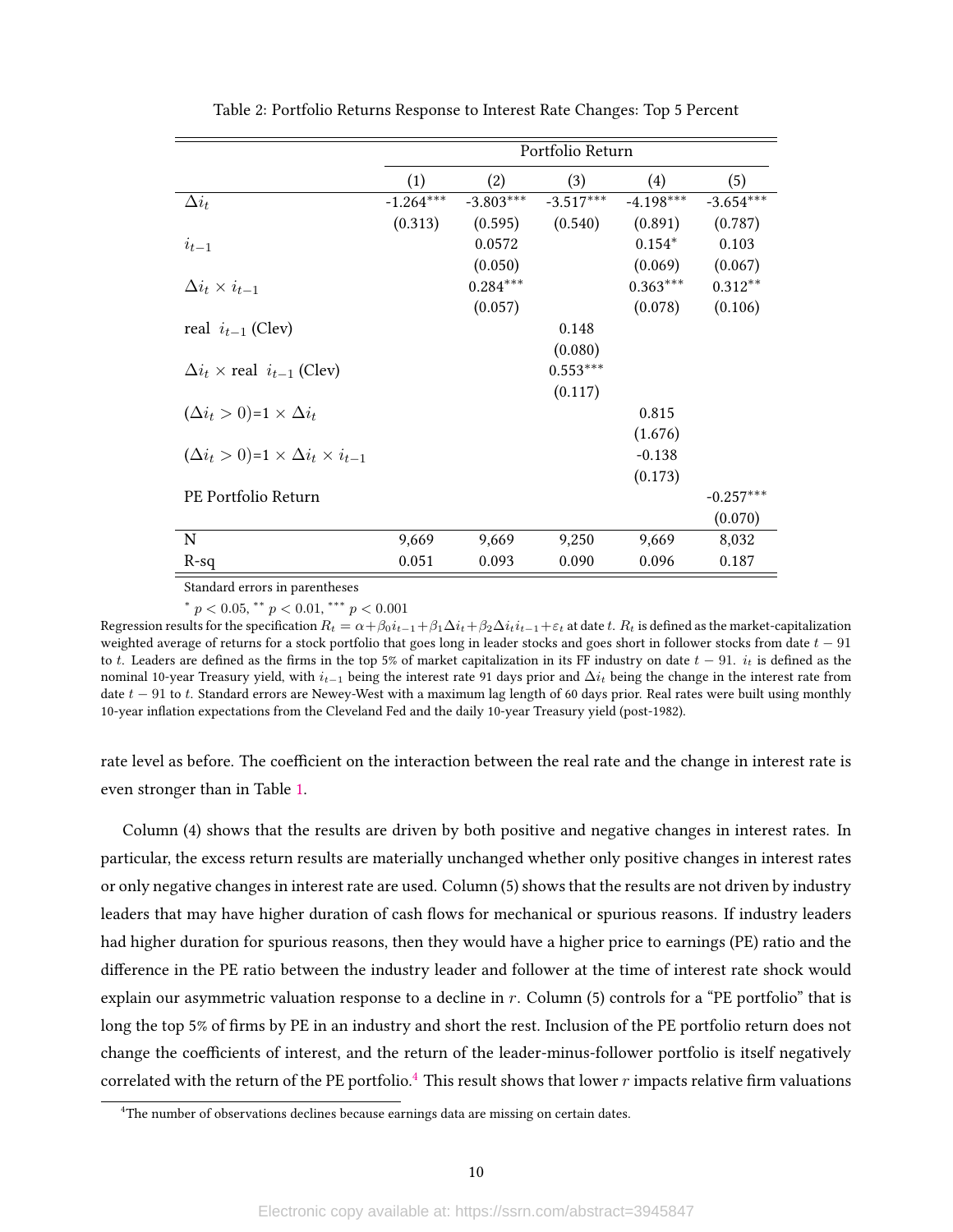not only through changing the discount rate but also through the endogenous changes in future cash flows that favor the current leader.

Tables [A1](#page-32-0) and [A2](#page-33-0) in the appendix show the robustness of results in Tables [1](#page-8-0) and [2](#page-11-0) to using CRSP-Compustat data from 1960 onward.<sup>[5](#page-12-0)</sup> Table [A3](#page-34-0) in the appendix shows robustness to alternative definitions: top 5 instead of top 5 percent for industry leadership, SIC codes instead of Fama French industry classification, and sorting on EBITDA and sales instead of market value for defining leadership. Overall, the snowballing coefficient is positive and significant across the specifications, indicating that a decline in interest rates boost the valuation of leaders relative to followers by more when the initial interest rate is low.

In empirical asset pricing tests of a portfolio's return, it is common to control for risk factors such as the excess market return or a growth minus value portfolio. However, it may be the case that the relative valuation effect from lower interest rates on the leader minus follower portfolio is due to a relative decline in risk for leaders relative to followers.<sup>[6](#page-12-1)</sup> Indeed, an evaluation of credit spreads in Section [4](#page-19-0) below suggests that the riskiness of the debt of leaders relative to followers falls as interest rates in the overall economy decline from low levels. As a result, controlling for risk factors in the estimation of equation [2](#page-9-0) would be over-controlling; if a decline in interest rates from already low levels leads to positive valuation effects for leaders relative to followers because of exposure to risk factors, then that should be included in the overall estimate of how low interest rates benefit leaders.

Figure [2](#page-13-0) helps visualize the snowballing effect, and the critical interest rate at which the snowballing effect becomes active. More specifically, the figure reports non-parametric estimates of the effect of a change in interest rates on the leader portfolio ( $\beta$ ) at various grid points for  $i_{t-1}$ , which is the lagged 10-year nominal Treasury rate. Moving from right to left in the figure, the coefficient estimate of  $\beta$  becomes statistically significantly negative when the level of the nominal interest rate  $i_{t-1}$  falls into the 5 and 6% region. The 10 year nominal U.S. Treasury rate has been below 5% since 2000, with only a few exceptions.

### 2.3 Timing

The changes in interest rates that should affect relative valuation should be those that are deemed more persistent. In theory, purely transitory changes in interest rates should not affect relative valuation of leaders and followers as it is the longer-term effect of a lower interest rate on endogenous cash flows that are critical. As a result, the baseline specification constructs returns and interest rate changes at a quarterly frequency. Figure [3](#page-14-0) plots the histograms of interest rate changes in the sample, from daily to annual frequency. On average, interest rates declined during this time period. However, there is substantial variation with the change in the interest rate being positive on a high fraction of days. As already shown, the key findings are symmetric to whether the change in the interest rate is positive or negative.

<span id="page-12-1"></span><span id="page-12-0"></span> $5$ The real interest rate prior to 1980 is computed by subtracting realized inflation from the nominal rate.

<sup>&</sup>lt;sup>6</sup>The model by [Liu et al.](#page-29-1) [\(2021\)](#page-29-1) can be intepreted as a micro-foundation for the why lower interest rates may increase the risk of followers relative to leaders.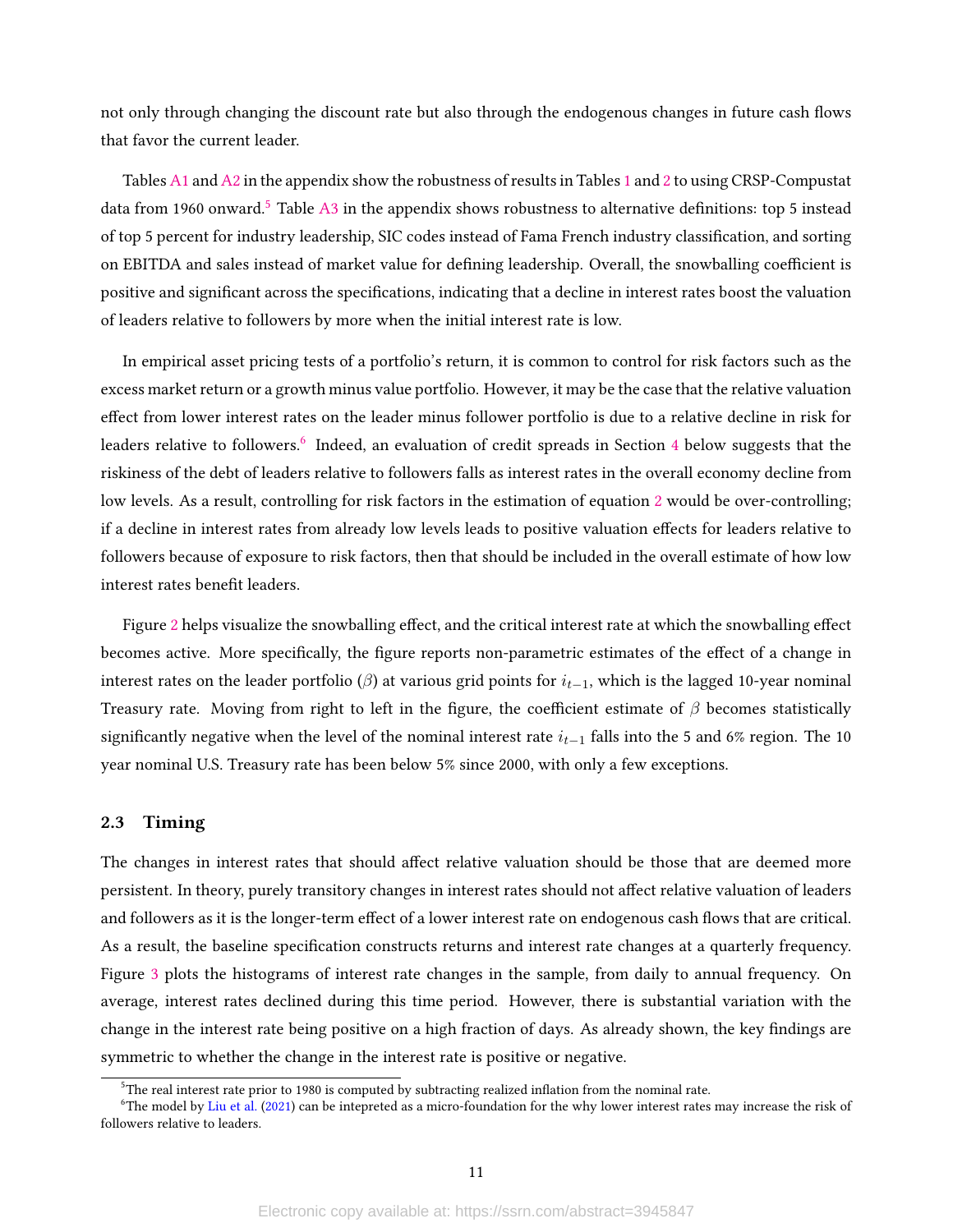<span id="page-13-0"></span>

Figure 2: Estimating  $\beta(i^*) = \frac{\partial R_t}{\partial \Delta i_t}\big|_{i_{t-1} = i^*}$ 

The figure plots coefficient  $\beta$  from the specification  $R_t = \alpha + \beta \Delta i_t + \varepsilon_t$ , where points are weighted using Epanechnikov's kernel centered at 0.1 increments on the x-axis grid point of nominal interest rates at  $t-91$  days. The choice of bandwidth is determined using a Silverman bandwidth [\(Silverman](#page-29-13) [\(1986\)](#page-29-13)) for such kernel (bandwidth = 0.68).  $R_t$  is defined as the market-capitalization weighted average of returns for a stock portfolio that goes long in leader stocks and goes short in follower stocks from date  $t - 91$  days to t. Leaders are defined as the firms in the top 5% of market capitalization in its FF industry on date  $t - 91$ .  $\Delta i_t$  is the change in the 10-year treasury interest rate from date  $t - 91$  to t. Standard errors are Newey-West with a maximum lag length of 60 days prior.

As one moves from daily to annual frequency, the range of interest rate changes increases. This is another reason to focus on longer term differences; investors need sufficient time to incorporate a large change in interest rates when forming expectations. Table  $A4$  in the appendix repeats the core specification for interest rate changes at frequencies ranging from daily to annual. The effect tends to be stronger when the interest rate change is computed over longer horizons, consistent with the idea that it is the more persistent decline in interest rates that boost the value of the leaders relative to the followers.

Another robustness test concerns the exact interest rate used in the specification. For example, do the excess return results depend on whether the change in the interest rate is at the short versus the long end of the yield curve? Statistically this is a somewhat hard test to perform because interest rate movements along the yield curve tend to be highly correlated. Table [A5](#page-36-0) in the appendix shows the correlation matrix of quarterly changes in forward rates of varying non-overlapping durations. The correlations are generally quite high, leading to problems of collinearity in joint testing. The lowest correlation is in the range of 0.7 to 0.75 between change in 0-2 forward rate and longer term forward rates (e.g. 10-30).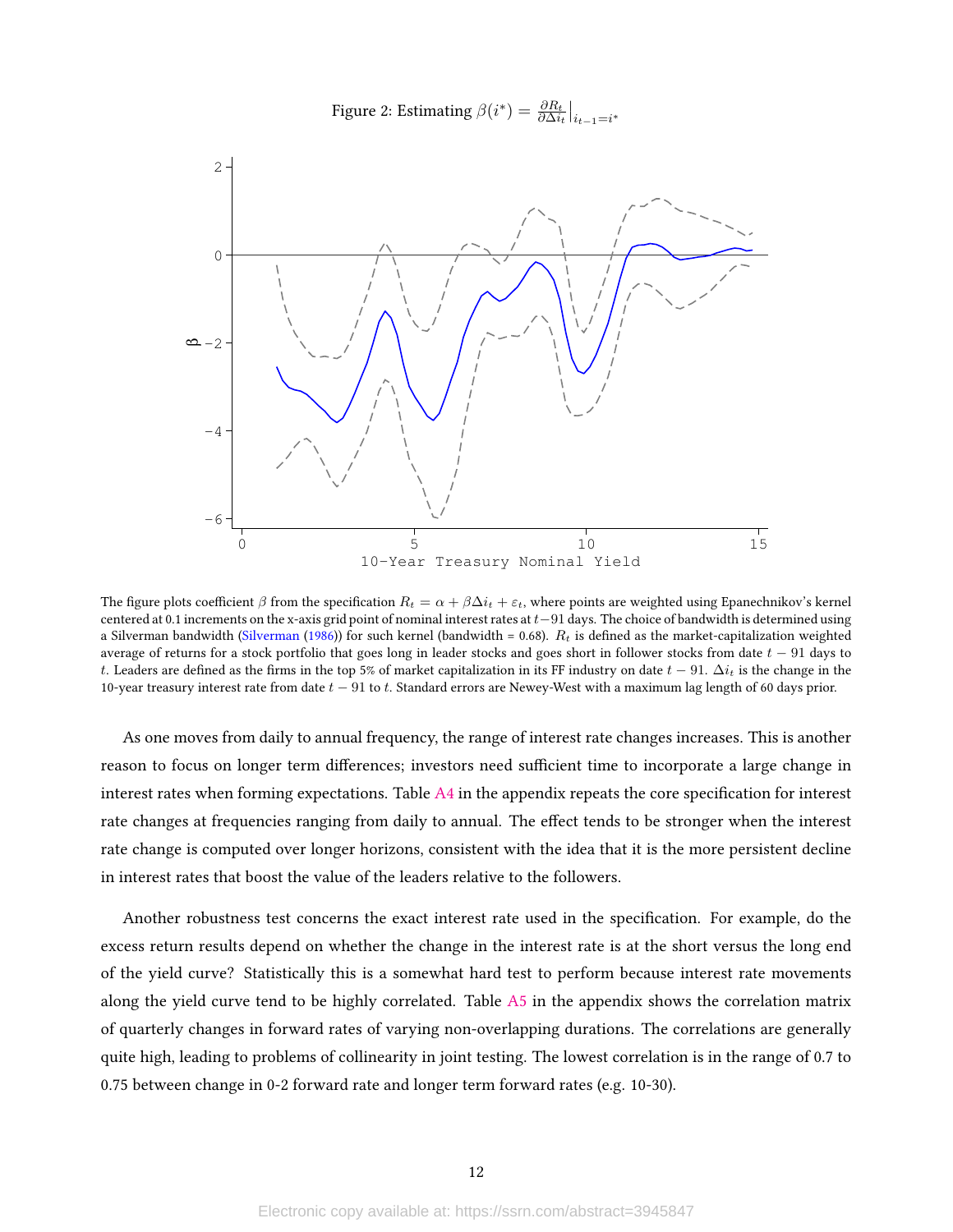#### Figure 3: Distribution of Interest Rate Changes at Varying Frequencies

<span id="page-14-0"></span>

The panels plots the histograms of interest rate changes in our sample, from daily to annually.

Table [3](#page-15-0) presents estimates of equation [\(2\)](#page-9-0) using the forward rate of varying duration. The main takeaway is that the results shown above are similar for interest rate changes throughout the yield curve (columns (1) through (6)). When both the 0-2 and 10-30 forward rates are put in the specification together (columns (7) and (8)), both ends of the yield curve appear to be independently important, with some evidence that the longer end of the yield curve is more important.

Figure [4](#page-16-0) plots the coefficients  $\{\beta_{0,j}\}$  of the following specification:

$$
R_{t+j} = \alpha_j + \beta_{0,j} \Delta i_t + \beta_{1,j} \Delta i_{t-1} + \beta_{2,j} \Delta i_t * i_{t-1} + \varepsilon_t
$$
\n(3)

 $R_{t+j}$  is defined as the market-capitalization weighted average of returns for a stock portfolio that goes long in leader stocks and goes short in follower stocks from date  $t$  to  $t+j.$  In this specification,  $\Delta i_t$  is defined as the change in the interest rate from date t to  $t + 91$ . The coefficients  $\beta_{0,i}$  can be interpreted as the effect of a change in interest rates from  $t - 91$  to  $t$  on the returns of the leader portfolio from time  $t$  to time  $t + j$  when the level of interest rates at  $t-1$  is equal to zero. In other words, the figure represents the impulse response function at a daily frequency of the leader portfolio return to a change in interest rate over one quarter.

As the figure shows, the effect of a change in interest rates starts quickly but the full effect is not realized until about 90 days. Further, there is no evidence of reversal over the following quarter. The increase in the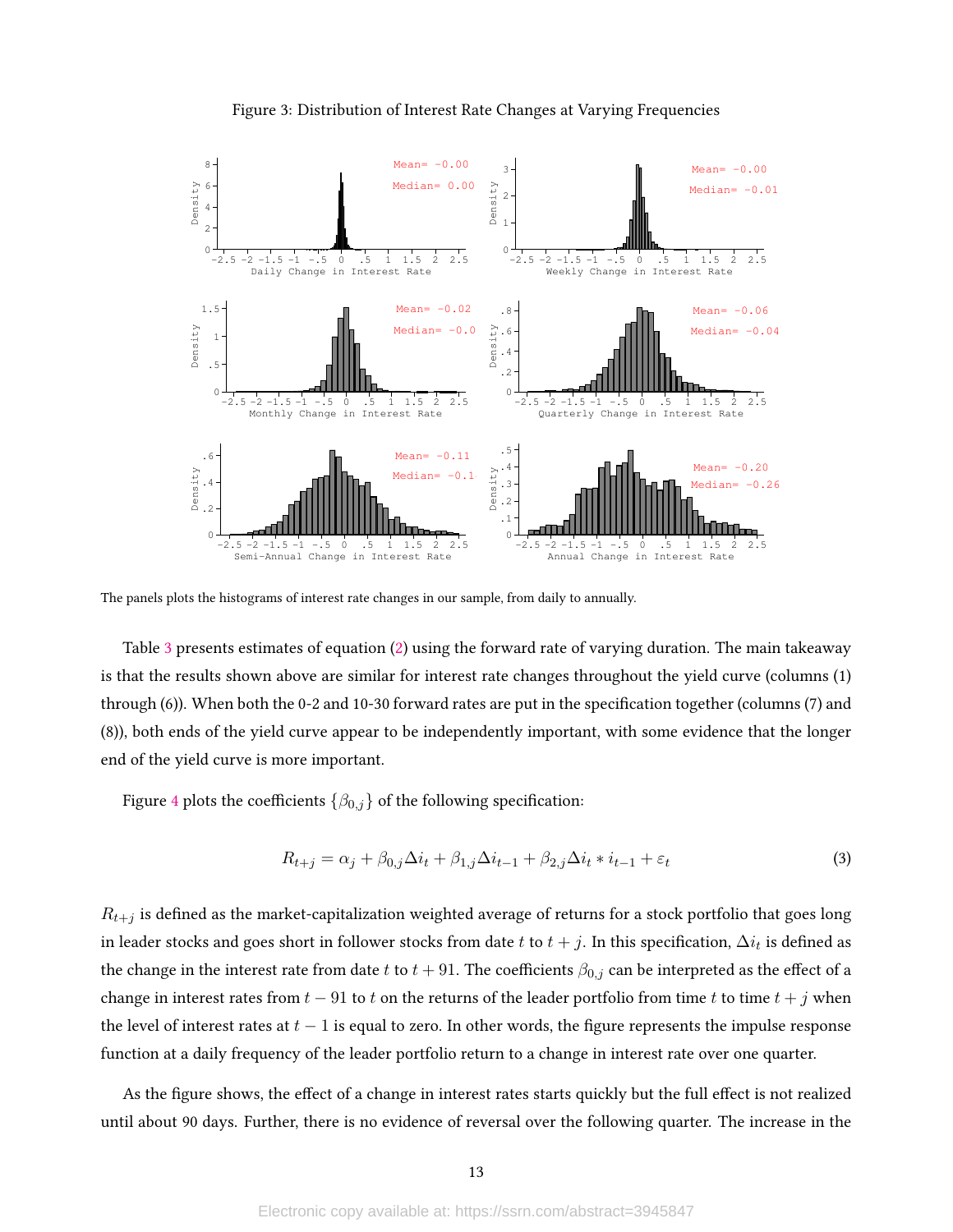<span id="page-15-0"></span>

|                                     |         | 30-Year                 |         | 2-Year               |         | 10-30 Forward                    |          | 2-Year & 10-30 Fwd. |
|-------------------------------------|---------|-------------------------|---------|----------------------|---------|----------------------------------|----------|---------------------|
|                                     | (1)     | (2)                     | (3)     | (4)                  | (5)     | (6)                              | (7)      | (8)                 |
| $\Delta i_t$                        |         | $-1.296***$ $-4.333***$ |         |                      |         |                                  |          |                     |
|                                     | (0.344) | (0.741)                 |         |                      |         |                                  |          |                     |
| $\Delta i_t \times i_{t-1}$         |         | $0.335***$              |         |                      |         |                                  |          |                     |
|                                     |         | (0.073)                 |         |                      |         |                                  |          |                     |
| $\Delta i_{t,0,2}$                  |         |                         |         | $-0.740** -3.490***$ |         |                                  | $-0.359$ | $-2.303**$          |
|                                     |         |                         | (0.251) | (0.674)              |         |                                  | (0.341)  | (0.786)             |
| $\Delta i_{t,0,2} \times i_{t-1}$   |         |                         |         | $0.270***$           |         |                                  |          | $0.160*$            |
|                                     |         |                         |         | (0.058)              |         |                                  |          | (0.069)             |
| $\Delta i_{t,10,30}$                |         |                         |         |                      |         | $-1.221***$ $-3.947***$ $-0.809$ |          | $-2.657**$          |
|                                     |         |                         |         |                      | (0.350) | $(0.769)$ $(0.496)$              |          | (0.953)             |
| $\Delta i_{t,10,30} \times i_{t-1}$ |         |                         |         |                      |         | $0.306***$                       |          | $0.247*$            |
|                                     |         |                         |         |                      |         | (0.076)                          |          | (0.104)             |
| $\mathbf N$                         | 9,669   | 9,669                   | 9,669   | 9,669                | 9,669   | 9,669                            | 9,669    | 9,669               |
| $R-sq$                              | 0.042   | 0.078                   | 0.031   | 0.072                | 0.034   | 0.063                            | 0.038    | 0.088               |

Table 3: Portfolio Returns Response to Interest Rate Changes: Along the Yield Curve

\*  $p < 0.05$ , \*\*  $p < 0.01$ , \*\*\*  $p < 0.001$ 

Regression results for the specification  $R_t = \alpha + \beta_0 i_{t-1} + \beta_1 \Delta i_t + \beta_2 \Delta i_t i_{t-1} + \varepsilon_t$  at date t in columns 1-2 and  $R_t = \alpha + \beta_0 i_{t-1} + \beta_1 i_{t-1} + \varepsilon_1 i_t$  $\beta_{1,1}\Delta i_{t,0,2} + \beta_{1,2}\Delta i_{t,10,30} + \beta_{1,3}\Delta i_{t,0,10} + \beta_{2,1}\Delta i_{t,0,2}i_{t-1} + \beta_{2,2}\Delta i_{t,10,30}i_{t-1} + \beta_{2,3}\Delta i_{t,0,10}i_{t-1} + \varepsilon_t$  at date t in columns 3-8.  $R_t$  is defined as the market-capitalization weighted average of returns for a stock portfolio that goes long in leader stocks and goes short in follower stocks from date  $t-91$  to  $t$ . Leaders are defined as the firms in the top 5% of market capitalization in its FF industry on date  $t - J$ .  $i_t$  is defined as the nominal 30-year Treasury yield, with  $i_{t-1}$  being the interest rate J days prior and  $\Delta i_t$  being the change in the interest rate from date  $t - 91$  to t.  $i_{t,0,2}$ ,  $i_{t,0,10}$  and  $i_{t,10,30}$  are the 2-year and 10-year Treasury yield and 10 to 30 forward Treasury yield, respectively. Standard errors are Newey-West with a maximum lag length of 60 days prior. We cannot reject that the main and interaction coefficients in columns 7 and 8 are not equal.

<span id="page-15-2"></span>value of the leader portfolio is persistent.

## 3 Using high frequency monetary policy shocks

Changes in economy-wide interest rates are not exogenous, and so there remains a concern that the snowballing effect could be spuriously related to other variables moving with interest rates. This is an even larger concern when moving to investment outcomes, as done in the next section. In order to capture changes in interest rates that are less likely to be related to other economy-wide changes, the empirical analysis in the rest of the study uses high-frequency identified monetary policy shocks  $\epsilon^m_t$  from [Gorodnichenko and Weber](#page-28-4)  $(2016)^7$  $(2016)^7$  $(2016)^7$ . The shocks are measured using the response of Federal Funds Rate Futures within a 60-minute time window (-20 minutes until +40 minutes) around FOMC meeting announcements. If no other macroeconomic announcements occur at the same time, the Futures response measures the exogenous response of interest rates to monetary policy. These shocks are available for the period between 1994 and 2019. The shocks only occur on days of Federal Open market committee meetings, which occur roughly once a month.

<span id="page-15-1"></span><sup>7</sup> Similar methodologies have been used by [Nakamura and Steinsson](#page-29-14) [\(2018\)](#page-29-14) and [Ottonello and Winberry](#page-29-10) [\(2020\)](#page-29-10). The original paper is [Gürkaynak, Sack and Swanson](#page-28-12) [\(2005\)](#page-28-12)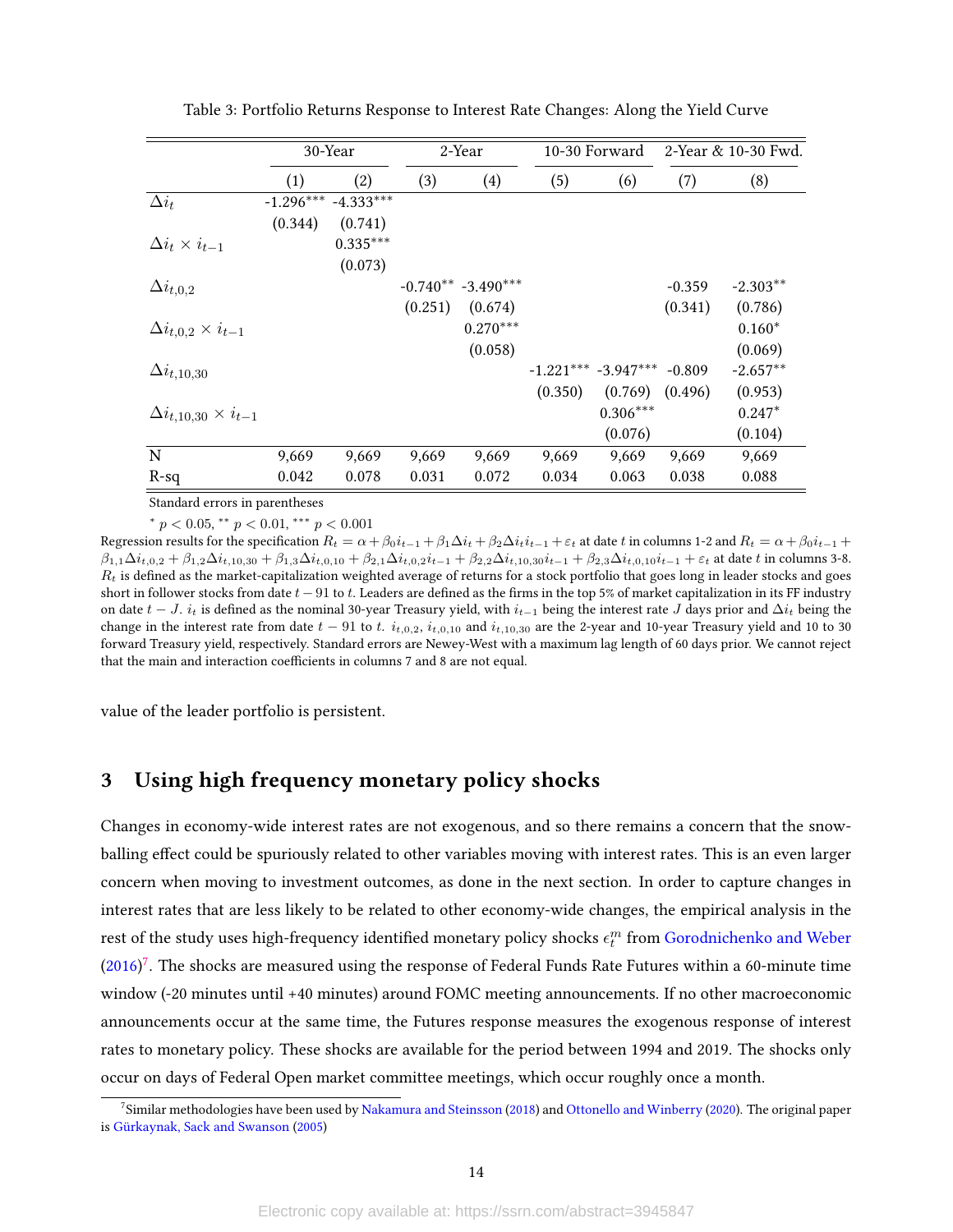Figure 4: Impulse Response of Changes in Interest Rate when Rate is Zero

<span id="page-16-0"></span>

The figure plots the coefficients { $\beta_{0,j}$ } of the specification  $R_{t+j} = \alpha_j + \beta_{0,j}\Delta i_t + \beta_{1,j}\Delta i_{t-1} + \beta_{2,j}\Delta i_t * i_{t-1} + \varepsilon_t$  at date t.  $R_{t+j}$ is defined as the market-capitalization weighted average of returns for a stock portfolio that goes long in leader stocks and goes short in follower stocks from date t to  $t + j$ .  $\Delta i_t$  is defined here as the change in the interest rate from date t to  $t + 91$ . Leaders are defined as the firms in the top 5% of market capitalization in its FF industry on date t. Standard errors are Newey-West with a maximum lag length of 60 days prior.

Figure [5](#page-17-0) plots the evolution of the Federal funds target rate since 1980, alongside the cumulative high frequency monetary policy shocks over the same period. The axis is compressed for the high frequency shocks. Two features of Figure [5](#page-17-0) stand out. First, the overall time series patterns are similar. Second, the cumulative high frequency shocks are actually a substantial part of the overall decline in the target rate over the period. Put differently, the use of high frequency shocks captures a large part of the times series variation in monetary policy.

To address the economic power of these shocks further, we estimate the passthrough of the shocks to US Treasury yields at various maturities:

$$
\Delta i_t^h = \alpha^h + \beta^h \epsilon_t^{HF} + \eta_t^h
$$

where  $\Delta i^h_t=i^h_t-i^h_{t-91}$  is the change in treasury yield of duration  $h$  between time  $t-91$  and time  $t$ , while  $\epsilon_t^{HF}$  is the sum of all high frequency shocks between time  $t-91$  and  $t$ . We refer to the sum of the high frequency shocks at the quarterly level as "monetary policy shocks." Table [4](#page-17-1) presents the estimates  $\beta^h$  of this pass-through along the yield curve.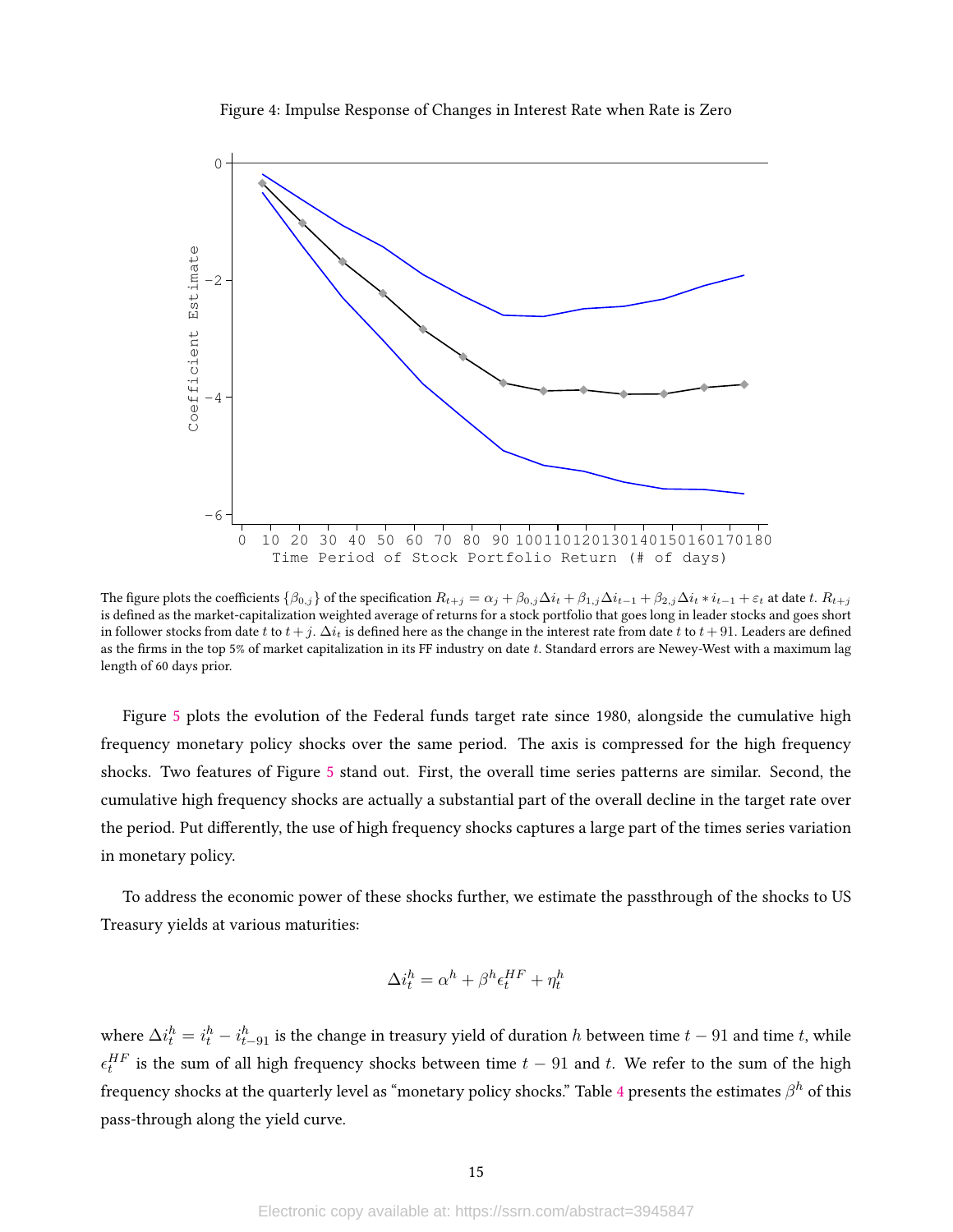

<span id="page-17-0"></span>

Table 4: Response to high frequency shocks along the yield curve

<span id="page-17-1"></span>

|        | (1)                                                                                     | (2)                                                                                       | (3)   | (4)   | (5)   | (6)   | (7) | (8)                         | (9)   |
|--------|-----------------------------------------------------------------------------------------|-------------------------------------------------------------------------------------------|-------|-------|-------|-------|-----|-----------------------------|-------|
|        | 3 Mo                                                                                    | 1 Yr                                                                                      | 2 Yr  | 3Yr   | 5 Yr  | 7 Yr  |     | $10 \text{ Yr}$ 20 Yr 30 Yr |       |
|        | $\epsilon^{HF}$ 2.292*** 2.404*** 1.852*** 1.599*** 1.301*** 1.048** 0.890* 0.524 0.560 |                                                                                           |       |       |       |       |     |                             |       |
|        |                                                                                         | $(0.307)$ $(0.319)$ $(0.375)$ $(0.385)$ $(0.392)$ $(0.379)$ $(0.388)$ $(0.323)$ $(0.329)$ |       |       |       |       |     |                             |       |
| N      | 5.982                                                                                   | 5.982                                                                                     | 5.982 | 5,982 | 5.982 |       |     | 5,982 5,982 5,982 5,982     |       |
| $R-sq$ | 0.259                                                                                   | 0.256                                                                                     | 0.131 | 0.093 | 0.063 | 0.044 |     | 0.036 0.016                 | 0.019 |

\*  $p < 0.05$ , \*\*  $p < 0.01$ , \*\*\*  $p < 0.001$ 

Regression results for the specification  $\Delta i^h_t=\alpha^h+\beta^h\epsilon^{HF}_t+\eta^h_t$  where  $\Delta i^h_t=i^h_t-i^h_{t-91}$  is the change in treasury yield of duration h between time  $t$  − 91 and time  $t$ , while  $\epsilon_t^{HF}$  is the sum of all high frequency shocks between time  $t$  − 91 and  $t$ . We consider yields on treasuries of three month duration alongside one, two, three, five, seven, ten, twenty and thirty year durations.

We can see that ten year yields move roughly one to one with monetary policy shocks at the quarterly frequency. Indeed monetary policy shocks shift the whole yield curve upwards, with larger effects at shorter durations. The one-for-one pass through of monetary policy shocks on 10 year Treasury yields is a convenient feature of the analysis, as the quantitative effect of monetary policy shocks on outcome variables can be directly compared to the quantitative effect of changes in 10 year yields.

We are now in a position to use the monetary policy shocks to estimate the effect of changes in interest rates on relative valuation. For the rest of the analysis, we use Compustat data recorded at a quarterly frequency, which allows us to investigate the response of a large array of firm level variables. We estimate the impact of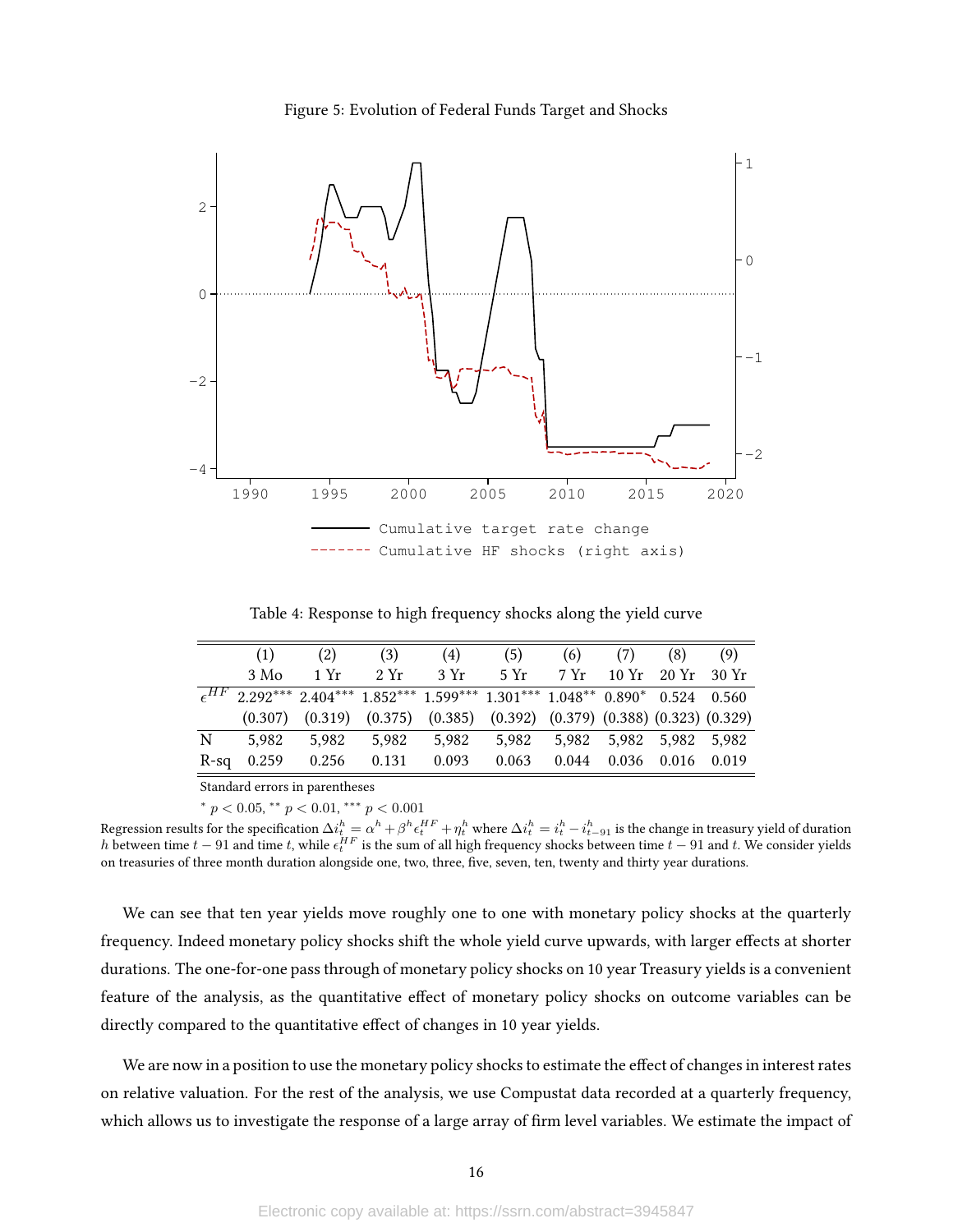monetary policy shocks on firms one quarter percent valuation change  $R_{i,j,t} = \frac{\Delta P_{i,j,t}}{P_{i,j,t}}$  $\frac{\Delta T_{i,j,t}}{P_{i,j,t-1}}$  in the following local projection

$$
R_{i,j,t} = \alpha_{j,t} + \alpha_i + \beta_0 D_{i,j,t} + \beta_1 D_{i,j,t} \epsilon_t^{HF} + \beta_2 D_{i,j,t} FFR_{t-1} + \beta_3 D_{i,j,t} \epsilon_t^{HF} FFR_{t-1} + X_{i,j,t} \gamma + \sum_{\ell=1}^3 \delta_\ell \omega_{j,t-\ell} + \varepsilon_{i,j,t}
$$

 $R_{i,j,t}$  is defined here as the percentage valuation change of firm i in industry j from date  $t-1$  to t (one quarter growth), while  $FFR_{t-1}$  being the federal funds target rate at the end of the previous quarter and  $\epsilon_t^{HF}$  being the sum of high frequency shocks between time  $t-1$  and  $t.$  Controls  $X$  include a firm's assetliability ratio, debt-equity ratio, book-to-market ratio, and percent of pre-tax income that goes to taxes. The vector  $\omega_{j,t}=\{R_{i,j,t},D_{i,j,t},D_{i,j,t}\epsilon^{HF}_t, D_{i,j,t}\epsilon^{HF}_tFFR_{t-1}, X_{i,j,t}\}$  contains lagged values of all variables in the system. Real rates are built using monthly 10-year inflation expectations from the Cleveland Fed and the federal funds target rate at the end of each quarter (post-1982). The variable  $D_{i,j,t}$  again defines leaders in a manner analogous to that of Section [2.](#page-6-1) Table [5](#page-18-0) reports estimates of  $\beta_1$  and  $\beta_2$  from equation [3](#page-17-1) on quarterly Compustat data from 1980 onward.

|                                                       |         |             | Stock Return |             |             |
|-------------------------------------------------------|---------|-------------|--------------|-------------|-------------|
|                                                       | (1)     | (2)         | (3)          | (4)         | (5)         |
| Top 5 Percent=1 $x \in HF$                            | 1.838   | $-12.53***$ | $-13.51***$  | $-12.46***$ | $-13.44***$ |
|                                                       | (1.964) | (4.878)     | (4.985)      | (4.853)     | (4.960)     |
| Top 5 Percent=1 x $\epsilon^{HF}$ x lagged $FFR$      |         | $3.589***$  | $3.885***$   |             |             |
|                                                       |         | (1.198)     | (1.222)      |             |             |
| Top 5 Percent=1 x $\epsilon^{HF}$ x lagged real $FFR$ |         |             |              | $3.598***$  | $3.894***$  |
|                                                       |         |             |              | (1.200)     | (1.224)     |
| Controls                                              | N       | N           | Y            | N           | Y           |
| Industry-Date & firm FE                               | Y       | Y           | Y            | Y           | Y           |
| N                                                     | 359,039 | 359,039     | 340,731      | 359,039     | 340,731     |
| $R-sq$                                                | 0.239   | 0.239       | 0.250        | 0.239       | 0.250       |

<span id="page-18-0"></span>Table 5: Differential Responses of Leaders vs. Followers to Monetary Policy shocks: Quarterly data

Standard errors in parentheses

\*  $p < 0.05$ , \*\*  $p < 0.01$ , \*\*\*  $p < 0.001$ 

Regression results for the lag augmented local projection specification  $R_{i,j,t}$  =  $\alpha_{j,t}$  +  $\alpha_i$  +  $\beta_0 D_{i,j,t}$  +  $\beta_1 D_{i,j,t} \epsilon_t^{HF}$  +  $\beta_2 D_{i,j,t} FFR_{t-1} + \beta_3 D_{i,j,t} \epsilon_t^{HF} \tilde{F}FR_{t-1} + X_{i,j,t} \gamma + \sum_{\ell=1}^3 \delta_\ell \omega_{j,t-\ell} + \varepsilon_{i,j,t}$  for firm i in industry j at date t.  $R_{i,j,t}$  is defined here as the percentage valuation change of firm i in industry j from date  $t - 1$  to t (one quarter growth).  $D_{i,j,t}$  is defined here as an indicator equal to 1 at date t when a firm i is in the top 5% of market capitalization in its industry j on date  $t - 1$ . Firms with  $D_{i,j,t}=1$  are called leaders while the rest are called followers.  $i_t$  is defined as the nominal 10-year Treasury yield, with  $FFR_{t-1}$  being the federal funds target rate at the end of the previous quarter and  $\epsilon_t^{HF}$  being the sum of high frequency shocks between time  $t - 1$  and t. Controls X include a firm's asset-liability ratio, debt-equity ratio, book-to-market ratio, and percent of pre-tax income that goes to taxes. Industry classifications are the Fama-French industry classifications (FF). The vector  $\bm{\omega_{j,t}}=\{R_{i,j,t},D_{i,j,t},D_{i,j,t}\epsilon_{t}^{HF},D_{i,j,t}\epsilon_{t}^{HF}FFR_{t-1},X_{i,j,t}\}$  contains lagged values of all variables in the system. Real rates were built using monthly 10-year inflation expectations from the Cleveland Fed and the federal funds target rate at the end of each quarter (post-1982). Lag augmentation implies heteroskedasticity-robust standard errors are sufficient, according to Olea and Plagborg-Møller (2020).

Qualitatively, the results in Table support the existence of a snowballing effect. An expansionary monetary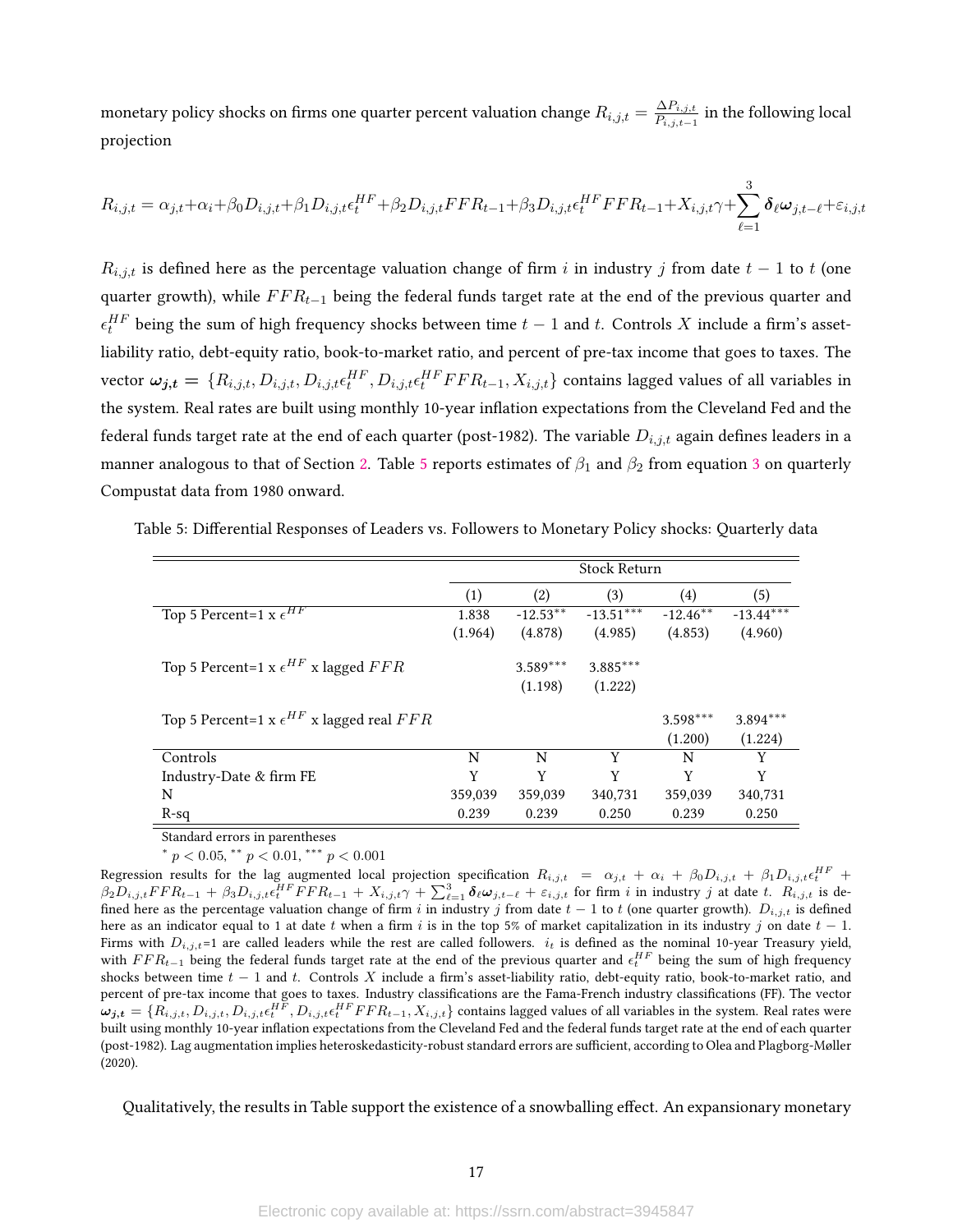policy shock which lowers interest rates boosts the value of leaders relative to followers, and this effect is amplified when the initial interest rate is already low. However, the effects are substantially larger when using the monetary policy shocks. One potential reason is that economy-wide interest rates tend to fall when the overall economy is weak. A weaker economy may be associated with a decline in the size of the total pie in any industry, which would differentially lower the value of leaders who currently have a larger slice of the pie. This unobservable factor may be biasing the coefficient in Table [1](#page-8-0) toward zero. Under this logic, the use of the endogenous economy-wide interest rate leads to a smaller valuation effect of the leader relative to the follower compared to the use of the exogenous monetary policy shocks.

## <span id="page-19-0"></span>4 Financial effects of falling interest rates

#### 4.1 Pass-through of lower interest rates for industry leaders and followers

A decline in interest rates boosts the value of industry leaders relative to followers, and this effect snowballs as the level of the interest rate becomes lower. We now explore mechanism through which industry leaders gain relative to industry followers when interest rate declines. We first explore whether the decline in economywide interest rates such as the 10 year Treasury rate has been associated with a differential decline in the cost of debt financing for industry leaders relative to followers. A stronger pass-through of lower Treasury rates into the cost of debt financing for industry leaders represents another advantage of a low interest rate environment for leaders relative to followers.

As before, industry leaders are defined as the largest 5% of firms in each Fama-French industry, measured by market capitalization. We define each firms' borrowing cost as the the ratio of interest expense to total liabilities, which is simply average rate of interest paid on it's liabilities. We treat the largest 5% of borrowing costs in the sample as missing in order to exclude any outliers in the data. Figure [6](#page-20-0) plots the evolution of the median borrowing cost faced by both leaders and followers, displaying both a clear downward trend and also a stark increase in spreads since 1980. The spread in the 1980s was 31 basis points whereas the spread in the 2010s is 127 basis points.

The interest rate spread between market leaders and market followers widened even though the level of interest rate fell considerably. We present estimates of the effect of a decline in interest rates as defined by the monetary policy shocks discussed in Section [3](#page-15-2) on the cost of debt financing for industry leaders versus followers. As above, we measure borrowing costs using the average interest rate paid by the firm on all debt. We calculate this as the total interest expense divided by total debt. We exclude the top 5% observed values of borrowing costs, due to the presence of implausibly large values.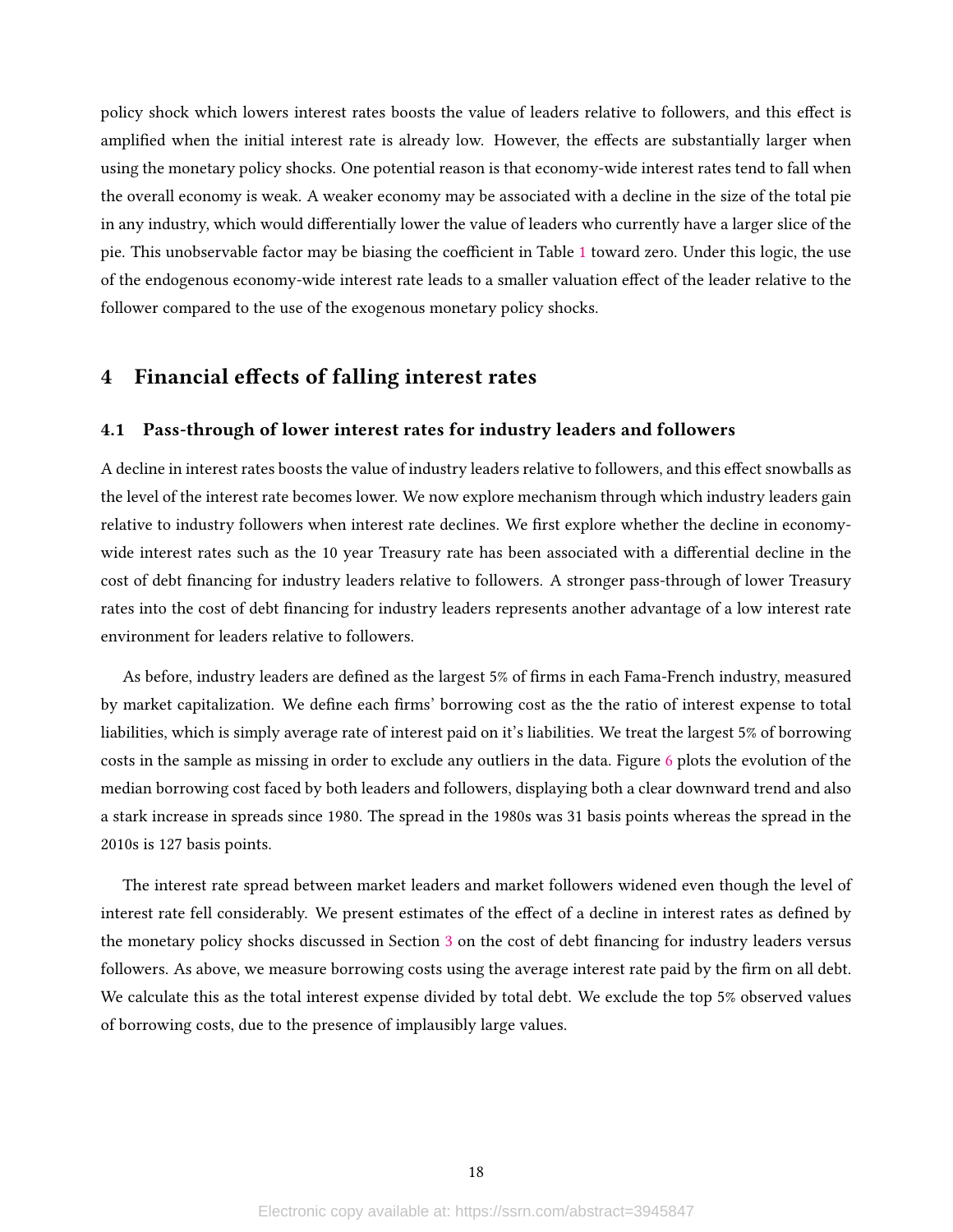

<span id="page-20-0"></span>

Borrowing cost computed as interest expenses over total debt in quarterly<br>excluding financial and public sector.

The baseline specification is given by

<span id="page-20-1"></span>
$$
Y_{i,j,t+h} = \alpha_i + \alpha_{j,t} + \beta_{1,h}\epsilon_t^{HF} * D_{i,j,t-1} + \beta_{2,h}\epsilon_t^{HF} * D_{i,j,t-1} * FFR_{t-1} + \delta_h^1 D_{i,j,t-1} + \sum_{\ell=1}^3 \Gamma_h' W_{i,t-\ell} + \epsilon_{i,t+h} \tag{4}
$$

where  $Y_{i,t}$  is the outcome variable of interest for firm i,  $D_{i,j,t-1}$  is an indicator variable equal to 1 if firm i is in the top 5% of market capitalization in its industry j at date  $t-1$ , while  $W_{i,t}$  is a vector containing all variables in the system. We also control for firm  $\alpha_i$  and industry - time fixed effects  $\alpha_{j,t}$ . [Olea and Plagborg-](#page-29-15)[Møller](#page-29-15) [\(2020\)](#page-29-15) show that augmenting the local projection with lags of each variable removes the need to correct standard errors for autocorrelation, meaning heteroskedasticity robust standard errors are appropriate when estimating equation [4.](#page-20-1) The estimates provided below are from letting  $Y$  equal to borrowing costs.

For this specification, the coefficients of interest are  $\{\beta_{1,h}\}$  and  $\{\beta_{2,h}\}$ , which give the differential response of the borrowing costs for leaders at the zero lower bound ( $FFR_{t-1} = 0$ ), and the rate at which this effect changes as rates rise, respectively. Figure [7](#page-21-0) plots the impulse responses of borrowing costs to a negative shock in interest rates. As it shows, a decline in the interest rate due to monetary policy shocks leads to a lower interest rate of leaders relative to followers (right panel), and this effect becomes larger as the level of the initial interest rate is lower (right panel). The effect of lower interest rates is persistent; it does not revert for the 10 years after the initial shock.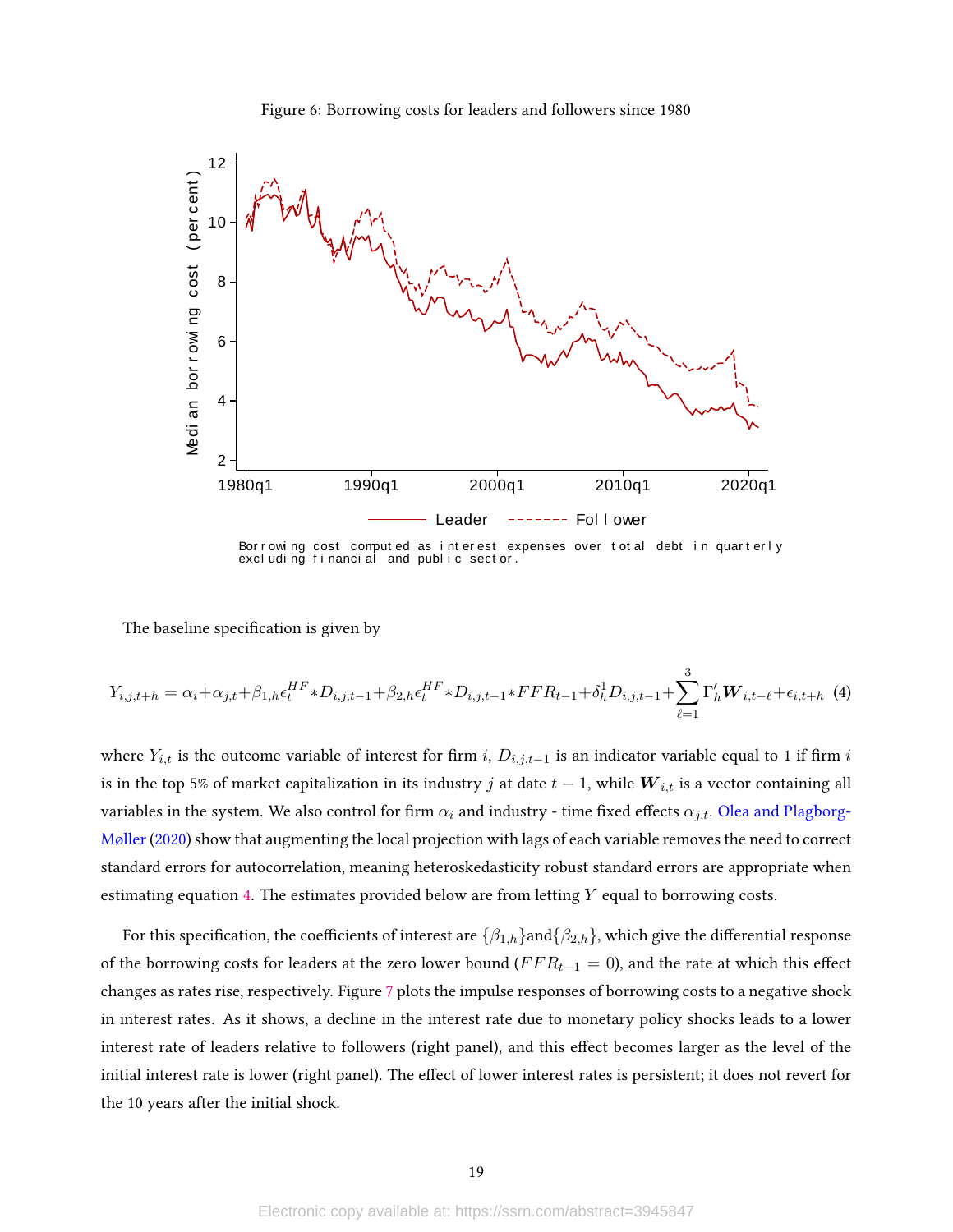#### Figure 7: Response of borrowing cost to interest rate shock

<span id="page-21-0"></span>

The left panel plots estimates of  $\beta_{1,h}$ , while the right panel plots estimates of  $\beta_{2,h}$ , estimated from the local projection  $r_{i,j,t+h}$  $\alpha_i + \alpha_{j,t} + \beta_{1,h} \epsilon_t^{HF} * D_{i,j,t-1} + \beta_{2,h} \epsilon_t^{HF} * D_{i,j,t-1} * FFR_{t-1} + \beta_h^1 D_{i,j,t-1} + \sum_{\ell=1}^3 \Gamma_h' W_{i,t-\ell} + \epsilon_{i,t+h}$  where r denotes the average interest rate of firm  $i$  and  $\bm{W}_{i,t}=\{debt_{i,j,t}, D_{i,j,t}, b_{i,j,t}\epsilon^{HF}_t, D_{i,j,t}\epsilon^{HF}_t FFR_{t-1}\}$  is a vector of all variables in the system. The shading indicating 90% and 95% confidence intervals.

To estimate the medium run response of monetary policy shocks on borrowing costs, we take the four quarter average between  $t+5$  and  $t+8$  as  $\bar{Y}_{i,j,t+6} = \frac{1}{4}$  $\frac{1}{4}\sum_{\ell=-1}^2 Y_{i,j,t+6+\ell}$ , which gives the average change one year ahead for these years. We then use this long run value in the LP estimation equation [4](#page-20-1) to estimate medium run changes. Columns 1 and 2 of Table [6](#page-22-0) report the estimated coefficients from the regression using borrowing costs as the left hand side variable. The estimate implies that when the Federal Funds rate is 2%, a 10 basis point decline in the Federal Funds rate (roughly one standard deviation) leads to a 15 basis point relative decline in the cost of borrowing of an industry leader relative to a follower. This effect is amplified to 24 basis points when the economy is very close to the zero lower bound.

In standard asset pricing models, the rise in the spread between industry leaders and industry followers would be compensation for additional risk. If industry followers become riskier relative to industry leaders when there is a decline in aggregate measures of interest rates, then this effect boosts the value of industry leaders relative to industry followers, and it therefore should be included as part of the advantage lower interest rates give to industry followers. There is a broader question of why lower interest rates boost the riskiness of followers relative to leaders; this is an interesting question for future research.

#### 4.2 Capital structure adjustments

Industry leaders take advantage of the lower cost of debt financing, a fact shown in Figures [8](#page-23-0) and [9.](#page-23-1) These figures plot  $\{\beta_{1,h}\}$ and $\{\beta_{2,h}\}$  from the estimation of equation [4](#page-20-1) with the natural logarithm of debt as the left hand side variable in Figure [8](#page-23-0) and the book total liabilities to total assets ratio in Figure [9.](#page-23-1) Both figures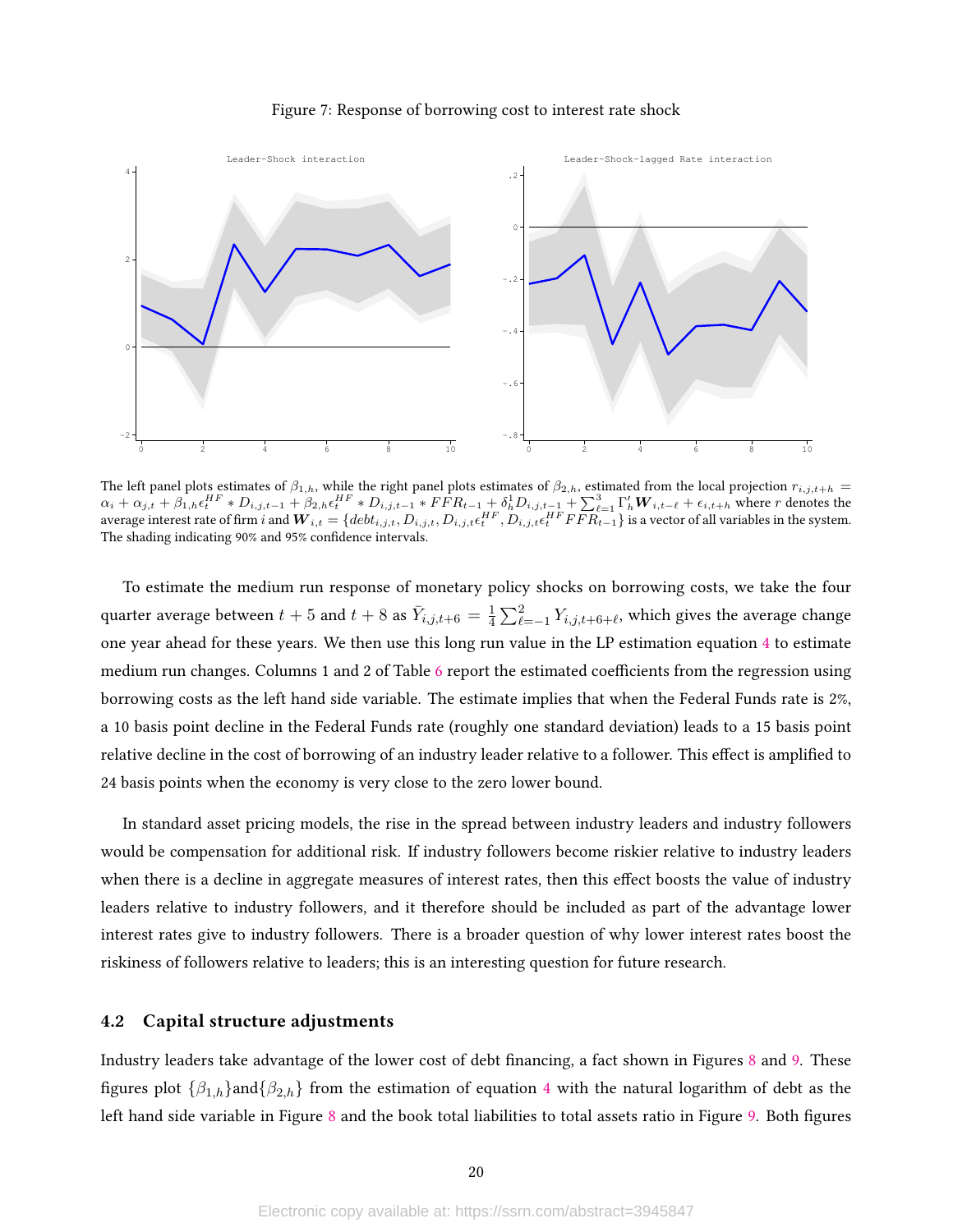<span id="page-22-0"></span>

|                                                                              | Borrowing cost |            |             | Debt        |                         | Leverage    |                           | Shares     |
|------------------------------------------------------------------------------|----------------|------------|-------------|-------------|-------------------------|-------------|---------------------------|------------|
|                                                                              | (1)            | (2)        | (3)         | (4)         | (5)                     | (6)         | (7)                       | (8)        |
| Top 5 Percent=1 x $\epsilon^{HF}$                                            | $2.431***$     | $2.518***$ | $-0.528***$ | $-0.706***$ | $-0.107***$             | $-0.112***$ | $0.232***$                | $0.343***$ |
|                                                                              | (0.474)        | (0.479)    | (0.143)     | (0.143)     | (0.020)                 | (0.020)     | (0.089)                   | (0.074)    |
| Top 5 Percent=1 x $\epsilon^{HF}$ x $FFR_{t-1}$ -0.476*** -0.495*** 0.104*** |                |            |             | $0.149***$  | $0.0236***$ $0.0249***$ |             | $-0.0728***$ $-0.0976***$ |            |
|                                                                              | (0.103)        | (0.104)    | (0.035)     | (0.035)     | (0.005)                 | (0.005)     | (0.021)                   | (0.018)    |
| Controls                                                                     | N              | Y          | N           | v           | N                       | V           | N                         | Y          |
| Industry-Date & firm FE                                                      | v              | Y          | Y           | Y           |                         | v           | Y                         | Y          |
| N                                                                            | 137,167        | 134,646    | 186,851     | 182,403     | 235,655                 | 228,093     | 248,627                   | 236,949    |
| $R-sq$                                                                       | 0.780          | 0.780      | 0.943       | 0.938       | 0.881                   | 0.874       | 0.968                     | 0.983      |

Table 6: Differential long run responses to Monetary Policy shocks - Financial Variables

\*  $p < 0.05$ , \*\*  $p < 0.01$ , \*\*\*  $p < 0.001$ 

Regression results for the lag augmented local projection specification  $\overline{Y}_{i,j,t+6} = \alpha_{j,t} + \alpha_i + \beta_0 D_{i,j,t} + \beta_1 D_{i,j,t} \Delta i_t + \beta_2 D_{i,j,t} i_{t-1} +$  $\beta_3D_{i,j,t}\epsilon_t^{HF}FFR_{t-1}+X_{i,j,t}\gamma+\sum_{\ell=1}^3\bm{\delta}_\ell\bm{\omega}_{j,t-\ell}+\varepsilon_{i,j,t}$  for firm  $i$  in industry  $j$  at date  $t.$   $\bar Y_{i,j,t+6}=\frac{1}{4}\sum_{\ell=-1}^2 X_{i,j,t+6+\ell}$  is defined here as the four quarter average of variable X from period  $t + 5$  to  $t + 7$ . We let Y be firm's debt, shares outstanding (log after average), borrowing costs and leverage.  $D_{i,j,t}$  is defined here as an indicator equal to 1 at date t when a firm i is in the top 5% of market capitalization in its industry j on date  $t-1$ . Firms with  $D_{i,j,t}=1$  are called leaders while the rest are called followers.  $i_t$  is defined as the nominal 10-year Treasury yield, with  $FFR_{t-1}$  being the federal funds target rate at the end of the previous quarter and  $\epsilon^{HF}_t$  being the sum of high frequency shocks between time  $t-1$  and  $t.$  Industry classifications are the Fama-French industry classifications (FF). The vector  $\bm{\omega_{j,t}}=\{Y_{i,j,t},D_{i,j,t},D_{i,j,t}\epsilon^{HF}_t,D_{i,j,t}\epsilon^{HF}_tFFR_{t-1},Z_{i,j,t}\}$  contains lagged values of all variables in the system. Controls  $Z$  include a total assets, real sales growth and the net current assets ratio of firm. Real rates were built using monthly 10-year inflation expectations from the Cleveland Fed and the federal funds target rate at the end of each quarter (post-1982). Lag augmentation implies heteroskedasticity-robust standard errors are sufficient, according to Olea and Plagborg-Møller (2020).

show a large and persistent effect of lower interest rates coming from monetary policy shocks on the capital structure of industry leaders relative to industry followers. Industry leaders raise debt financing in response to expansionary monetary policy shocks more than industry followers, and this effect snowballs as the level of the initial interest rate is lower. Ultimately, this has a persistent effect on the leverage ratio of leaders relative to followers.

Columns 3 through [6](#page-22-0) of Table 6 help to quantify this effect. When the economy is very close to the zero lower bound, a 10 basis point decline in the Federal Funds rate leads to a 5.2% relative increase in debt issued and a 1 percentage point relative increase in the book leverage ratio.

What do industry leaders use with the additional debt financing they raise in response to expansionary monetary policy shocks? This is a critical question given the tendency over time for companies to buy back shares using debt financing (e.g., [Yardeni, Abbott and Quintana](#page-30-0) [\(2019\)](#page-30-0)), and results from the literature that suggest that some firms use a lower cost of debt financing to buy back shares instead of boosting investment (e.g., [Aramonte](#page-28-13) [\(2020\)](#page-28-13)). Figure [10](#page-24-0) shows evidence that at least some of the rise in debt financing is associated with share buybacks. More specifically, Figure [10](#page-24-0) plots  $\{\beta_{1,h}\}\text{and}\{\beta_{2,h}\}\$  from the estimation of equation [4](#page-20-1) using the natural logarithm of common shares outstanding from Compustat as the left hand side variable. Expansionary monetary policy reduces the number of shares outstanding for leaders relative to followers, and this effect gets stronger for expansionary monetary policy shocks when initial interest rates are already low. Columns 7 and 8 present the regression coefficients for common shares outstanding, which confirm the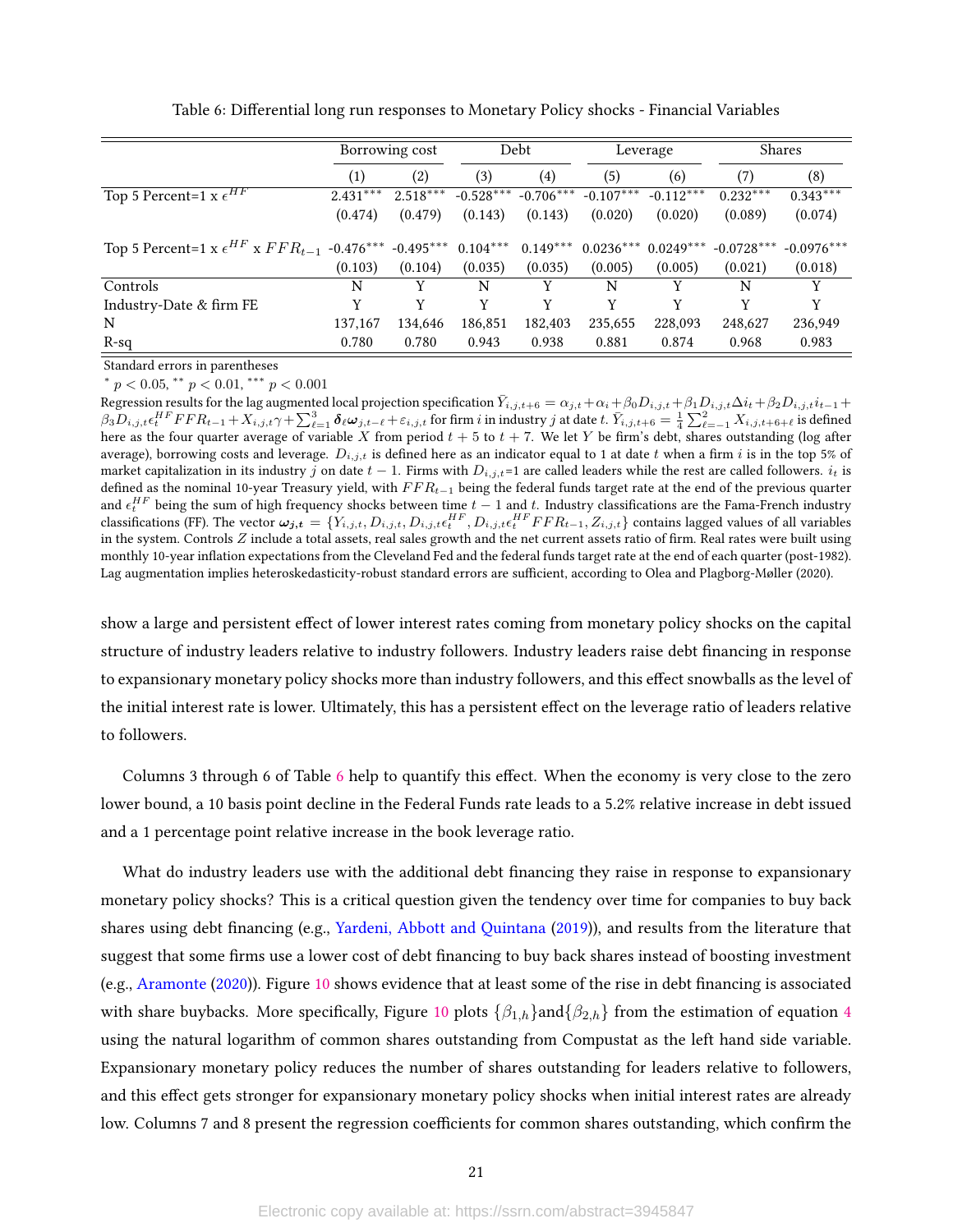#### Figure 8: Response of debt to interest rate shock

<span id="page-23-0"></span>

The left panel plots estimates of  $\beta_{1,h}$ , while the right panel plots estimates of  $\beta_{2,h}$ , estimated from the local projection  $debt_{i,j,t+h}$  $\alpha_i+\alpha_{j,t}+\beta_{1,h}\epsilon^{HF}_t*D_{i,j,t-1}+\beta_{2,h}\epsilon^{HF}_t*D_{i,j,t-1}*FFR_{t-1}+\delta^1_hD_{i,j,t-1}+\sum_{\ell=1}^3\Gamma^{'}_h\bm{W}_{i,t-\ell}+\epsilon_{i,t+h}$  where debt denotes the  $\log$  of the total debt of firm  $i$  and  $\bm{W}_{i,t}=\{debt_{i,j,t}, D_{i,j,t}, D_{i,j,t}\epsilon^{HF}_t, D_{i,j,t}\epsilon^{HF}_t FFR_{t-1}\}$  is a vector of all variables in the system. The shading indicating 90% and 95% confidence intervals.



<span id="page-23-1"></span>

The left panel plots estimates of  $\beta_{1,h}$ , while the right panel plots estimates of  $\beta_{2,h}$ , estimated from the local projection  $lev_{i,j,t+h}$  $\alpha_i+\alpha_{j,t}+\beta_{1,h}\epsilon^{HF}_t *D_{i,j,t-1}+\beta_{2,h}\epsilon^{HF}_t *D_{i,j,t-1} * FFR_{t-1}+\delta^1_h D_{i,j,t-1}+ \sum_{\ell=1}^3\Gamma_h' \bm{W}_{i,t-\ell}+\epsilon_{i,t+h}$  where assets denotes the log of total assets held by firm  $i$  and  $\bm{W}_{i,t}=\{lev_{i,j,t}, D_{i,j,t}, D_{i,j,t}\epsilon^{HF}_t, D_{i,j,t}\epsilon^{HF}_t FFR_{t-1}\}$  is a vector of all variables in the system. The shading indicating 90% and 95% confidence intervals.

patterns in the figure.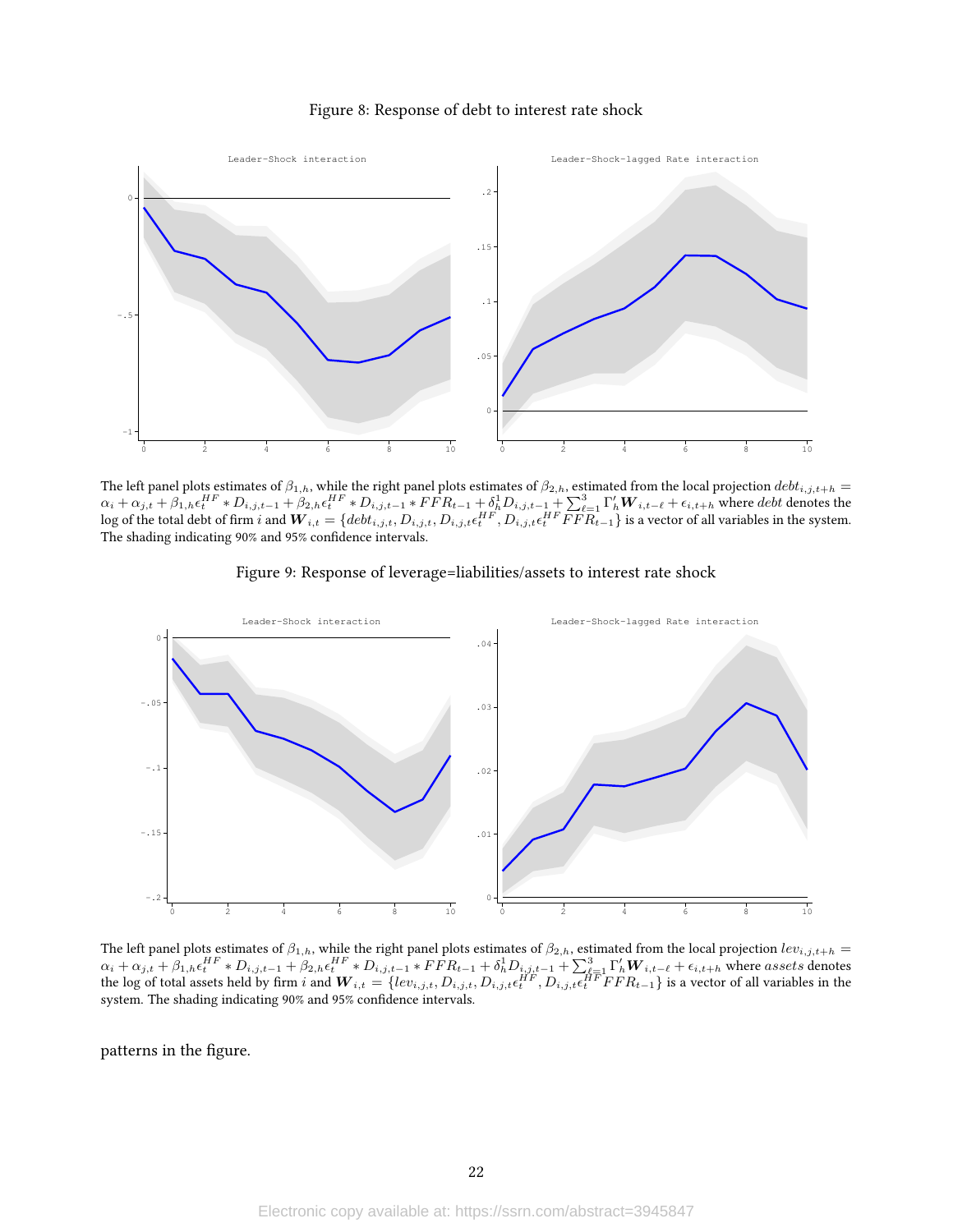#### Figure 10: Response of log of common shares outstanding to interest rate shock

<span id="page-24-0"></span>

The left panel plots estimates of  $\beta_{1,h}$ , while the right panel plots estimates of  $\beta_{2,h}$ , estimated from the local projection shares $i,j,t+h$ α<sup>i</sup> +αj,t +β1,h HF <sup>t</sup> ∗Di,j,t−<sup>1</sup> +β2,h HF <sup>t</sup> ∗Di,j,t−<sup>1</sup> ∗F F Rt−<sup>1</sup> +δ 1 <sup>h</sup>Di,j,t−<sup>1</sup> + P<sup>3</sup> `=1 Γ 0 <sup>h</sup>Wi,t−` +i,t+<sup>h</sup> where shares denotes the  $\log$  of common shares of firm  $i$  outstanding and  $\bm{W}_{i,t}=\{shares_{i,j,t}, D_{i,j,t}, D_{i,j,t}\epsilon^{HF}_t, D_{i,j,t}\epsilon^{HF}_t FFR_{t-1}, MV_{i,j,t}\}$  is a vector of all variables in the system. The shading indicating 90% and 95% confidence intervals.

## 5 Real effects of lower interest rates

Expansionary monetary policy shocks have large effects on the financial policy of leaders versus followers, and these effects snowball at lower levels of the initial interest rate. This section explores the real effects of expansionary monetary policy shocks.

Figures  $11b$  and  $11a$  shows the estimates of equation [\(4\)](#page-20-1) letting  $Y$  equal to cumulative capital expenditures and cash acquisitions respectively. The results show that in response to an expansionary monetary policy shock which sends interest rates lower, industry leaders boost capital expenditures and cash acquisitions by more than industry followers. Furthermore, this stronger effect gets even stronger if the initial interest rate is lower. Therefore, the snowballing effect applies to real effects.

Table [7](#page-26-0) shows these results in a regression format. For capital expenditure and cash acquisition specification, the left hand side variable is the sum of the quarterly flows from  $t - 1$  to  $t + 5$  scaled by assets as of  $t-1$ . As the results show, industry leaders boost capital expenditures and cash acquisitions by substantially more than followers when interest rates fall. When the economy is near the zero lower bound, a 10 basis point decline in the Federal Funds rate leads to a 0.4 percentage point rise in capital expenditures and a 1.0 percentage point rise in cash acquisitions relative to total assets. The snowballing effect is also present, but the result is statistically weaker for capital expenditures when including control variables. Overall, a 10 basis point decline in the Federal Funds rate near the zero lower bound is associated with a 2 percent rise in PPE for industry leaders relative to industry followers.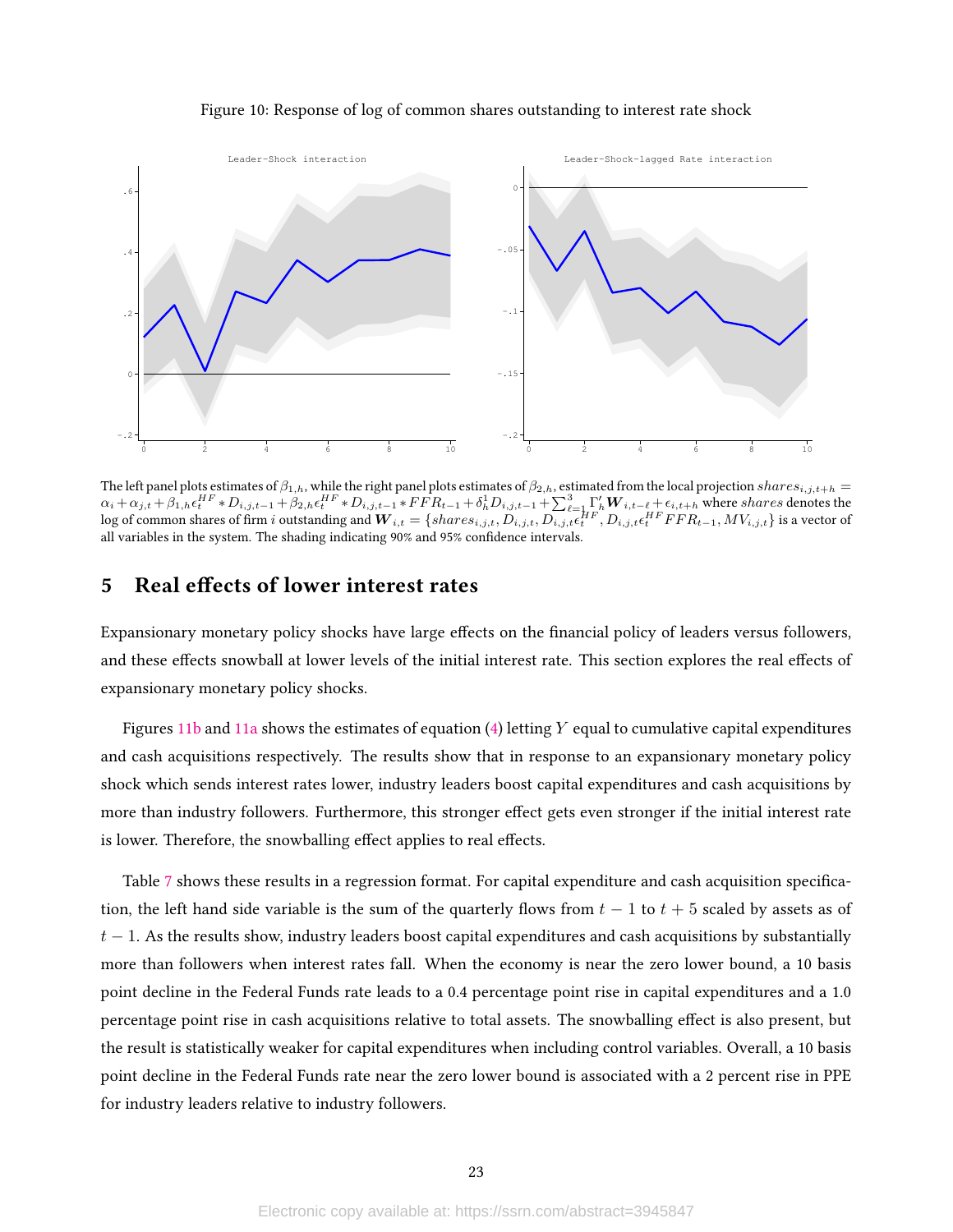



<span id="page-25-1"></span>

(b) Acquisitions

<span id="page-25-0"></span>

The left panels plots estimates of  $\beta_{1,h}$ , while the right panel plots estimates of  $\beta_{2,h}$ , estimated from the local projection  $Y_{i,j,t+h} = \alpha_i +$  $\alpha_{j,t}+\beta_{1,h}\epsilon_{t}^{HF} \ast D_{i,j,t-1}+ \beta_{2,h}\epsilon_{t}^{HF} \ast D_{i,j,t-1} \ast FFR_{t-1} +\delta_{h}^{1}D_{i,j,t-1}+ \sum_{\ell=1}^{3} \Gamma_{h}^{\prime} \bm{W}_{i,t-\ell} + \epsilon_{i,t+h} \text{ where } Y_{i,j,t+h} = \frac{\sum_{k=0}^{h} C_{i,j,t+k}}{asserts_{i,j,t-1}}$ and  $C$  denotes firm  $i$ 's net acquisitions or captal investment cash flows while  $\bm{W}_{i,t}=\{Y_{i,j,t}, D_{i,j,t}, D_{i,j,t}, t_{t}^{HF}, D_{i,j,t} t_{t}^{HF} F F R_{t-1}\}$ is a vector of all variables in the system. The shading indicating 90% and 95% confidence intervals.

Overall, the results on real effects show that industry leaders invest or acquire capital assets in response to a decline in interest rates more strongly than industry followers, and that this effect becomes stronger when initial interest rates are lower. This result hints at the importance of declining interest rates in explaining product market competition: the big get bigger when interest rates decline, especially as they decline toward zero. These findings also support the model proposed by [Chatterjee and Eyigungor](#page-28-2) [\(2020\)](#page-28-2), who argue that a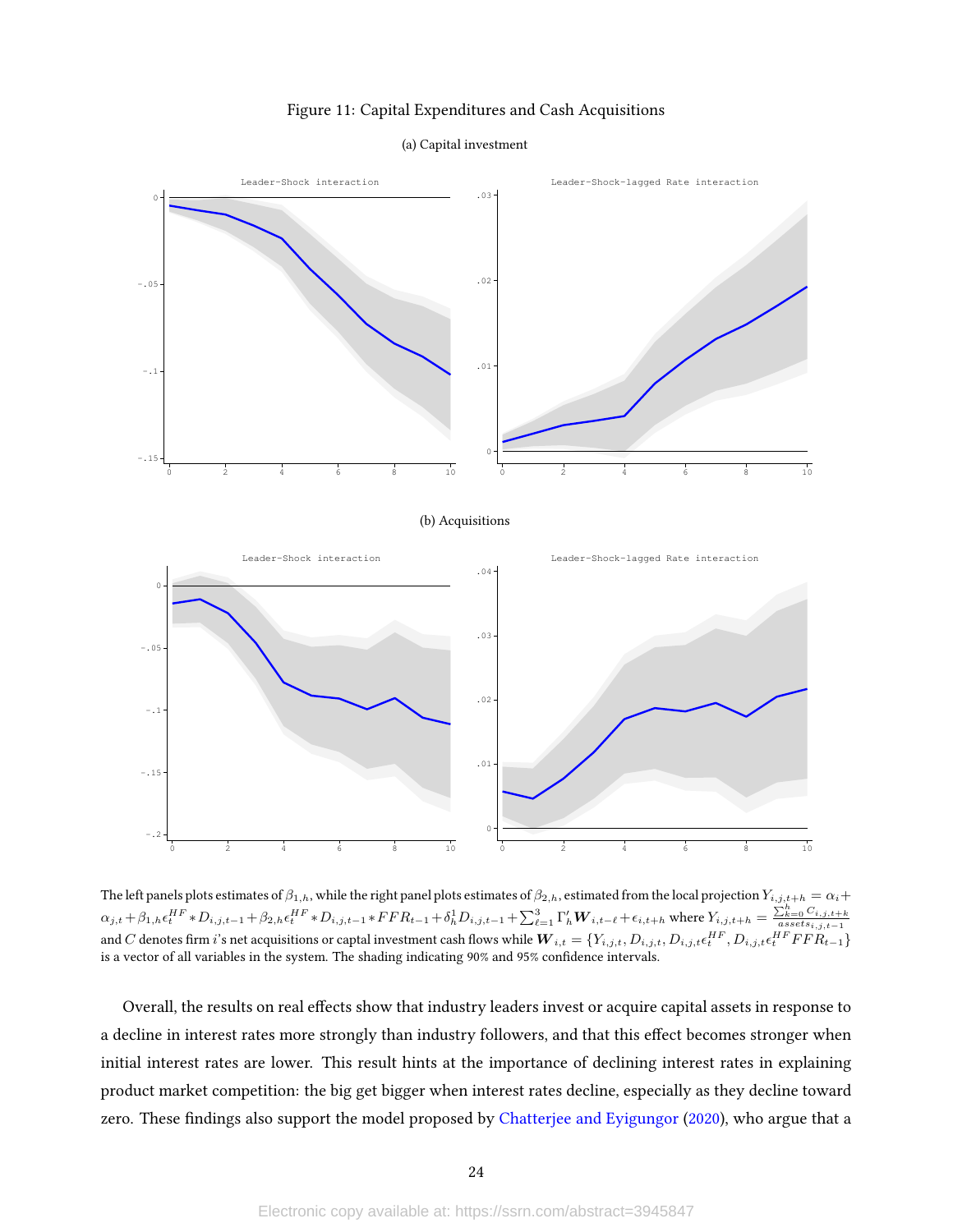<span id="page-26-0"></span>

|                                                                                       | Capital Exp |         |         | Acquisitions                                     | PPE         |             |
|---------------------------------------------------------------------------------------|-------------|---------|---------|--------------------------------------------------|-------------|-------------|
|                                                                                       | (1)         | (2)     | (3)     | (4)                                              | (5)         | (6)         |
| Top 5 Percent= $1 \times e^{HF}$                                                      |             |         |         | $-0.0404***$ $-0.0294*$ $-0.100***$ $-0.0840***$ | $-0.259***$ | $-0.224***$ |
|                                                                                       | (0.015)     | (0.015) | (0.026) | (0.027)                                          | (0.069)     | (0.070)     |
| Top 5 Percent=1 x $\epsilon^{HF}$ x $FFR_{t-1}$ 0.00771** 0.00536 0.0199*** 0.0163*** |             |         |         |                                                  | $0.0441***$ | $0.0331**$  |
|                                                                                       | (0.003)     | (0.003) | (0.006) | (0.006)                                          | (0.016)     | (0.016)     |
| Controls                                                                              | N           | Y       | N       | Y                                                | N           | Y           |
| Industry-Date & firm FE                                                               | Y           | Y       | Y       | Y                                                | Y           | Y           |
| N                                                                                     | 265,981     | 253,227 | 248,767 | 236,285                                          | 251,459     | 240,551     |
| $R-sq$                                                                                | 0.755       | 0.787   | 0.265   | 0.324                                            | 0.989       | 0.989       |

Table 7: Differential long run responses to Monetary Policy shocks - Real variables

\*  $p < 0.05$ , \*\*  $p < 0.01$ , \*\*\*  $p < 0.001$ 

Regression results for the lag augmented local projection specification  $\bar{Y}_{i,j,t} = \alpha_{j,t} + \alpha_i + \beta_0 D_{i,j,t} + \beta_1 D_{i,j,t} \Delta i_t + \beta_2 D_{i,j,t} i_{t-1} +$  $\beta_3D_{i,j,t}\epsilon_t^{HF}FFR_{t-1}+X_{i,j,t}\gamma+\sum_{\ell=1}^3\bm{\delta}_\ell\bm{\omega}_{j,t-\ell}+\varepsilon_{i,j,t}$  for firm  $i$  in industry  $j$  at date  $t.$  We let  $Y$  be the firm's capital investment and acquisitions cash flow and property, plant and equipment. When  $y$  is a cash flow, we have  $\bar Y_{i,j,t} = \frac{\sum_{k=0}^5 C_{i,j,t+k}}{asserts_{i,j,t-1}}$  is defined here as the sum of cash flows between  $t - 1$  and  $t + 5$ , scaled by initial total assets in  $t - 1$ . When the dependent variable of interest  $Y = \log(PPE)$  is property, plant and equipment, the left hand side variable is given by  $\bar{Y}_{i,j,t} = \log\left(\frac{1}{4}\sum_{\ell=-1}^{2} PPE_{i,j,t+6+\ell}\right)$ .  $D_{i,j,t}$  is defined here as an indicator equal to 1 at date t when a firm i is in the top 5% of market capitalization in its industry j on date  $t - 1$ . Firms with  $D_{i,j,t}=1$  are called leaders while the rest are called followers.  $i_t$  is defined as the nominal 10-year Treasury yield, with  $FFR_{t-1}$  being the federal funds target rate at the end of the previous quarter and  $\epsilon_t^{HF}$  being the sum of high frequency shocks between time  $t-1$  and  $t$ . Industry classifications are the Fama-French industry classifications (FF). The vector  $\bm{\omega_{j,t}}=\{Y_{i,j,t},D_{i,j,t},D_{i,j,t}\epsilon_{t}^{HF},D_{i,j,t}\epsilon_{t}^{HF}FFR_{t-1},Z_{i,j,t}\}$  contains lagged values of all variables in the system. Controls  $Z$ include a total assets, real sales growth and the net current assets ratio of firm. Real rates were built using monthly 10-year inflation expectations from the Cleveland Fed and the federal funds target rate at the end of each quarter (post-1982). Lag augmentation implies heteroskedasticity-robust standard errors are sufficient, according to Olea and Plagborg-Møller (2020).

lower risk-free rate benefits bigger firms because they can increase leverage by more than smaller firms, and therefore acquire more of the new product varieties arriving into the economy.

## 6 Conclusion

Using CRSP-Compustat merged data from 1962 onwards, we find that falling interest rates boost the relative valuation of industry leaders relative to industry followers, and the relative valuation effect becomes largest as the initial interest rate approaches zero. This result is robust to the use of high frequency monetary policy shocks as a source of variation in economy-wide interest rates. A decline in the interest rate disproportionately lowers the cost of borrowing of industry leaders, who take advantage of the lower cost of borrowing to raise additional debt financing, increase leverage, repurchase shares, boost capital investment, and conduct acquisitions. All of these effects snowball as the level of the interest rate decline; that is, a decline in interest rates has a stronger effect on all of these outcomes of leaders relative to followers when the initial level of the interest rate is already low. The findings provide empirical support to the idea that extremely low interest rates may be a culprit in explaining the rise of superstar firms in the U.S. economy.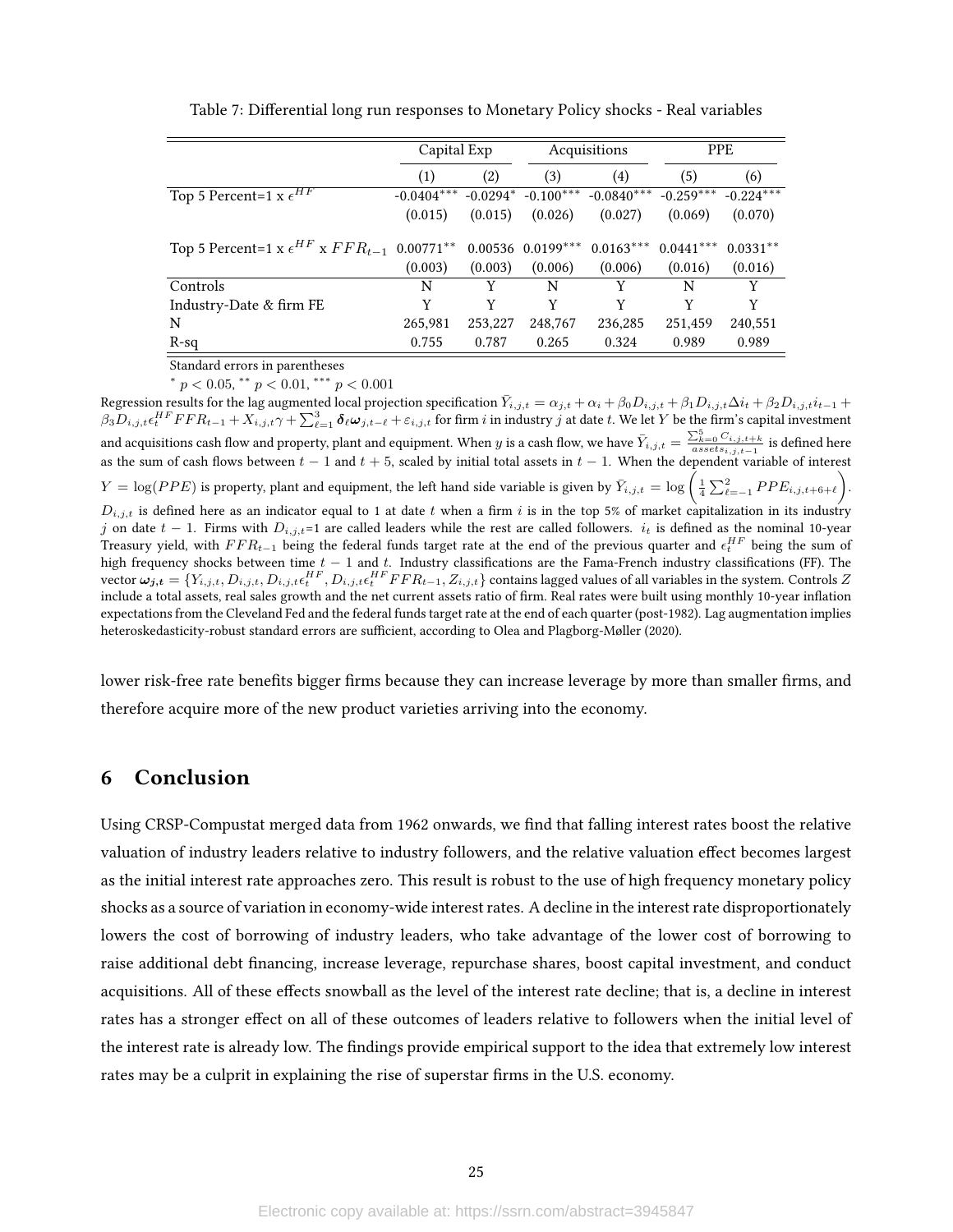Electronic copy available at: https://ssrn.com/abstract=3945847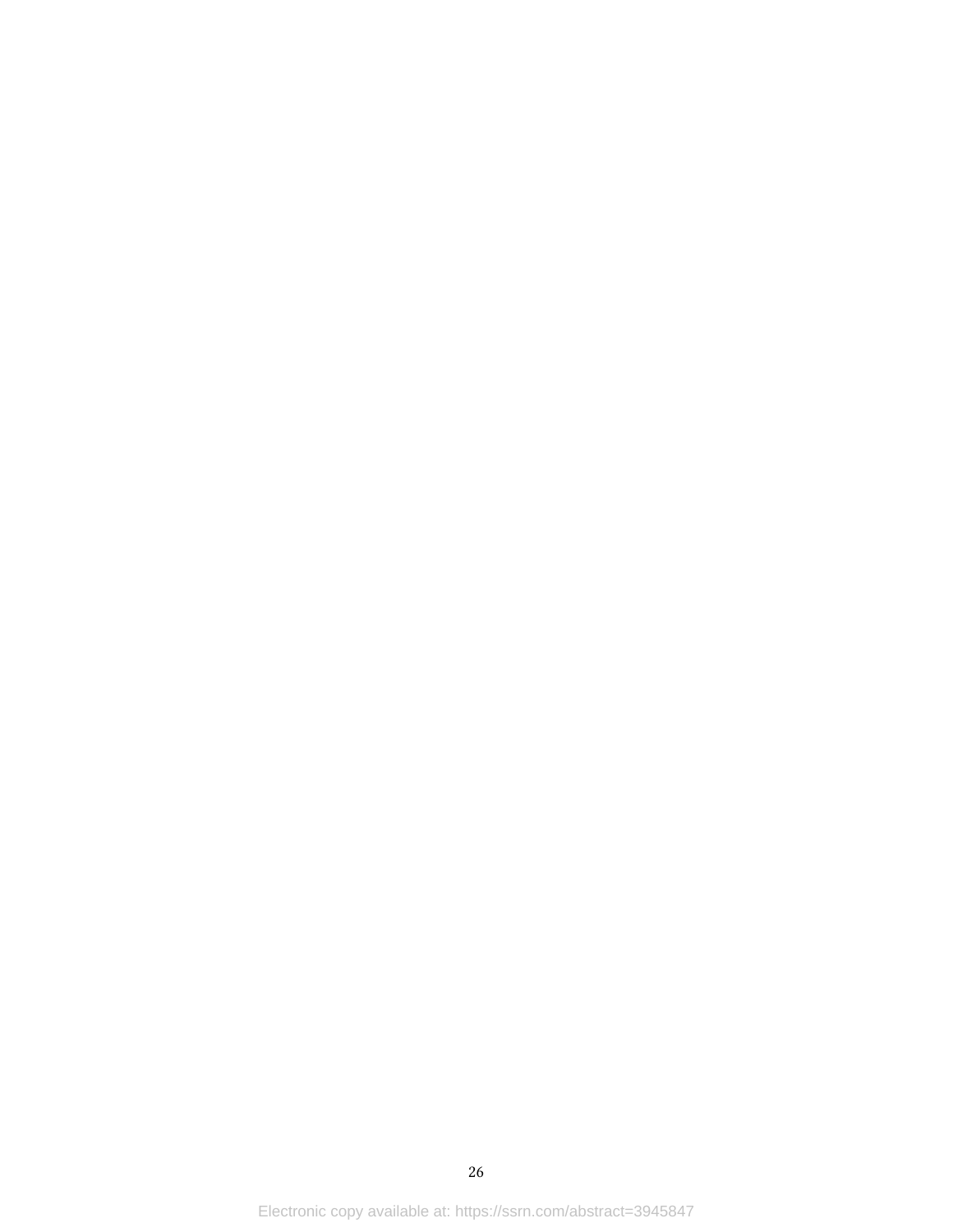## References

- <span id="page-28-0"></span>Akcigit, Ufuk and Sina Ates, "Lessons on Declining Business Dynamism from Endogenous Growth Theory," Working Paper, 2019.
- <span id="page-28-7"></span>Andrews, Dan, Chiara Criscuolo, and Peter N. Gal, "The Best versus the Rest: The Global Productivity Slowdown, Divergence across Firms and the Role of Public Policy," Technical Report, The Organisation for Economic Co-operation and Development 2016.
- <span id="page-28-13"></span>Aramonte, Sirio, "Mind the buybacks, beware of the leverage," 2020.
- <span id="page-28-1"></span>Asriyan, Vladimir, Luc Laeven, Alberto Martin, Alejandro Van der Ghote, and Victoria Vanasco, "Falling Interest Rates and Credit Misallocation: Lessons from General Equilibrium," 2021.
- <span id="page-28-9"></span>Autor, David, David Dorn, Lawrence F Katz, Christina Patterson, and John Van Reenen, "The fall of the labor share and the rise of superstar firms," The Quarterly Journal of Economics, 2020, 135 (2), 645–709.
- <span id="page-28-8"></span>Berlingieri, Giuseppe, Patrick Blanchenay, and Chiara Criscuolo, "The Great Divergene(s)," Technical Report, The Organisation for Economic Co-operation and Development 2017.
- <span id="page-28-10"></span>Binsbergen, Jules H Van, "Duration-Based stock valuation: Reassessing stock market performance and volatility," Technical Report, National Bureau of Economic Research 2020.
- <span id="page-28-2"></span>Chatterjee, Satyajit and Burcu Eyigungor, "The Firm Size and Leverage Relationship and Its Implications for Entry and Business Concentration," 2020.
- <span id="page-28-3"></span>Chodorow-Reich, Gabriel, Olivier Darmouni, Stephan Luck, and Matthew Plosser, "Bank liquidity provision across the firm size distribution," Journal of Financial Economics, 2021.
- <span id="page-28-6"></span>Crouzet, Nicolas and Janice C Eberly, "Understanding weak capital investment: The role of market concentration and intangibles," Technical Report, National Bureau of Economic Research 2019.
- <span id="page-28-11"></span>Gertler, Mark and Simon Gilchrist, "Monetary policy, business cycles, and the behavior of small manufacturing firms," The Quarterly Journal of Economics, 1994,  $109(2)$ , 309–340.
- <span id="page-28-4"></span>Gorodnichenko, Yuriy and Michael Weber, "Are sticky prices costly? Evidence from the stock market," American Economic Review, 2016, 106 (1), 165–99.
- <span id="page-28-5"></span>Grullon, Gustavo, Yelena Larkin, and Roni Michaely, "Are US industries becoming more concentrated?," Review of Finance, 2019, 23 (4), 697–743.
- <span id="page-28-12"></span>Gürkaynak, Refet S, Brian Sack, and Eric Swanson, "The sensitivity of long-term interest rates to economic news: Evidence and implications for macroeconomic models," American economic review, 2005, 95 (1), 425–436.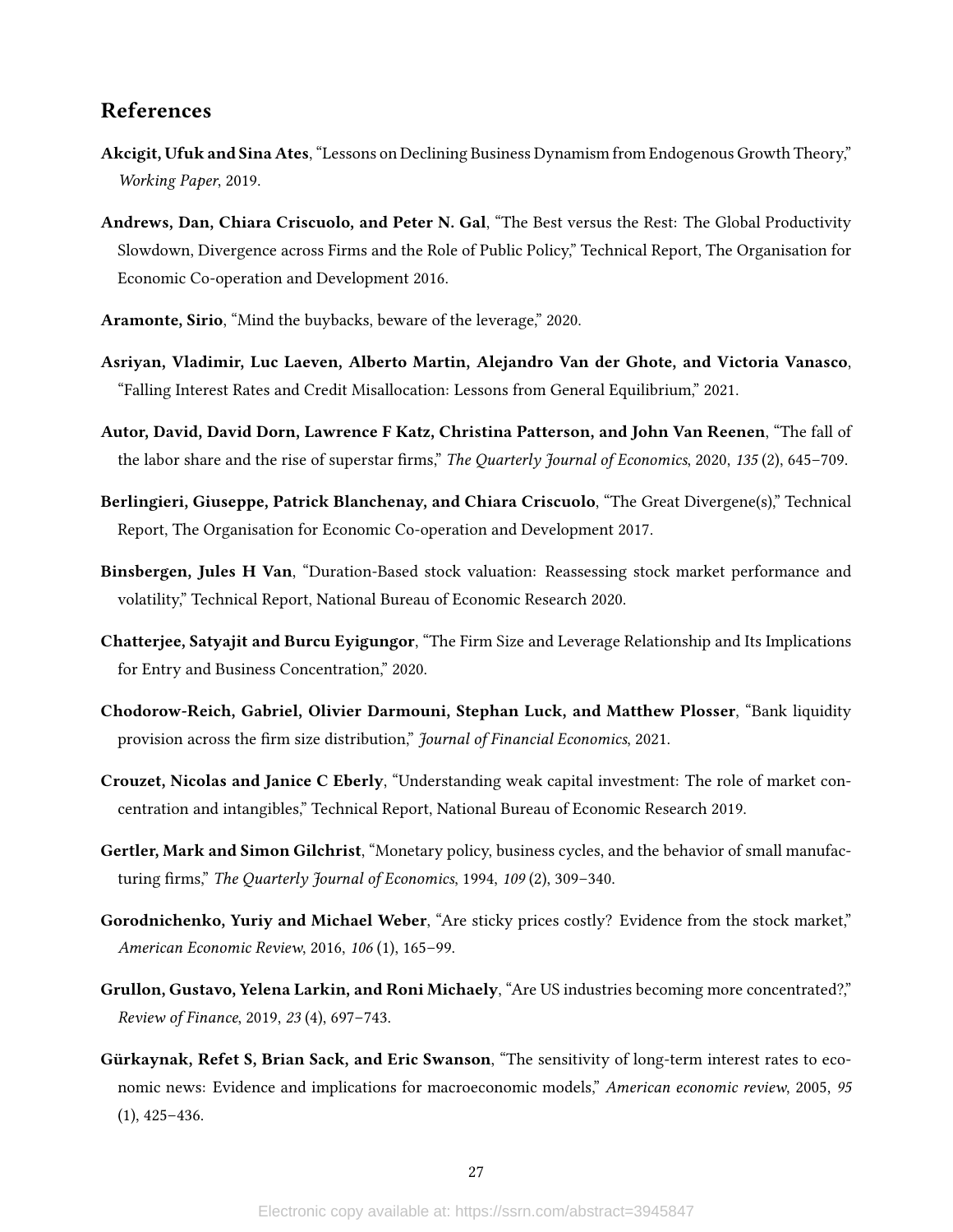- <span id="page-29-6"></span>Gutiérrez, Germán and Thomas Philippon, "Declining Competition and Investment in the U.S.," Technical Report, National Bureau of Economic Research 2017.
- <span id="page-29-7"></span> $-$  and  $-$ , "Investmentless Growth: An Empirical Investigation," Brookings Papers on Economic Activity, 2017, 2017 (2), 89–190.
- <span id="page-29-9"></span>Ippolito, Filippo, Ali K Ozdagli, and Ander Perez-Orive, "The transmission of monetary policy through bank lending: The floating rate channel," *Journal of Monetary Economics*, 2018, 95, 49–71.
- <span id="page-29-8"></span>Koijen, Ralph SJ, Hanno Lustig, and Stijn Van Nieuwerburgh, "The cross-section and time series of stock and bond returns," Journal of Monetary Economics, 2017, 88, 50-69.
- <span id="page-29-1"></span>Liu, Ernest, Atif Mian, and Amir Sufi, "Low Interest Rates, Market Power, and Productivity Growth," Econometrica, 2021.
- <span id="page-29-5"></span>Loecker, Jan De, Jan Eeckhout, and Gabriel Unger, "The rise of market power and the macroeconomic implications," The Quarterly Journal of Economics, 2020, 135 (2), 561–644.
- <span id="page-29-12"></span>Morlacco, Monica and David Zeke, "Monetary policy, customer capital, and market power," Journal of Monetary Economics, 2021.
- <span id="page-29-14"></span>Nakamura, Emi and Jón Steinsson, "High-frequency identification of monetary non-neutrality: the information effect," The Quarterly Journal of Economics, 2018, 133 (3), 1283-1330.
- <span id="page-29-15"></span>Olea, José Luis Montiel and Mikkel Plagborg-Møller, "Local Projection Inference is Simpler and More Robust Than You Think," Econometrica, Forthcoming, 2020.
- <span id="page-29-0"></span>Olmstead-Rumsey, Jane, "Market Concentration and the Productivity Slowdown," 2019.
- <span id="page-29-10"></span>Ottonello, Pablo and Thomas Winberry, "Financial heterogeneity and the investment channel of monetary policy," Econometrica, 2020, 88 (6), 2473–2502.
- <span id="page-29-3"></span>Philippon, Thomas, The great reversal, Harvard University Press, 2019.
- <span id="page-29-13"></span>Silverman, Bernard Walter, Density Estimation for Statistics and Data Analysis, Chapman and Hall, London, 1986.
- <span id="page-29-2"></span>Summers, Lawrence H, "US economic prospects: Secular stagnation, hysteresis, and the zero lower bound," Business Economics, 2014, 49 (2), 65–73.
- <span id="page-29-4"></span>Syverson, Chad, "Macroeconomics and market power: Context, implications, and open questions," Journal of Economic Perspectives, 2019, 33 (3), 23–43.
- <span id="page-29-11"></span>Vats, Nishant, "What does financial heterogeneity say about the transmission of monetary policy," Working paper, 2020.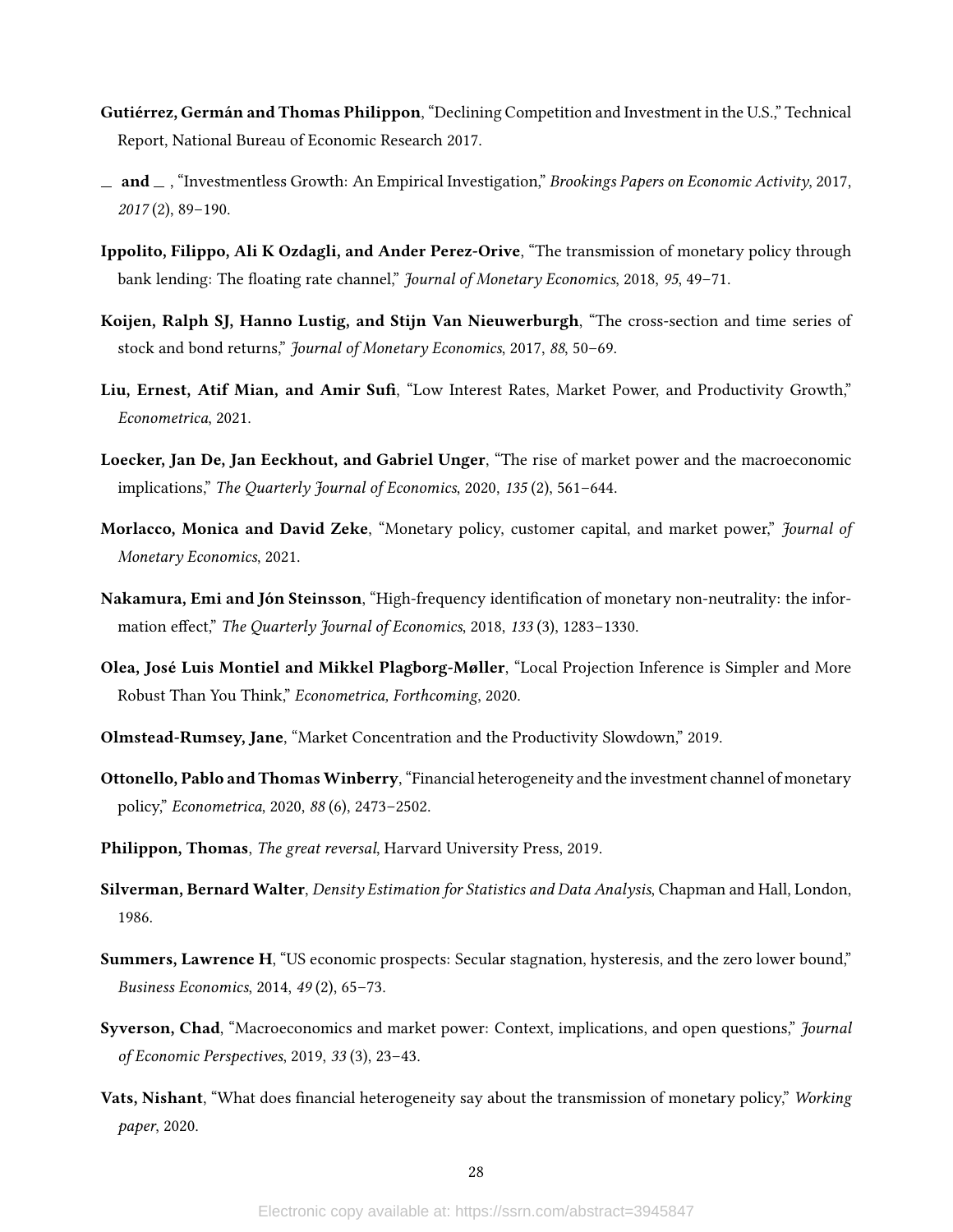<span id="page-30-0"></span>Yardeni, Edward, Joe Abbott, and Mali Quintana, "Stock Market Indicators: S&P 500 Buybacks & Dividends," 2019.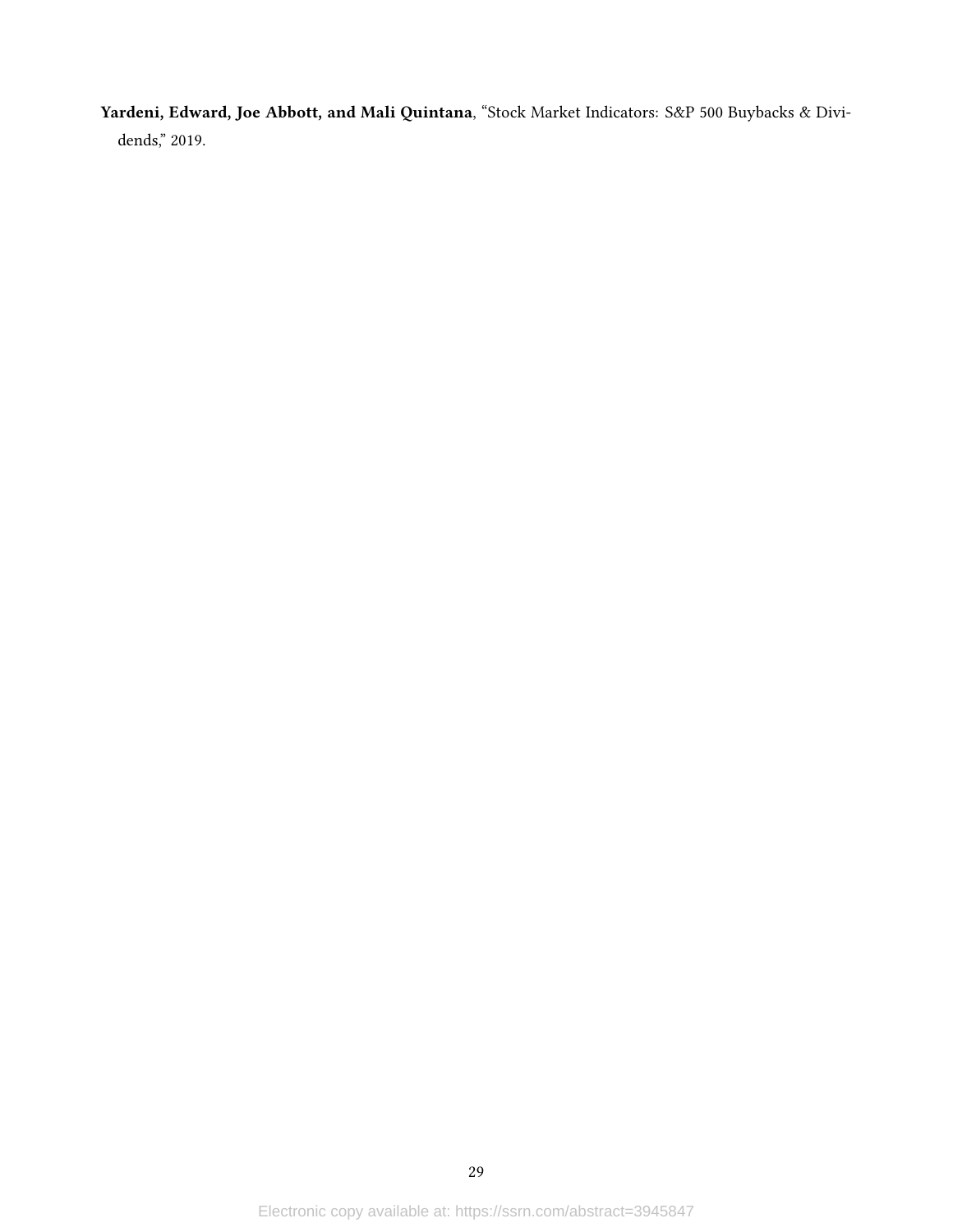## A Appendix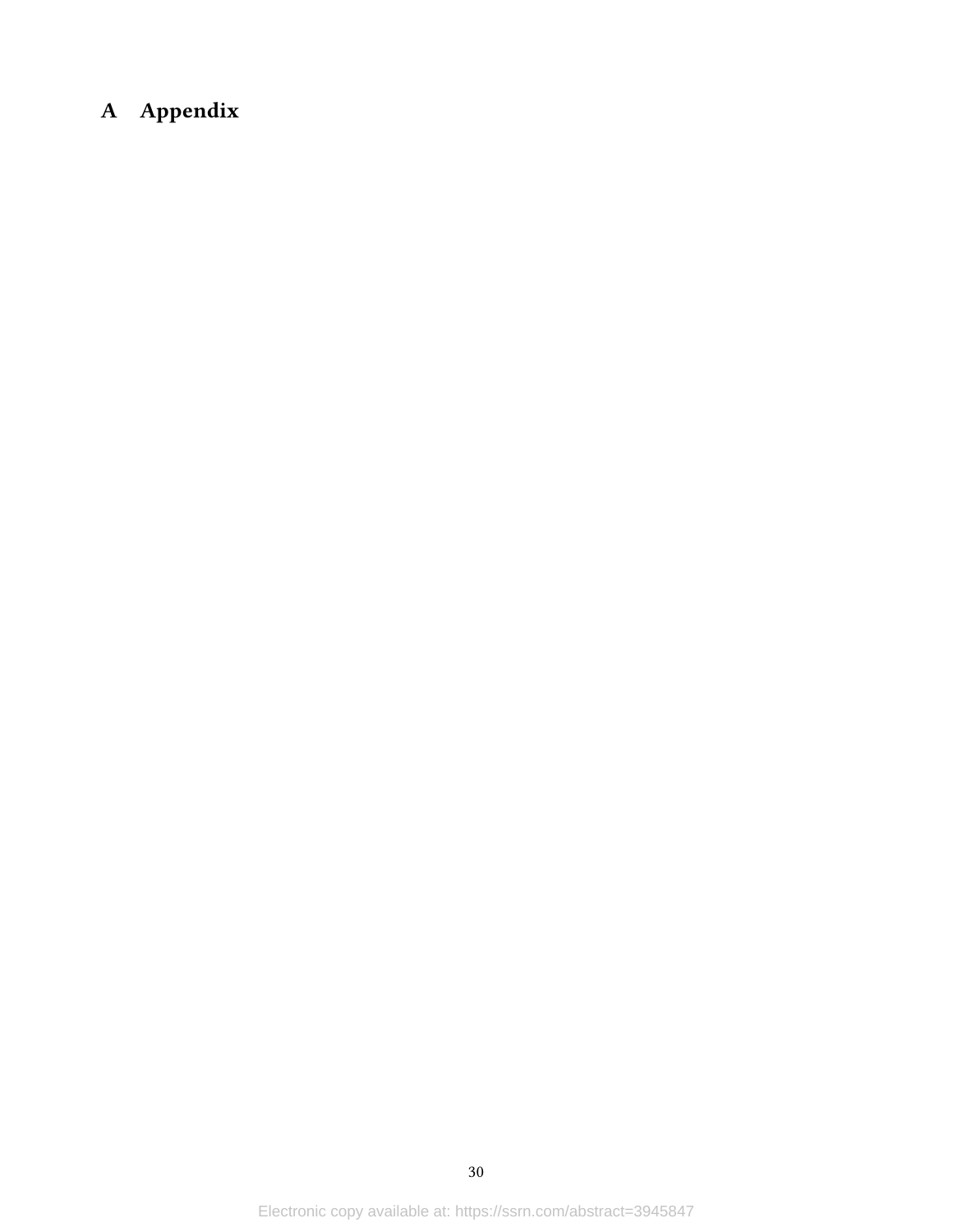|                                                                     |             |             |             | <b>Stock Return</b> |             |             |
|---------------------------------------------------------------------|-------------|-------------|-------------|---------------------|-------------|-------------|
|                                                                     | (1)         | (2)         | (3)         | (4)                 | (5)         | (6)         |
| Top 5 Percent=1 x $\Delta i$                                        | $-0.923***$ | $-2.935***$ | $-4.021***$ | $-1.961***$         | $-2.901***$ | $-3.083***$ |
|                                                                     | (0.197)     | (0.847)     | (0.817)     | (0.554)             | (0.608)     | (0.484)     |
| Top 5 Percent=1 x $\Delta i$ x Lagged i                             |             | $0.225***$  | $0.312***$  |                     |             | $0.229***$  |
|                                                                     |             | (0.076)     | (0.074)     |                     |             | (0.042)     |
| Top 5 Percent=1 x $\Delta i$ x Lagged real <i>i</i> (Clev and Fred) |             |             |             | $0.294*$            | $0.449***$  |             |
|                                                                     |             |             |             | (0.111)             | (0.117)     |             |
| Firm $\beta$ x $\Delta i$                                           |             |             |             |                     |             | $10.22***$  |
|                                                                     |             |             |             |                     |             | (0.861)     |
| Firm $\beta$ x $\Delta i$ x Lagged i                                |             |             |             |                     |             | $-0.980***$ |
|                                                                     |             |             |             |                     |             | (0.101)     |
| Sample                                                              | All         | All         | All         | All                 | All         | All         |
| Controls                                                            | $\mathbf N$ | $\mathbf N$ | Y           | N                   | Y           |             |
| Industry-Date FE                                                    | Y           | Y           | Y           | Y                   | Y           | Y           |
| N                                                                   | 74,103,576  | 74,103,576  | 46,832,612  | 74,103,576          | 46,832,612  | 73,745,550  |
| $R-sq$                                                              | 0.394       | 0.394       | 0.406       | 0.394               | 0.406       | 0.397       |

<span id="page-32-0"></span>Table A1: Differential Interest Rate Responses of Leaders vs. Followers: Top 5 Percent (Full Sample)

 $* p < 0.05, ** p < 0.01, ** p < 0.001$ 

Regression results for the specification  $R_{i,j,t} = \alpha_{j,t} + \beta_0 D_{i,j,t} + \beta_1 D_{i,j,t} \Delta i_t + \beta_2 D_{i,j,t} i_{t-1} + \beta_3 D_{i,j,t} \Delta i_t i_{t-1} + X_{i,j,t} \gamma + \varepsilon_{i,j,t}$  for firm i in industry j at date t.  $R_{i,j,t}$  is defined here as the retrun to holding the stock (including dividends) of firm i in industry j from date  $t - 91$  to t (one quarter growth).  $D_{i,j,t}$  is defined here as an indicator equal to 1 at date t when a firm i is in the top 5% of market capitalization in its industry j on date  $t - 91$ . Firms with  $D_{i,j,t}$ =1 are called leaders while the rest are called followers. it is defined as the nominal 10-year Treasury yield, with  $i_{t-1}$  being the interest rate 91 days prior and  $\Delta i_t$  being the change in the interest rate from date  $t - 91$  to  $t$ . Controls X include a firm's<br>coast liability ratio dabt co asset-liability ratio, debt-equity ratio, book-to-market ratio, and percent of pre-tax income that goes to taxes. Industry classifications are the Fama-French industry classifications (FF). Lagged real rates were built using monthly 10-year inflation expectations from the Cleveland Fed and the daily 10-year Treasury yield at the beginning of each month (post-1982), and the CPI series from the FED (pre-1982). Standard errors are dually clustered by industry and date.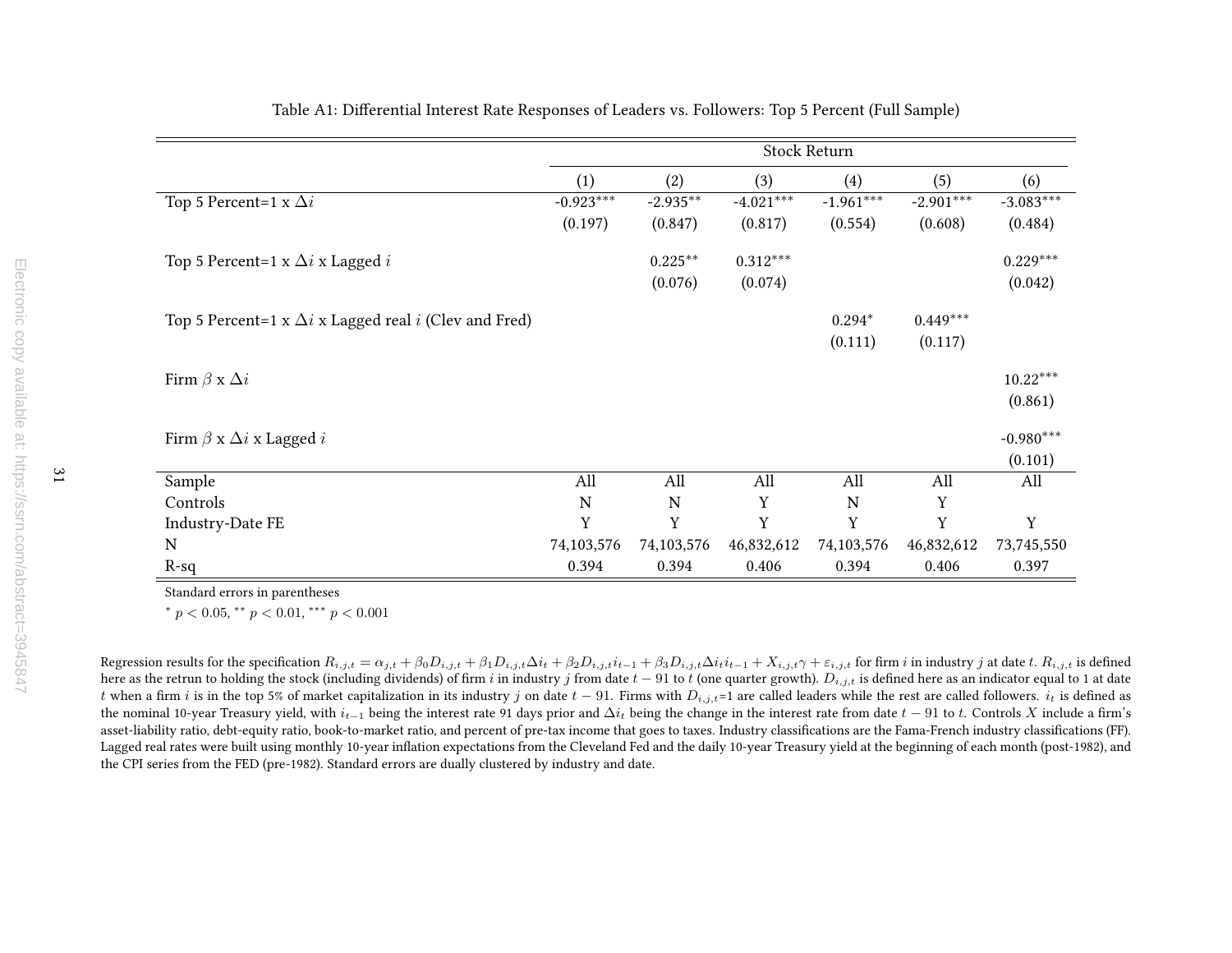|                                                       |             |             | Portfolio Return |             |             |
|-------------------------------------------------------|-------------|-------------|------------------|-------------|-------------|
|                                                       | (1)         | (2)         | (3)              | (4)         | (5)         |
| $\Delta i_t$                                          | $-1.089***$ | $-3.279***$ | $-1.915***$      | $-3.702***$ | $-3.475***$ |
|                                                       | (0.280)     | (0.580)     | (0.465)          | (0.854)     | (0.815)     |
| $i_{t-1}$                                             |             | 0.0340      |                  | 0.0192      | 0.0554      |
|                                                       |             | (0.048)     |                  | (0.072)     | (0.063)     |
| $\Delta i_t \times i_{t-1}$                           |             | $0.251***$  |                  | $0.270***$  | $0.347**$   |
|                                                       |             | (0.056)     |                  | (0.078)     | (0.113)     |
| <i>real</i> $i_{t-1}$ (Clev and Fred)                 |             |             | 0.0239           |             |             |
|                                                       |             |             | (0.067)          |             |             |
| $\Delta i_t \times real \, i_{t-1}$ (Clev and Fred)   |             |             | $0.192*$         |             |             |
|                                                       |             |             | (0.085)          |             |             |
| $(\Delta i_t > 0)=1 \times \Delta i_t$                |             |             |                  | 0.482       |             |
|                                                       |             |             |                  | (1.541)     |             |
| $(\Delta i_t > 0)=1 \times \Delta i_t \times i_{t-1}$ |             |             |                  | $-0.0436$   |             |
|                                                       |             |             |                  | (0.167)     |             |
| PE Portfolio Return                                   |             |             |                  |             | $-0.246***$ |
|                                                       |             |             |                  |             | (0.053)     |
| N                                                     | 13,843      | 13,843      | 13,843           | 13,843      | 11,205      |
| $R-sq$                                                | 0.031       | 0.053       | 0.039            | 0.054       | 0.130       |

Table A2: Portfolio Returns Response to Interest Rate Changes: Top <sup>5</sup> Percent (Full Sample)

 $* p < 0.05, ** p < 0.01, ** p < 0.001$ 

<span id="page-33-0"></span>Regression results for the specification  $R_t = \alpha + \beta_0 i_{t-1} + \beta_1 \Delta i_t + \beta_2 \Delta i_t i_{t-1} + \varepsilon_t$  at date t.  $R_t$  is defined as the market-capitalization weighted average of returns for a stock<br>nextfalls that we also nice to deno portfolio that goes long in leader stocks and goes short in follower stocks from date  $t-91$  to  $t$ . Leaders are defined as the firms in the top 5% of market capitalization in its FF industry on date  $t - 91$ .  $i_t$  is defined as the nominal 10-year Treasury yield, with  $i_{t-1}$  being the interest rate  $91$  days prior and  $\Delta i_t$  being the change in the interest rate from date  $t - 91$  to  $t$ . Standard errors are Newey-West with a maximum lag length of 60 days prior. Real rates were built using monthly 10-year inflation expectations from the Cleveland Fed and the daily 10-year Treasury yield (post-1982), and the CPI series from the FED (pre-1982).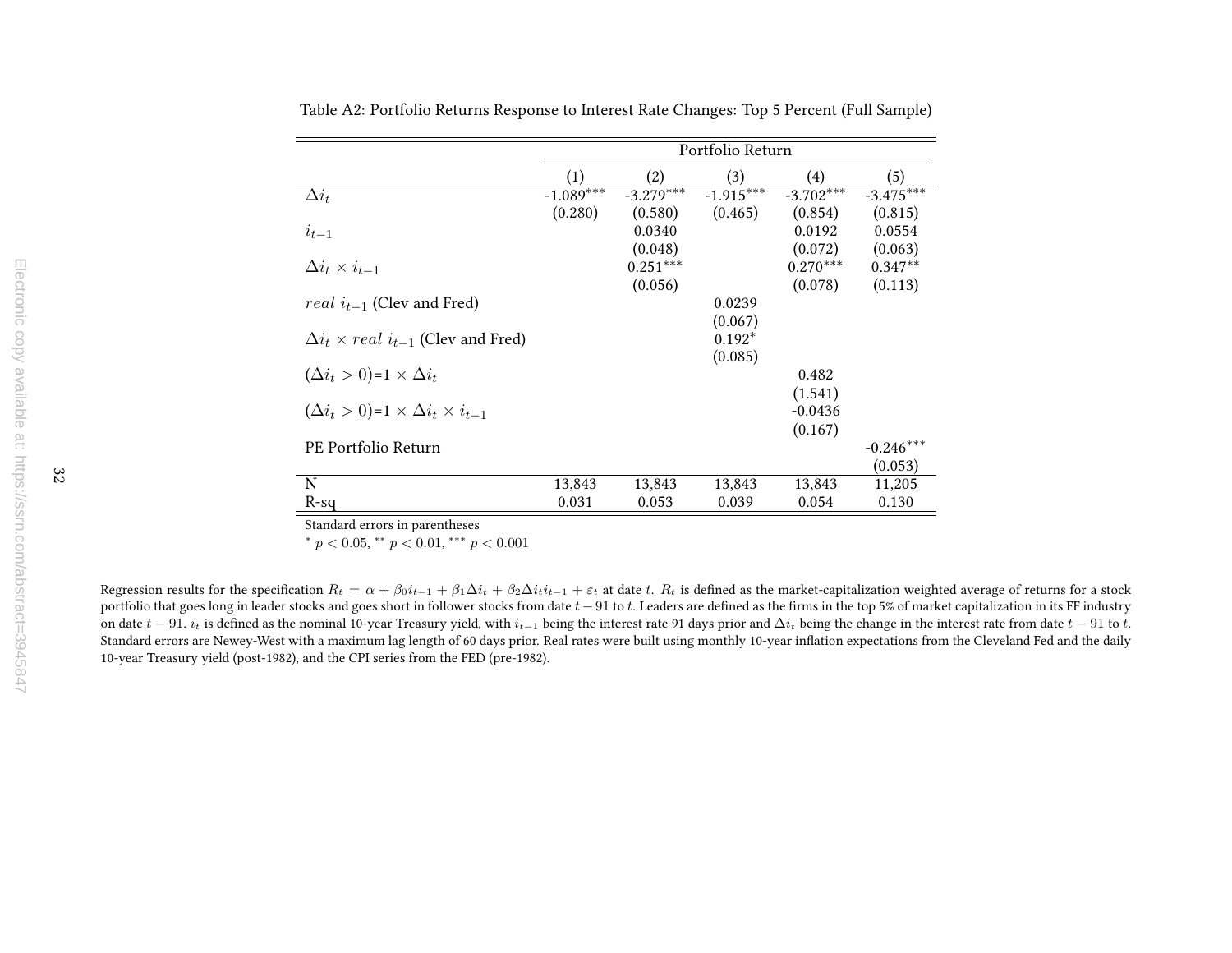|                                         |             | Top 5      |             | <b>SIC</b>  |             | <b>EBITDA</b> |             | <b>SALES</b> |
|-----------------------------------------|-------------|------------|-------------|-------------|-------------|---------------|-------------|--------------|
|                                         | (1)         | (2)        | (3)         | (4)         | (5)         | (6)           | (7)         | (8)          |
| Top 5 Percent=1 $x \Delta i$            | $-1.132***$ | $-3.518**$ | $-1.239***$ | $-3.655***$ | $-1.383***$ | $-4.145***$   | $-1.132***$ | $-3.200**$   |
|                                         | (0.252)     | (1.057)    | (0.209)     | (0.797)     | (0.248)     | (0.933)       | (0.321)     | (1.171)      |
| Top 5 Percent=1 x $\Delta i$ x Lagged i |             | $0.268***$ |             | $0.267***$  |             | $0.318***$    |             | $0.236*$     |
|                                         |             | (0.092)    |             | (0.069)     |             | (0.082)       |             | (0.100)      |
| Sample                                  | All         | All        | All         | All         | All         | All           | All         | All          |
| Industry-Date FE                        | Y           | v          | Y           | Y           | Y           | v             | Y           | v            |
| N                                       | 65,944,610  | 65,944,610 | 65,908,099  | 65,908,099  | 41,953,229  | 41,953,229    | 51,625,374  | 51,625,374   |
| $R-sq$                                  | 0.392       | 0.393      | 0.391       | 0.391       | 0.412       | 0.413         | 0.400       | 0.400        |

Table A3: Differential Interest Rate Responses of Leaders vs. Followers: Robustness Checks

\*  $p < 0.05$ , \*\*  $p < 0.01$ , \*\*\*  $p < 0.001$ 

<span id="page-34-0"></span>Regression results for the specification  $R_{i,j,t} = \alpha_{j,t} + \beta_0 D_{i,j,t} + \beta_1 D_{i,j,t} \Delta i_t + \beta_2 D_{i,j,t} i_{t-1} + \beta_3 D_{i,j,t} \Delta i_t i_{t-1} + X_{i,j,t} \gamma + \varepsilon_{i,j,t}$  for firm i in industry j at date t. The definitions are the same as in Table 2 except for  $D_{i,j,t}$ . In columns 1 and 2, leaders are chosen by the top 5 number of firms by market capitalization within an industry and date. In columns 3 and 4, leaders are chosen by the top 5% of firms by market capitalization within an industry and date, where we change the definition of industry to be the 2-digit Standard Industry Classification (SIC) codes. In columns 5 and 6, leaders are chosen by the top 5% of firms by earnings before interest, taxes, depreciation, and amortization (EBITDA) within an industry and date. In columns 7 and 8, leaders are chosen by the top 5% of firms by sales within an industry and date. Standard errors are dually clustered by industry and date.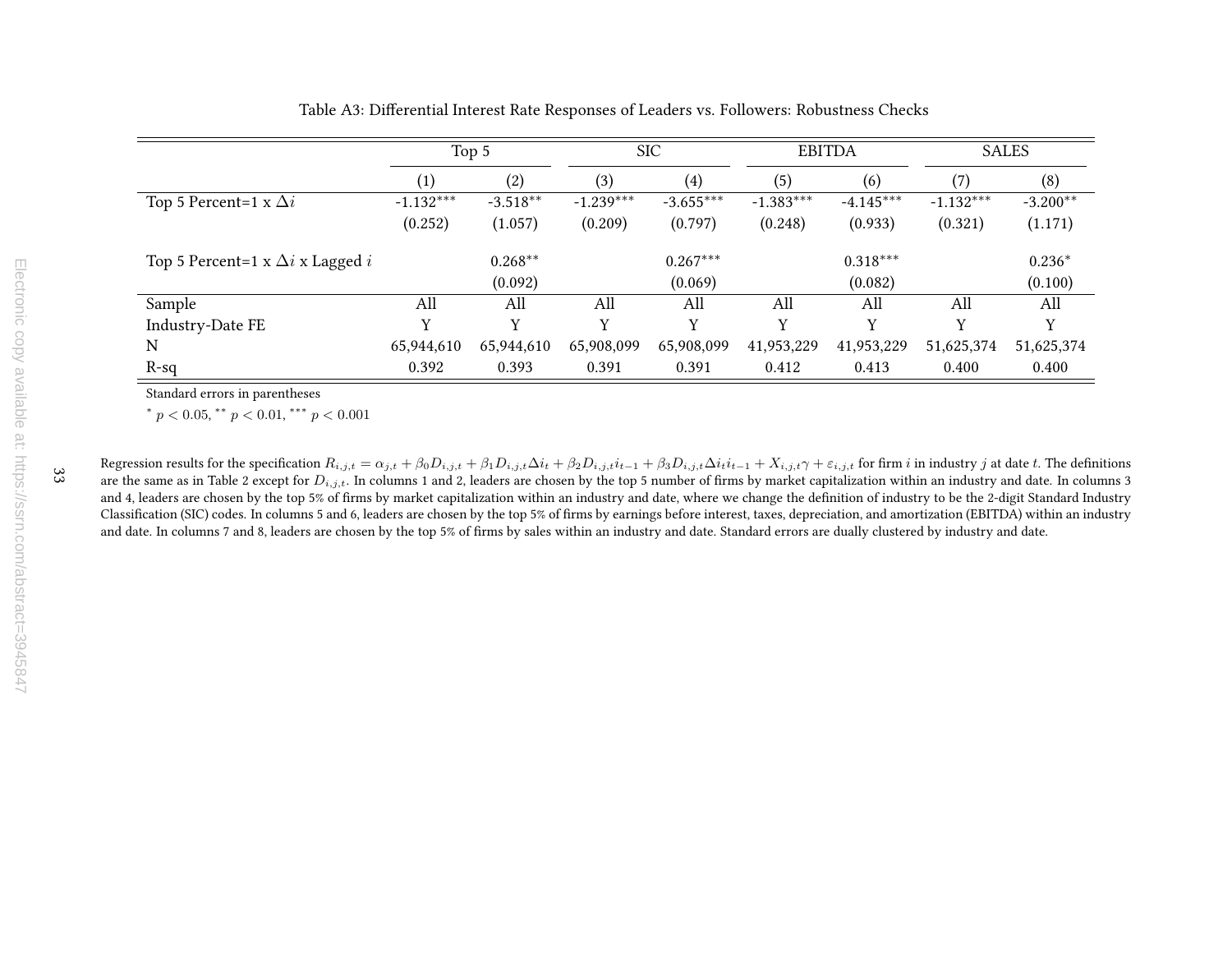|                             |            | Yearly      |             | Semi-Yearly |             | Monthly     |             | Weekly      |             | Daily        |
|-----------------------------|------------|-------------|-------------|-------------|-------------|-------------|-------------|-------------|-------------|--------------|
|                             | (1)        | (2)         | (3)         | (4)         | (5)         | (6)         | (7)         | (8)         | (9)         | (10)         |
| $\Delta i_t$                | $-1.301**$ | $-5.554***$ | $-1.388***$ | $-4.530***$ | $-1.003***$ | $-2.443***$ | $-0.943***$ | $-1.734***$ | $-0.829***$ | $-1.139***$  |
|                             | (0.416)    | (0.993)     | (0.349)     | (0.688)     | (0.203)     | (0.443)     | (0.168)     | (0.307)     | (0.167)     | (0.214)      |
| $i_{t-1}$                   |            | 0.178       |             | 0.0640      |             | 0.0227      |             | $0.0122*$   |             | $0.00847***$ |
|                             |            | (0.135)     |             | (0.079)     |             | (0.019)     |             | (0.005)     |             | (0.001)      |
| $\Delta i_t \times i_{t-1}$ |            | $0.466***$  |             | $0.359***$  |             | $0.160***$  |             | $0.0899**$  |             | 0.0370       |
|                             |            | (0.096)     |             | (0.069)     |             | (0.040)     |             | (0.035)     |             | (0.027)      |
| Sample                      | All        | All         | All         | All         | All         | All         | All         | All         | All         | All          |
| N                           | 9,706      | 9,706       | 9,615       | 9,615       | 9,738       | 9,738       | 9,755       | 9,755       | 9,734       | 9,734        |
| $R-sq$                      | 0.036      | 0.099       | 0.053       | 0.107       | 0.035       | 0.051       | 0.030       | 0.037       | 0.018       | 0.023        |

Table A4: Portfolio Returns Response to Interest Rate Changes: Top 5 Percent, Different Frequencies

 $*$  p < 0.05,  $*$  p < 0.01,  $*$   $*$  p < 0.001

<span id="page-35-0"></span>Regression results for the specification  $R_t = \alpha + \beta_0 i_{t-1} + \beta_1 \Delta i_t + \beta_2 \Delta i_t i_{t-1} + \varepsilon_t$  at date t.  $R_t$  is defined as the market-capitalization weighted average of returns for a stock<br>partialization is had to the starke portfolio that goes long in leader stocks and goes short in follower stocks from date  $t-91$  to  $t$ . Leaders are defined as the firms in the top 5% of market capitalization in its FF industry on date  $t - J$ .  $i_t$  is defined as the nominal 10-year Treasury yield, with  $i_{t-1}$  being the interest rate  $J$  days prior and  $\Delta i_t$  being the change in the interest rate from date  $t - 91$  to t. For columns 1 and 2,  $J=364;$  columns 3 and 4,  $J=28;$  columns 5 and 6,  $J=7;$  columns 7 and 8,  $J=1,$  where 1 is one trading day. Standard errors are Newey-West with a maximum lag length of <sup>60</sup> days prior.